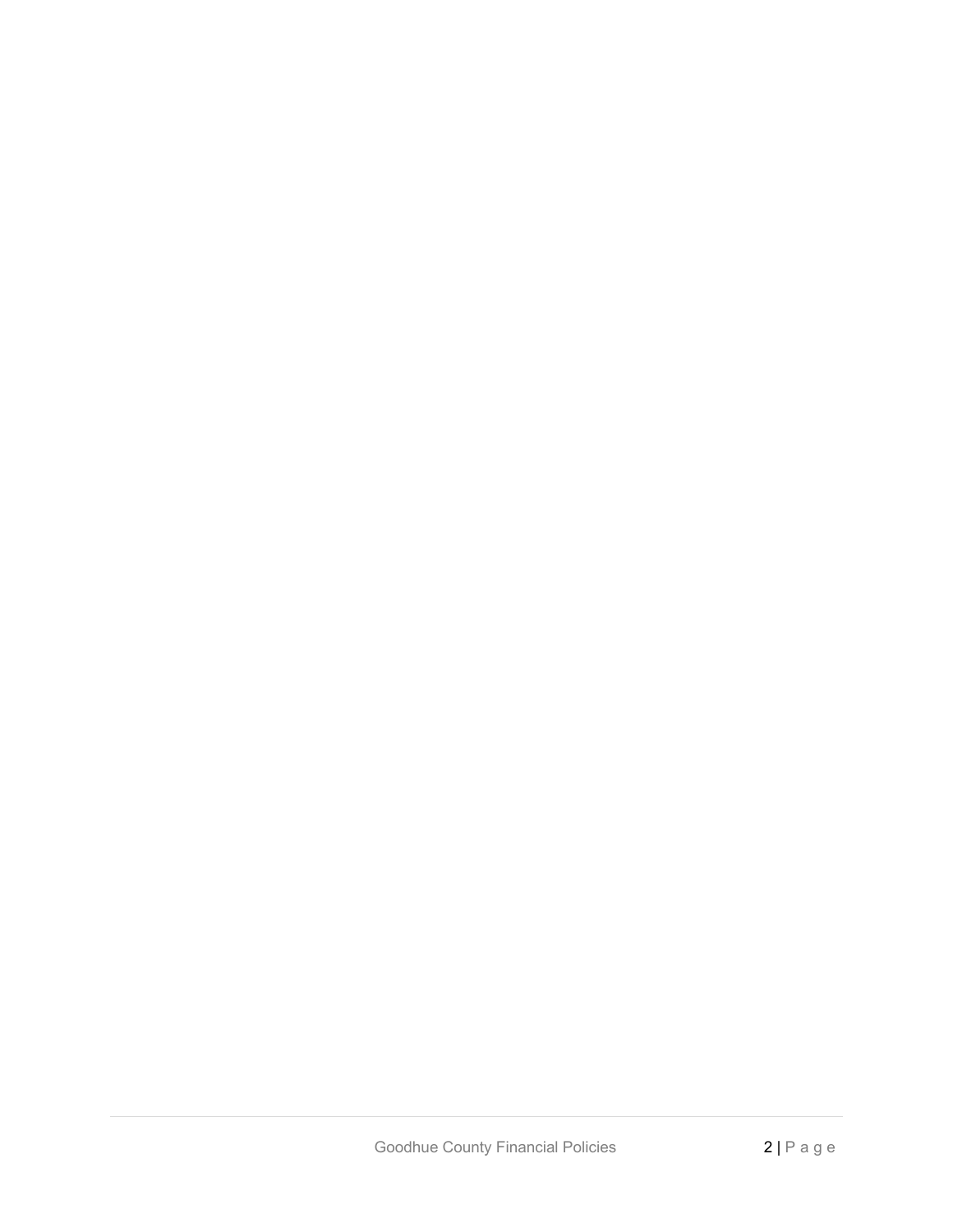# TABLE OF CONTENTS

# Financial Policies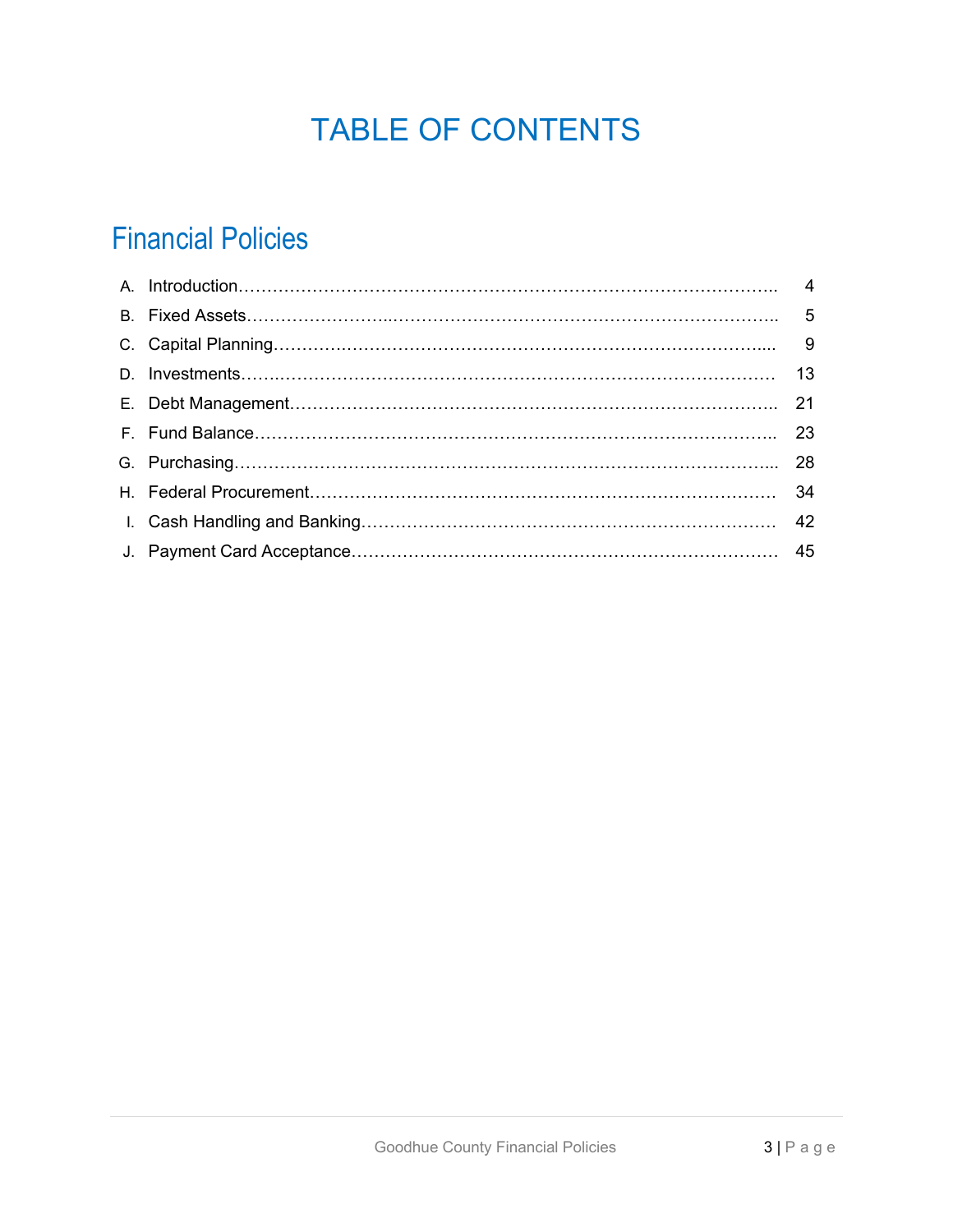# **Introduction**

These financial policies set forth the basic framework for the overall fiscal management of Goodhue County. With ever changing circumstances and conditions, these policies assist the decision-making process of the County Board and the administration of County affairs. These policies provide guidelines for evaluating both current activities and proposals for future programs.

Most of the policies represent long-standing principles, traditions and practices which have guided the County in the past and have helped maintain financial stability over the years. These policies shall be reviewed biannually and changed when authorized by County Board action.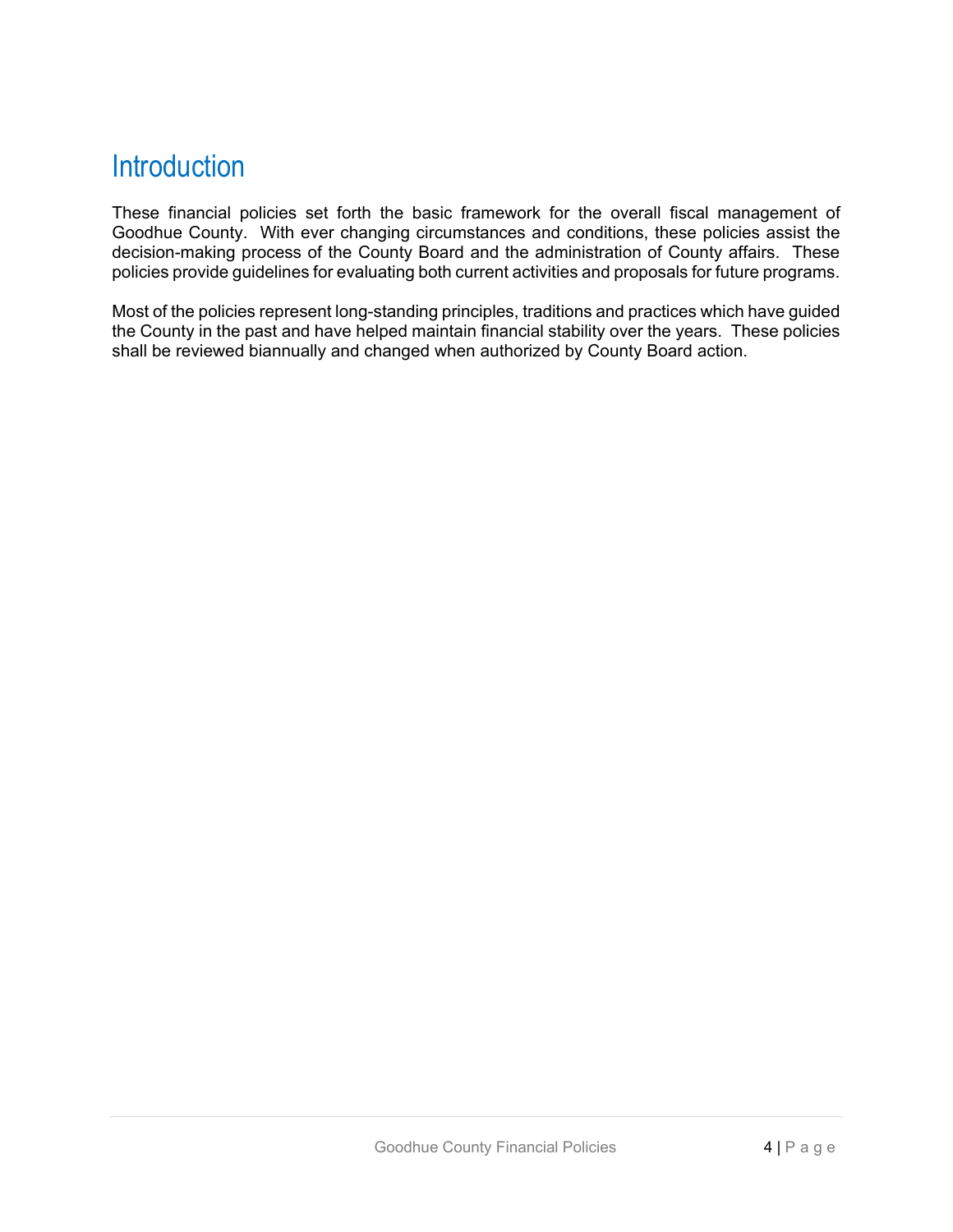# FIXED ASSET POLICY

# **1. Purpose**

The purpose of this policy is to ensure that the County's assets are properly recorded, maintained, controlled and accounted for.

### **2. Scope**

This policy applies to all capitalized assets and certain non-capitalized assets.

Capital assets are items that have a useful life of greater than one year and have an initial cost of at least \$5,000. Specific criteria for different asset capital asset classes are listed below.

Certain assets that do not meet these criteria must also be tracked because of their sensitive nature or to meet insurance coverage requirements. Examples include computers and firearms. Additional information on these assets can be found in the Capital Planning policy.

# **3. Capital Asset Criteria**

For reporting purposes, assets are grouped into several categories, by similarities in asset characteristics, costs to be included and useful lives. Assets are depreciated for a period of between 3 and 75 years, depending on asset category and asset type. In general, the cost of an asset includes all initial costs directly identifiable to an asset that are required to put the asset into service and are incurred after the decision to purchase or construct the asset was determined to be probable. Costs incurred subsequent to the initial purchase/construction of an asset are capitalized only if the costs significantly improve the utility of the asset, by significantly extending its useful life of by increasing that asset's effectiveness or efficiency. Expenditures for routine repair and maintenance should be expensed. Donated assets are recorded at acquisition cost as of the date of donation.

Equipment – includes furniture, equipment and vehicles. Cost includes initial purchase price, including delivery, taxes and set-up expenses.

Buildings & Building Improvements – either purchased or constructed. If purchased, cost is the purchase price, including all closing costs. Renovation costs (either as part of the original building or as a separate building asset) could also be included if these costs are necessary to get the building ready for use. If constructed, see CIP section for cost details. Building improvements would include ramps, structural modifications due to changes in code requirements and significant remodeling of space in the structure.

Infrastructure – includes public infrastructure such as roads and bridges. See CIP section for cost details. Additionally, bridge construction costs should include approach, signage, sidewalk and lighting costs. Costs for road or bridge overlays are not capitalizable and should be expensed unless the overlay provides a significant extension in the road or bridge's useful life or if it significantly increases the usefulness or utility of the road or bridge.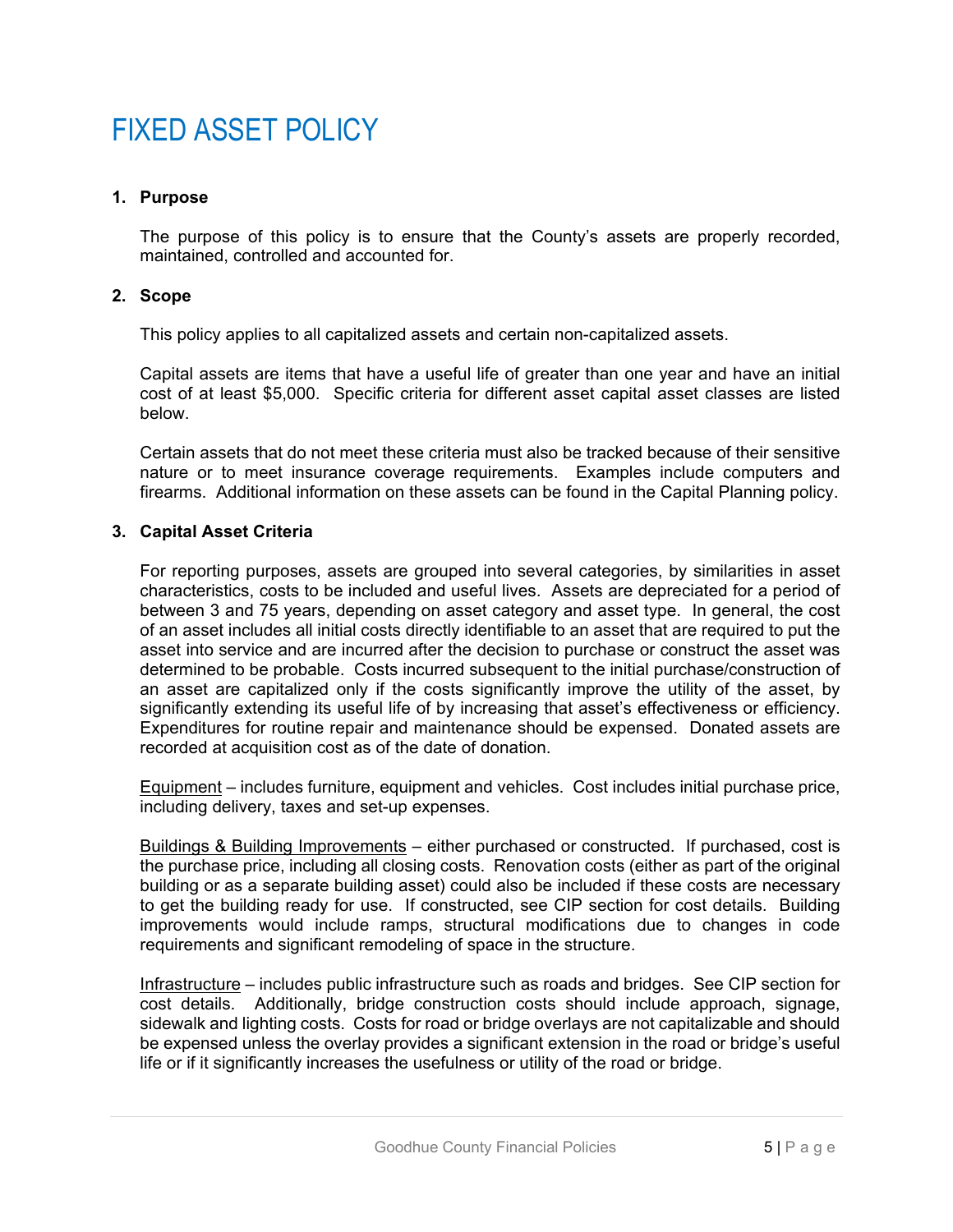Construction in Progress – used to track and collect costs of multi-year projects. Includes all constructions costs, including design, engineering, materials purchased and contractor payments. Costs are moved to the appropriate asset category once the project is substantially completed and the asset is put into service. Only costs incurred after the project is considered probable should be capitalized – costs such as feasibility studies and costs to determine final site location should be expensed.

Land – costs include purchase price, including appraisal fees, closing fees and legal expenses. Costs also include other expenses necessary to get the land ready for use, such as structure demolition and site cleanup.

Land Improvements – examples include trails and parking lots. See CIP section for cost descriptions.

Right-of-Way – permanent easements or deeded property. Costs include those described under Land, and can also include relocation fees.

Software – includes internally-developed software and significantly developed external software (for example, a multi-year project to design, customize and test a financial software package specific for the needs of the County). Allowable costs include the purchase of any software (not a license – this is expensed) and any application development-related costs incurred after the project/purchase has become probable. Costs incurred after the software is in service are not capitalized – e.g. training.

# **4. Additions**

Purchased assets are added when they are paid for, as this reasonably approximates when they are put into service. Constructed, or project, assets are recorded on the date they are substantially completed, that is, when they are considered usable. Unlike with purchased assets, all costs may not have actually been paid for at the time a constructed asset is recorded.

# **5. Disposals**

When an asset is no longer being used by the County, it should be disposed of. Disposal may be warranted due to obsolescence, trade-in for a newer asset, theft, or unrepairable damage. Disposal can take place via several methods, including discarding and sale. Any sales of disposed assets should be done through public auction and proceeds from those sales should be deposited in the fund from which the items were originally purchased. Board approval is required prior to placing an item into public auction. All asset disposals must be reported to the Finance department and should include the asset description, tag  $\#$  (if applicable), disposal date and amount of any proceeds (sales, insurance, etc.).

# **6. Impairments**

Capital assets that experience significant and unexpected loss of service utility – but not total destruction – are considered to be impaired. Impaired assets are reasonably expected to be put back into service – they are not permanently disabled. Impairment can occur due to such things as serious physical damage or technological/regulatory developments. Costs incurred to restore the asset's previous service capacity should be capitalized and added to the lossadjusted value of the existing asset.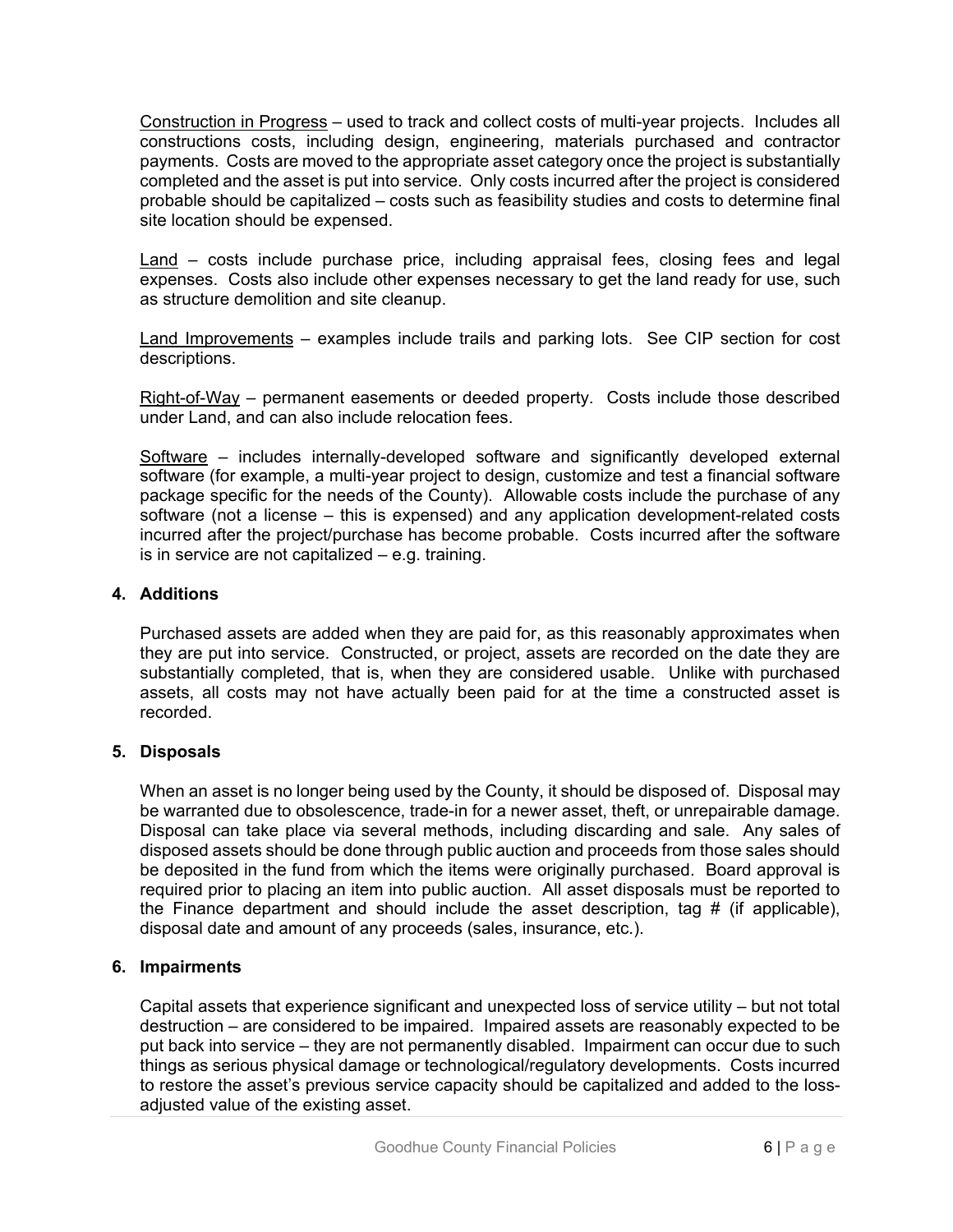# **7. Transfers**

When an asset is transferred from the original purchasing department to another department, this transaction should be recorded in the County's asset management system. All transfers should be reported to the Finance department. Accurate asset location information is important for the periodic inventory verification process.

# **8. Leased Assets**

Under current accounting guidance, certain leased equipment/facilities may require capitalization. Criteria for capitalization include least term/length, lease renewal options, lease payment amounts and the characteristics of the item being leased. Under new accounting rules that are effective for fiscal year 2020, the actual leased asset will no longer be accounted for; instead an intangible asset that represents the right to use the leased asset will be recorded. Departments should contact Finance if a new lease is being considered.

# **9. Depreciation & Useful Lives**

All capital assets will be depreciated using the straight-line method, with the following useful life ranges for each category. If an asset is put into service or disposed of mid-month, depreciation will be recorded for the entire first/last month (whole month approach). Land and Right-of-Way assets have indefinite lives; Construction-in-Progress assets are not yet in service – both categories are not depreciated.

| <b>Asset Class</b>            | <b>Useful Life (years)</b>        |
|-------------------------------|-----------------------------------|
| Equipment                     | $3 - 20$                          |
| Land Improvements             | $5 - 20$                          |
| <b>Buildings</b>              | $25 - 50$                         |
| <b>Building Improvements</b>  | $20 - 50$                         |
| Infrastructure                | $25 - 75$                         |
| Land                          | Not depreciated (Indefinite life) |
| Right-of-Way (ROW)            | Not depreciated (Indefinite life) |
| Construction-in-Progress CIP) | Not depreciated                   |

# **10. Inventory**

All capital assets should be tagged with an identifying number unless the asset does not permit affixing such a tag. This applies mainly to equipment items. Periodic inventory/physical counts will be conducted to ensure that all capital assets exist, are in usable condition and are reported in the correct department. The existence/condition of building and infrastructure assets should be reviewed periodically by departments as part of the capital planning process.

# **11. Reporting**

Capital assets and associated accumulated depreciation are reported in the Statement of Net Assets. Depreciable assets are reported separately from non-depreciable assets (land, CIP, ROW). Depreciation expense is reported in the specific function to which the associated asset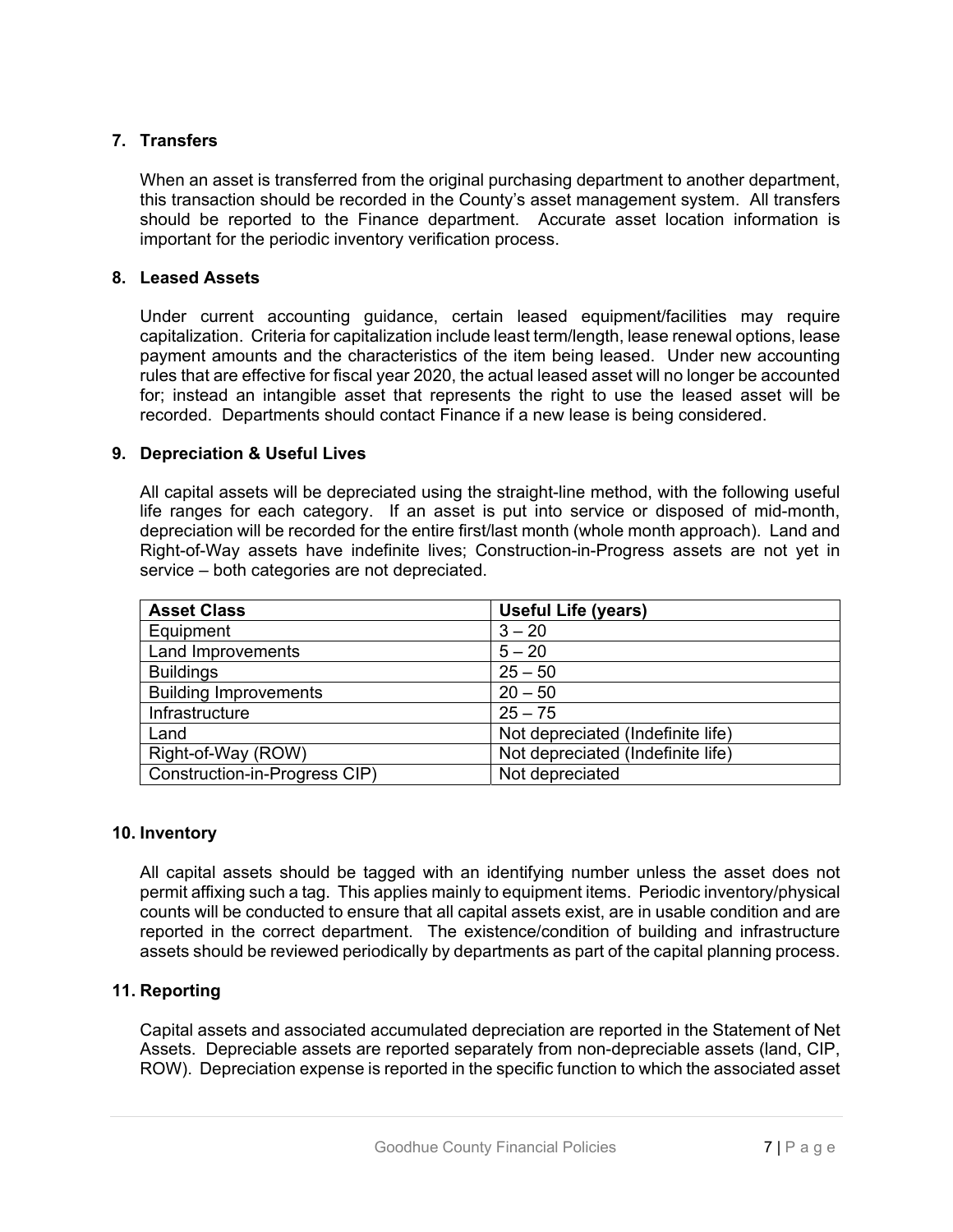relates, on the Statement of Activities. As part of the reporting process, Finance will provide an asset listing to departments at least annually to review for accuracy and completeness.

# **12. Responsibilities**

Finance

- Maintain policies/procedures to ensure integrity of fixed asset information
- Coordinate periodic inventory
- Process all updates in RAM (Real Asset Management) adds, deletes, transfers
- Prepare all financial statements and audit schedules

### **Departments**

- Ensure that all assets are utilized only for appropriate public use
- Accurate/timely submission of payment documents and other asset addition information
- Submission of asset impairment/disposal information
- Participate/assist in periodic physical inventory

 $\mathbf{I}$ 

RAM functionality/updates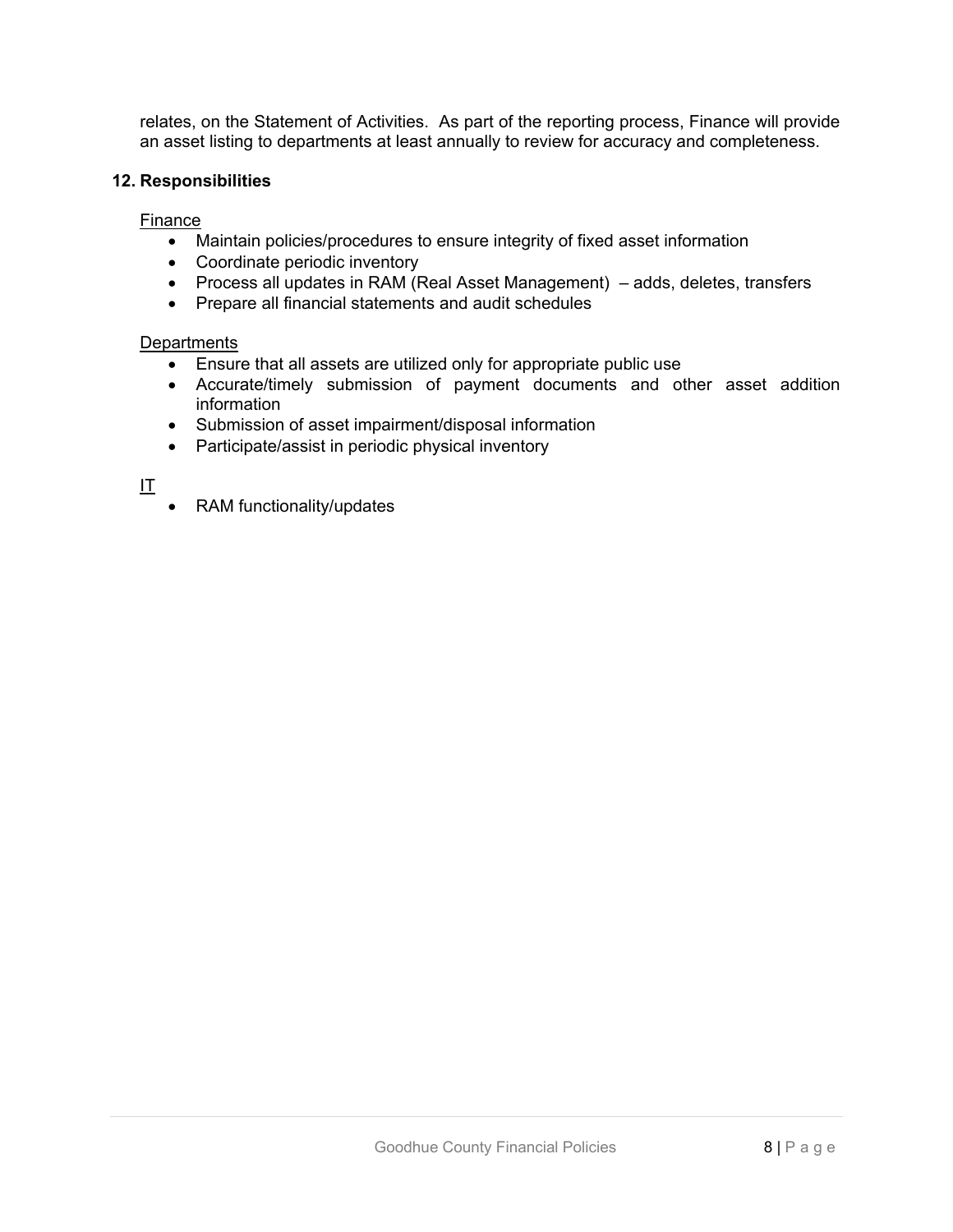# CAPITAL PLANNING POLICY

# **1. Purpose**

A properly prepared capital plan is essential to the future health of an organization and continued delivery to services to citizens and businesses. Goodhue County will prepare and adopt a comprehensive, fiscally sustainable, Five-Year Capital Plan to ensure effective management of a smooth process of capital assets. A prudent Capital Plan identifies and prioritized expected needs based on a strategic goals, establishes project scope and costs, details estimated amounts of funding from various sources. This ensures that capital expenditures are well planned and enable the County to add or replace capital items when needed, without requiring significant fluctuation in property tax levy. It is extremely difficult for governments to address the current and long-term needs of their citizens and businesses without a sound multi-year Capital Plan that clearly identifies capital needs, funding options, and operating budget impacts.

# **2. Scope**

This policy applies to all fixed assets as defined in the Fixed Asset policy, as well as certain other items that are either sensitive in nature (computers, firearms) and/or require significant periodic outlays for replacements (sheriff's radios, computers).

The Capital Plan identifies the timing and financing of all capital items including such things as land purchases; road infrastructure and bridges; building replacement and repairs; automobiles; and equipment and technology needs. The Capital Plan outlines the assets and revenue sources to then be incorporated into the General Fund and Capital Fund in order to establish a cohesive budgetary process.

# **3. Capital Budget**

- a. Goodhue County will develop a Five-Year Capital Plan for all capital equipment and improvements and update the Plan annually.
- b. All departments, funds, and funding sources are included in the Five-Year Capital Plan.
- c. All Capital Plan expenditures shall include all fixed assets, as outlined in the Fixed Asset Policy, and improvements in the amount of or equal to \$1,000 with a life expectancy of three years or more regardless of funding source.
- d. As resources are available, the most current year of the Capital Plan will be incorporated into the current year operating budget. Years two through five of the Capital Plan are for planning purposes only and will incorporate anticipated future capital needs due to changes in population, economic base and real estate development.
- e. County staff and administration (The County) will coordinate the development of the Capital Plan with development of the General Fund Budget. Preference would be to address the Capital Plan prior to the adoption of the General Fund in order to meet delivery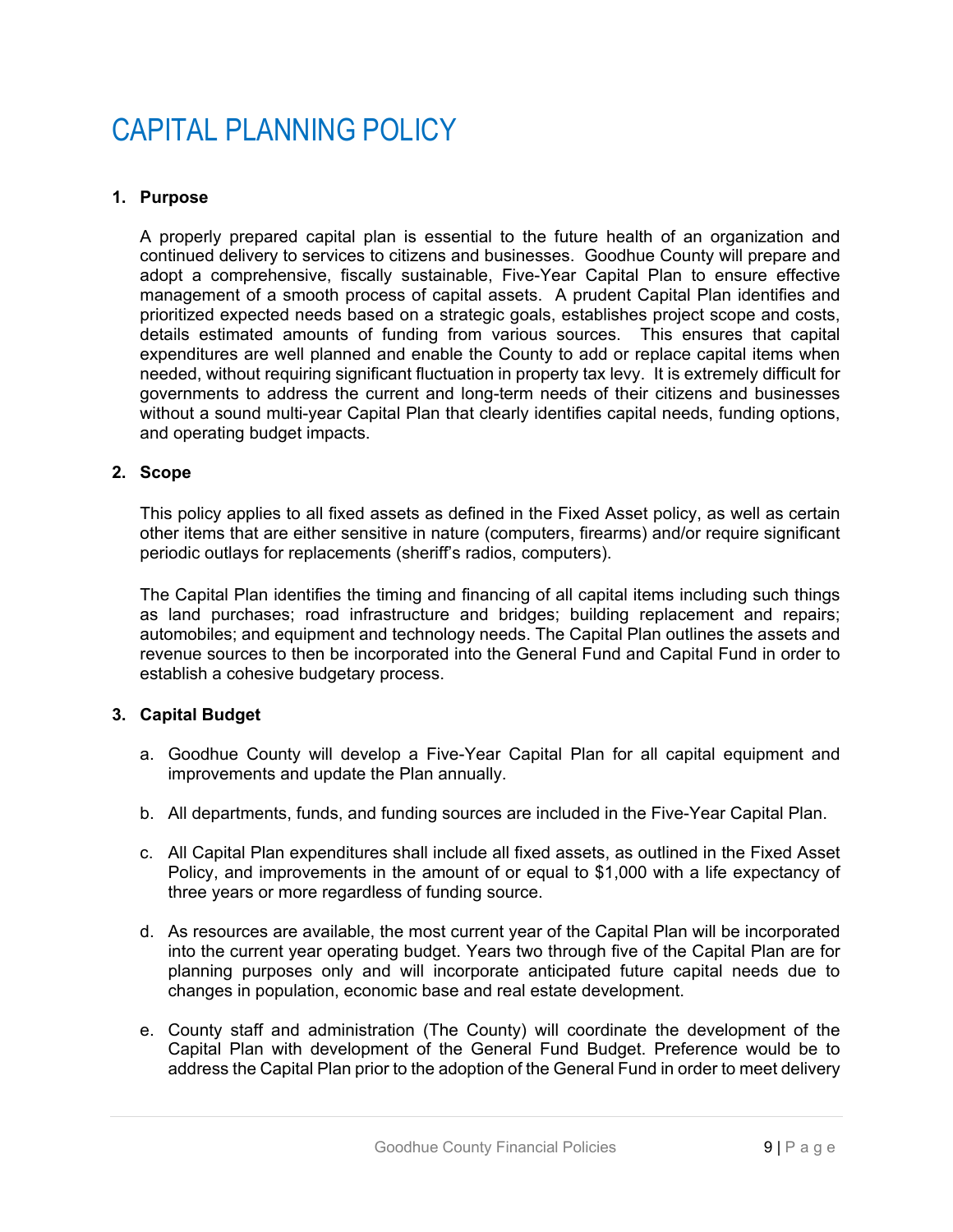times for certain acquisitions. Future operational costs associated with new capital items will be projected and included in operating budget forecasts.

- f. The County will identify the estimated costs and potential funding sources for each capital expenditure proposal before it is submitted to County Board for approval. The operating costs to maintain capital items shall be considered prior to the decision to undertake the capital expenditure.
- g. Capital expenditures will receive a higher priority if they meet at least some of the following criteria:
	- 1. Mandatory Project
	- 2. Maintenance project (approved replacement schedules)
	- 3. Project improves efficiency
	- 4. Broad extent of usage
	- 5. Length of expected useful life
	- 6. Positive effect on operating and maintenance costs
	- 7. Availability of state/federal grants
	- 8. Elimination of hazards (improves public safety)
	- 9. Prior commitments
	- 10. Replacement due to disaster or loss
	- 11. Do not duplicate other public and/or private services or facilities
	- 12. Project provides a new service
- h. Each year, the Capital Plan will be prepared by Finance, working in conjunction with other departments and will be presented to the Management Team for review. The Plan will then be presented to the County Board for approval. Any departures from the current year of the Capital Plan, as incorporated in the approved budget, must be approved following the guidelines in the County's purchasing policy. Changes to subsequent years of the Plan will be addressed when the full Plan is updated and presented to the Board in the following year.

### **4. Vehicle and Equipment Replacement**

- a. The County will project its equipment replacement needs as part of its Capital Plan. Vehicle and equipment replacement is based on several factors including mileage, hours, reliability, maintenance and repair costs, and age.
- b. The Capital Plan provides for the orderly replacement and most cost-effective method to maintain its fleet while minimizing the annual fluctuations in expenditures from the operating funds.
- c. Computer equipment is often below the capitalization threshold but includes items that are sensitive in nature. Therefore, the County will maintain an inventory of computer equipment and update it as part of the Capital Plan.
- d. Other items such as firearms, mobile radios, defibrillators, and Tasers often fall below the capitalization threshold but are purchased in large quantities and are sensitive in nature. Therefore, the County will maintain an inventory of these items and update it as part of the Capital Plan.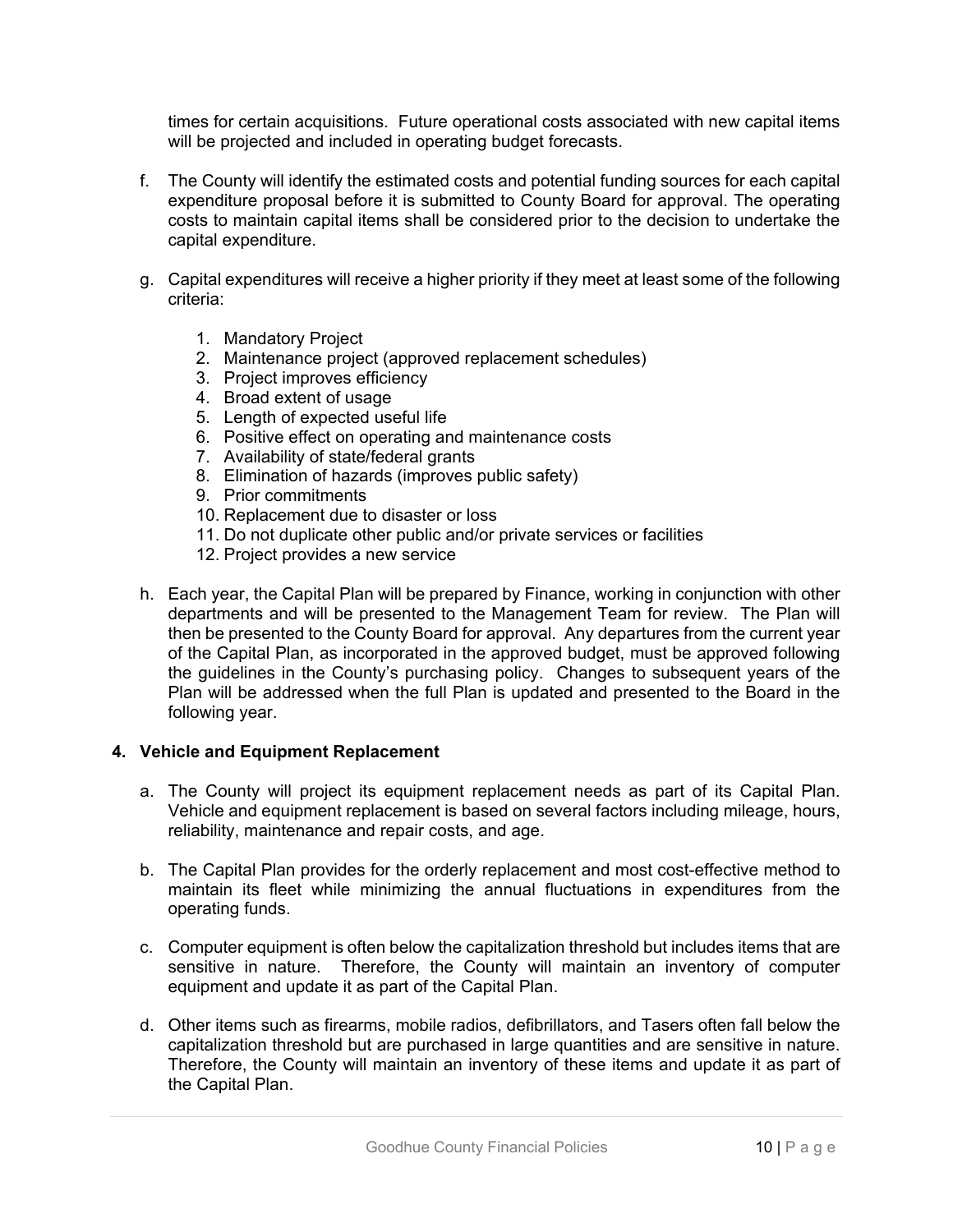- e. The County will attempt to obtain the highest sale value of its used vehicles and equipment. This may be achieved through trade-in, sale, or auction and any proceeds shall be applied to the Capital Fund.
- f. The County understands that to be consistent throughout the County and in an effort to maximize the useful life out of the County's assets, the County will adhere to the following Capital Plan Replacement Schedule Guidelines to the best of its ability. Each item shall be given a classification code in accordance with the Minnesota Counties Intergovernmental Trust valuation. The County understands that not all assets will operate or last through its estimated lifecycle and some pieces will need to be replaced or traded in prior its scheduled time. The County further understands that the following are simply guidelines for budgetary and planning purposes.

| <b>Asset Type</b>                                     | <b>Estimated Lifecycle</b> |                    |
|-------------------------------------------------------|----------------------------|--------------------|
|                                                       | <b>Years</b>               | <b>Miles/Hours</b> |
| <b>Land Purchases &amp; Improvements</b>              | Open                       |                    |
|                                                       |                            |                    |
| <b>Infrastructure</b>                                 |                            |                    |
| Roads                                                 | $+/- 50$                   |                    |
| <b>Bridges</b>                                        | $+/- 75$                   |                    |
| Trails, Sidewalks, & Curb                             | $15 - 25$                  |                    |
|                                                       |                            |                    |
| <b>Buildings</b>                                      |                            |                    |
| <b>Concrete Buildings</b>                             | 50                         |                    |
| Maintenance Facilities, Garages, Shops, Barns         | $\overline{30}$            |                    |
| <b>Storage Sheds and Shelters</b>                     | $\overline{30}$            |                    |
| <b>Wood Framed Construction</b>                       | $\overline{20}$            |                    |
| <b>Office Buildings</b>                               | $20 - 50$                  |                    |
| Building Improvements - determined case by case       | $\overline{20} - 50$       |                    |
| Parking Lots, Lighting, Landscaping, Fencing, etc.    | $5 - 20$                   |                    |
| <b>Communication Equipment: Radio Towers</b>          | $15 - 20$                  |                    |
| HVAC Systems - Heating, Ventilation, Air Conditioning | $10 - 20$                  |                    |
| Roofing                                               | $10 - 20$                  |                    |
| Elevators                                             | 15-20                      |                    |
| <b>Carpet Replacement</b>                             | $5 - 7$                    |                    |
| <b>Electrical and Plumbing</b>                        | $\overline{30}$            |                    |
| <b>Office Furniture</b>                               | $5 - 30$                   |                    |
| Kitchen Equipment - Appliances                        | $10 - 15$                  |                    |
|                                                       |                            |                    |
| <b>Motor Vehicles &amp; Trailers</b>                  |                            |                    |
| Automobiles                                           | $3-5$                      | 100,000 mi.        |
| <b>Squad Cars</b>                                     | $4 - 5$                    | 100,000 mi.        |
| <b>Pickup Trucks</b>                                  | 10                         |                    |
| <b>Other Vehicles</b>                                 | $3 - 10$                   |                    |
| Two Wheel Drive Trucks less than 14,630 lbs.          |                            | 100,000 mi.        |
| Two Wheel Drive Trucks 14,630 - 27,650 lbs.           |                            | 100,000 mi.        |
| Two Wheel Drive Trucks over 27,650 lbs.               |                            | 150,000 mi.        |
| <b>Trailers</b>                                       | $10 - 25$                  |                    |
|                                                       |                            |                    |
| <b>Inland Marine - Contractors Equipment</b>          |                            |                    |

# **Capital Plan Replacement Schedule Guidelines:**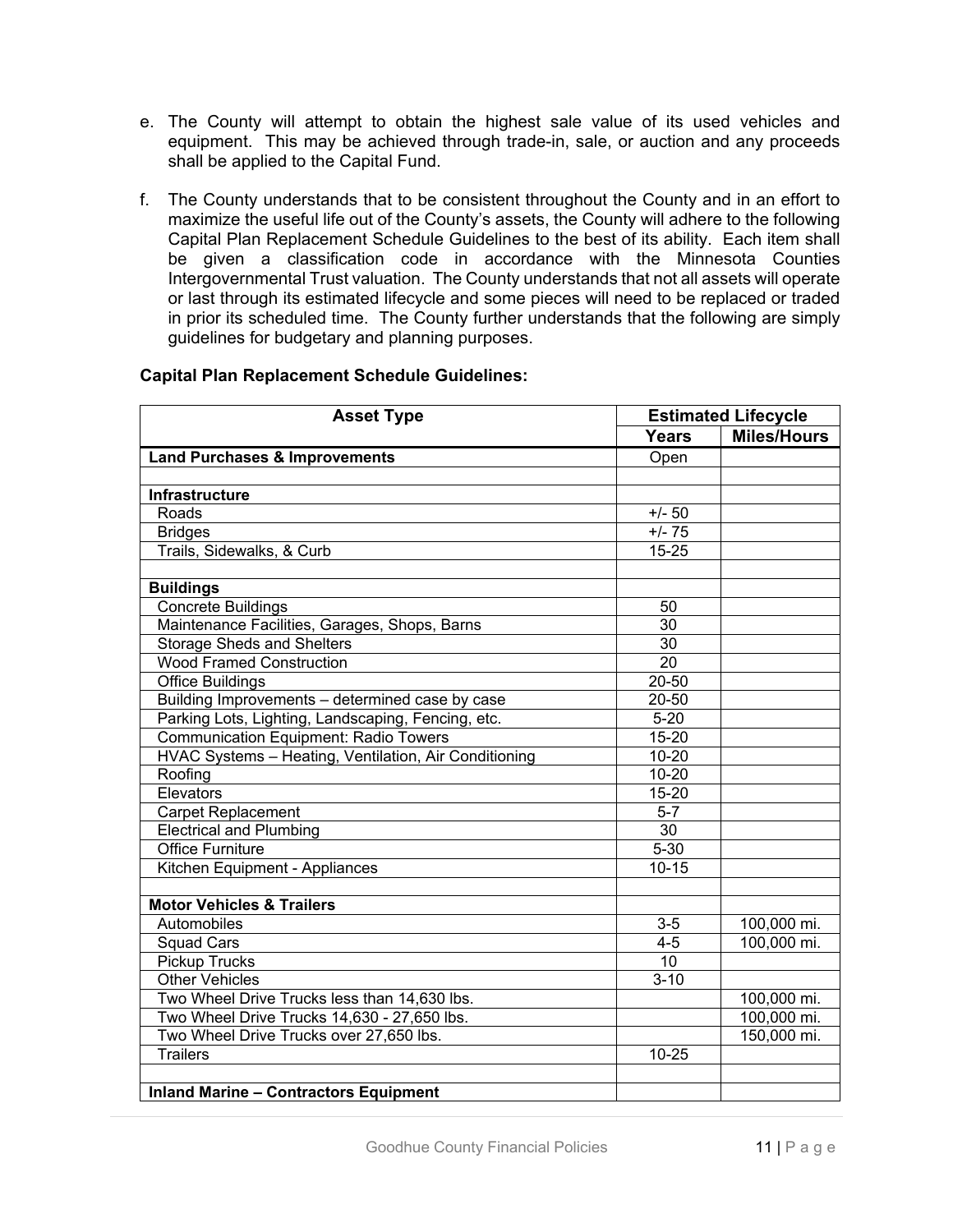| <b>Tandem Snowplow Trucks</b>                          | 14       | 150,000 mi.  |
|--------------------------------------------------------|----------|--------------|
| Motor Grader                                           | 15       | 8,000 hrs.   |
| Loader, Backhoe                                        | 15       | 4,000 hrs.   |
| Bulldozer, Excavator, Mowing Tractor                   | 15       | 3,000 hrs.   |
| Crawler Dozer                                          | 15       | 2-3,000 hrs. |
| Skidder                                                | 15       | 2,000 hrs.   |
| Ground Equipment - Mowers, Tractors, Blowers & Attach. | $4 - 10$ |              |
| Custodial Equipment - Sweeper, Floor Scrubber, Vacuums | 12       |              |
| Miscellaneous Personal Property Equipment, EM          |          |              |
| <b>Boats</b>                                           | 10       |              |
| Ballistic Vests (expiration date)                      | 5        |              |
| Tasers (expiration date)                               | 5        |              |
| Defibrillators (expiration date)                       | 12       |              |
| <b>Other Equipment</b>                                 | $5 - 15$ |              |
| <b>Electronic Data Processing Equipment</b>            |          |              |
| Computers                                              | $1 - 5$  |              |
| Communications Equipment: Mobile & Portable Radios     | 10       |              |
| Office and Telephone equipment                         | $5 - 20$ |              |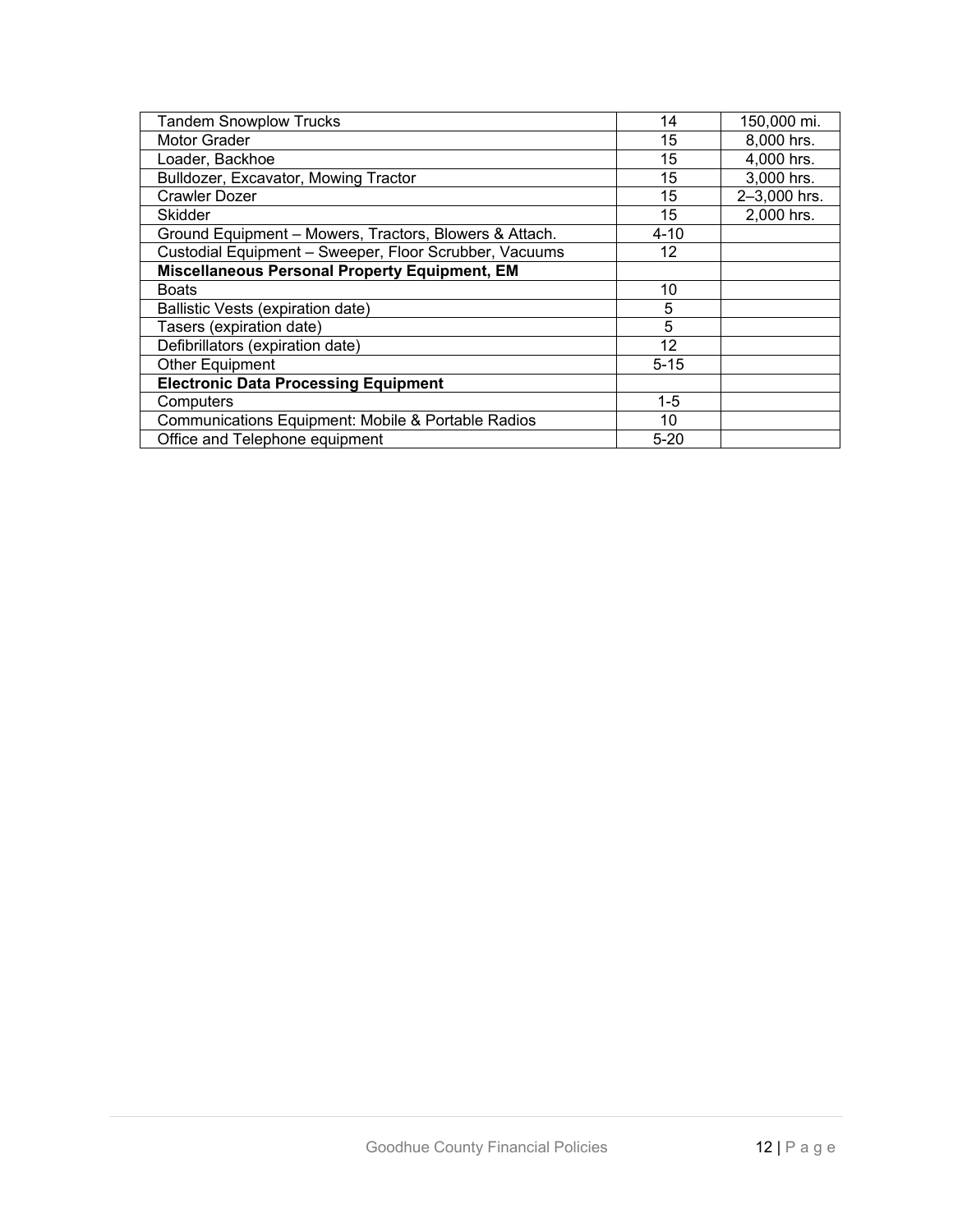# INVESTMENT POLICY

# **1. Purpose**

The purpose of the Investment Policy is to set forth the investment objectives and parameters for the management of public funds of Goodhue County. This investment policy is designed to safeguard all funds on behalf of the County, assure the availability of operating and capital funds when needed, ensure compliance with applicable Minnesota statutes, and to provide a competitive investment return.

#### **2. Scope**

The Investment Policy outlines the investing philosophy and practices of Goodhue County and has been developed to serve as a reference point for the management of County assets. It is the policy of the County to implement the Investment Program that invest all financial assets in a manner which will provide the highest investment return with minimum risk while meeting the daily cash flow demands and debt service requirements of the County and conforming to all federal, state and local regulations governing the investment of public funds. Investment portfolio risk will be minimized to ensure that liquidity and marketability are maintained. The County will invest in securities that match the County's cash flow needs and debt service requirements.

#### **3. Prudence**

Investments shall be made with judgment and care, under circumstances existing at the time the investment is made, which persons of prudence, discretion and intelligence exercise in the management of their own affairs, not for speculation, but for investment, considering probable safety of their capital as well as interest yield to be derived.

The standard of prudence to be used by investment officials shall be applied in the context of managing the overall portfolio. Investment officers acting in accordance with written procedures and the Investment Policy and exercising due diligence shall be relieved of personal liability for an individual security's credit risk or market price changes, provided deviations from expectations are reported in a timely fashion and appropriate action is taken to control adverse situations. Investment procedures developed by the Finance Department must be complied with by those with access to and management responsibilities for County investments.

# **4. Management of Investments**

Management responsibility for the Investment Program is hereby delegated to the Finance Director, who shall establish written procedures for the operations of the Investment Program consistent with this Investment Policy. No person may engage in an investment transaction except as provided under the terms of this Policy and the procedures established by the Finance Director. The Finance Director shall be responsible for all investment transactions and shall abide by the system of controls to regulate the activities of subordinate officials.

The Finance Director, with assistance from finance department staff, monitors performance of the investment portfolio and ensures that proper internal controls are developed to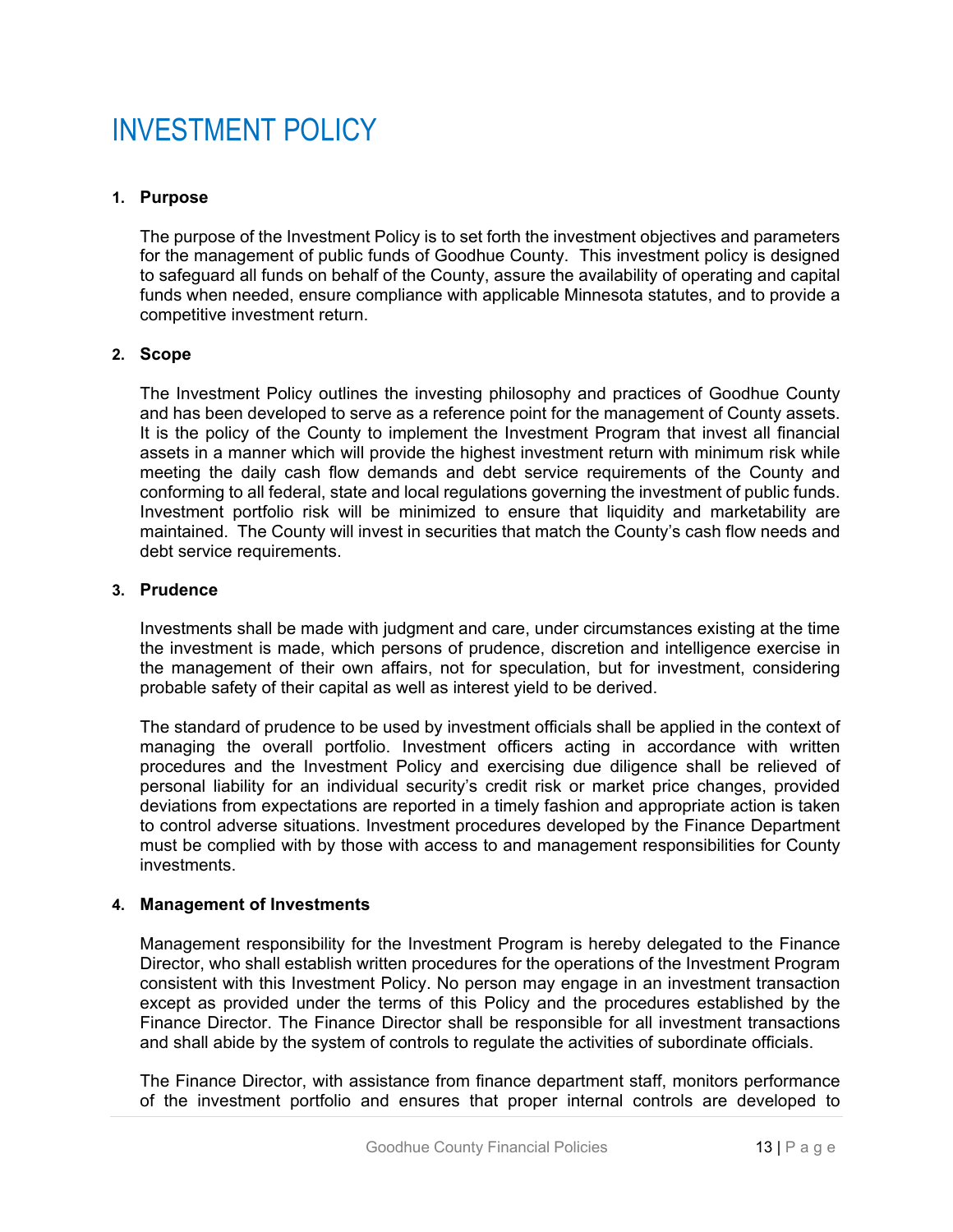safeguard investments assets. Internal Control Procedures shall include reference to: safekeeping, delivery versus payment, investment accounting, Public Securities Association repurchase agreements, wire transfer agreements, collateral/depository agreements and banking service contracts. Such procedures shall include explicit delegation of authority to persons responsible for investment transactions.

The Investment Program shall be operated in conformance with federal, state, and other legal requirements. Authority to manage the County's investment program is derived from the following:

- Minnesota Statutes 118A, Municipal Funds
- Goodhue County Resolution Annual Designation of Financial Institutions as Depositories
- The designations within this Policy as adopted.

# **5. Investment Objectives**

The County will attempt to match its investment maturities with anticipated cash flow liquidity demands (static liquidity). Because of the inherent difficulties in accurately forecasting cash flow requirements, a portion of the portfolio should be continuously invested in readily available funds such as local government investment pools, money market funds, or overnight repurchase agreements to ensure that appropriate liquidity is maintained to meet ongoing obligations.

The Investment Program will be designed to obtain a market average rate of return during budgetary and economic cycles, taking into account the County's investment risk constraints and cash flow needs. The County will strive to have at least 92% of its cash funds earning interest. The primary objective of Goodhue County's investment activities shall be:

- a. **Safety**  Safety of principal is of critical importance to the investment program. Investments of the County shall be undertaken in a manner that seeks to ensure the preservation of principal in the overall portfolio. The objective will be to mitigate credit risk and interest rate risk.
	- 1. **Credit Risk**  the risk of loss due to failure of the security issuer or backer, will be minimized by:
		- Limiting investments to the type of securities listed in Section 7 of this investment policy.
		- Diversifying the investment portfolio as outlined in Section 8 so that the impact of potential losses from any type of security or from any one individual issuer will be minimized.
	- 2. **Interest Rate Risk**  the risk that the market value of securities in the portfolio will fall due to change in market interest rates, will be minimized by:
		- Structuring the investment portfolio so that securities mature to meet cash requirements for ongoing operations, thereby avoiding the need to sell securities on the open market prior to maturity.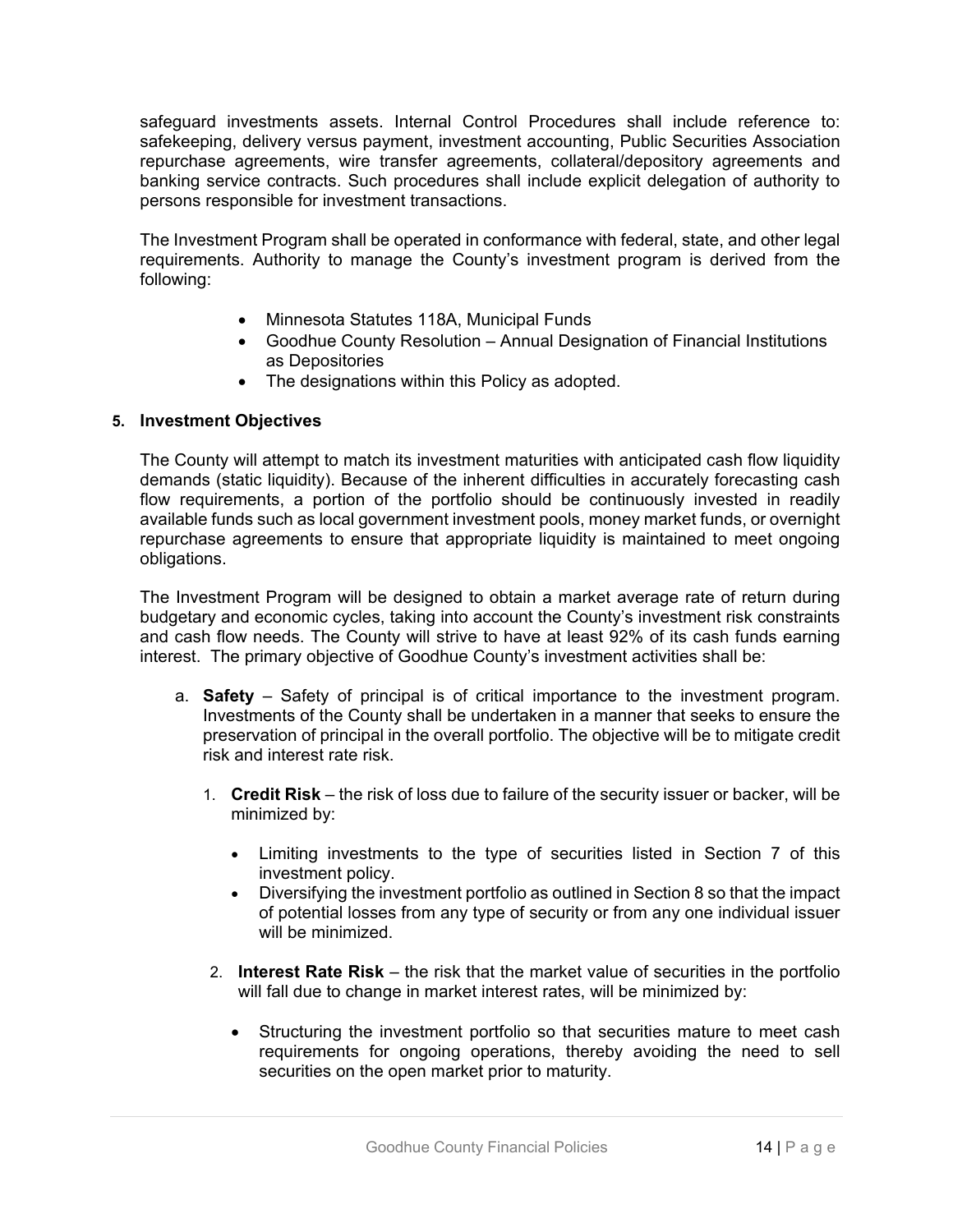- Investing operating funds primarily in shorter-term securities, money market mutual funds, or similar investment pools and limiting the average maturity of the portfolio in accordance with this policy.
- b. **Liquidity**  The County's investment portfolio will remain sufficiently liquid to enable the County to meet all operating requirements that might reasonably be anticipated. The portfolio will be structured so that securities mature concurrent with cash needs to meet anticipated demands (static liquidity). Furthermore, since all possible cash demands cannot be anticipated, the portfolio should consist largely of securities with active secondary or resale markets (dynamic liquidity). Alternatively, a portion of the portfolio may be placed in money market mutual funds, overnight repo or commercial paper accounts, or local government investment pools which offer same day liquidity for short-term funds.
- c. **Return on Investment**  The County's investment portfolio shall be designed with the objective of attaining a market rate return. The core of investments is limited to low-risk securities in anticipation of earning a fair return relative to the risk being assumed. Securities shall generally be held until maturity with the following exceptions:
	- A security with declining credit may be sold early to minimize loss of principal.
	- A security swap would improve the quality, yield, or target duration in the portfolio.
	- Liquidity needs of the portfolio require that the security be sold.

# **6. Authorized Investment Institutions and Dealers**

Goodhue County will conduct investment transactions only with authorized broker/dealers that have met the following criteria:

- a. They act as primary or regional dealers that qualify under Securities & Exchange Commission Rule 15C3-1(Uniform Net Capital Rule).
- b. Submit annually to the Finance Director a Minnesota State Auditor Broker Certification Form.

All broker/dealers relationships, providing they meet the above requirements, will be approved by the County Board and maintained at the discretion of the Finance Director. The County will maintain no less than two broker /dealers in order to seek to diversify and allow for comparable quotes on investment transactions.

Goodhue County may enter into contracts with third-party investment advisory firms when their services are deemed to be beneficial to the County's Investment Program. The contract must be reviewed and approved by the County Board. The advisor must comply with this Investment Policy.

# **7. Authorized Depositories**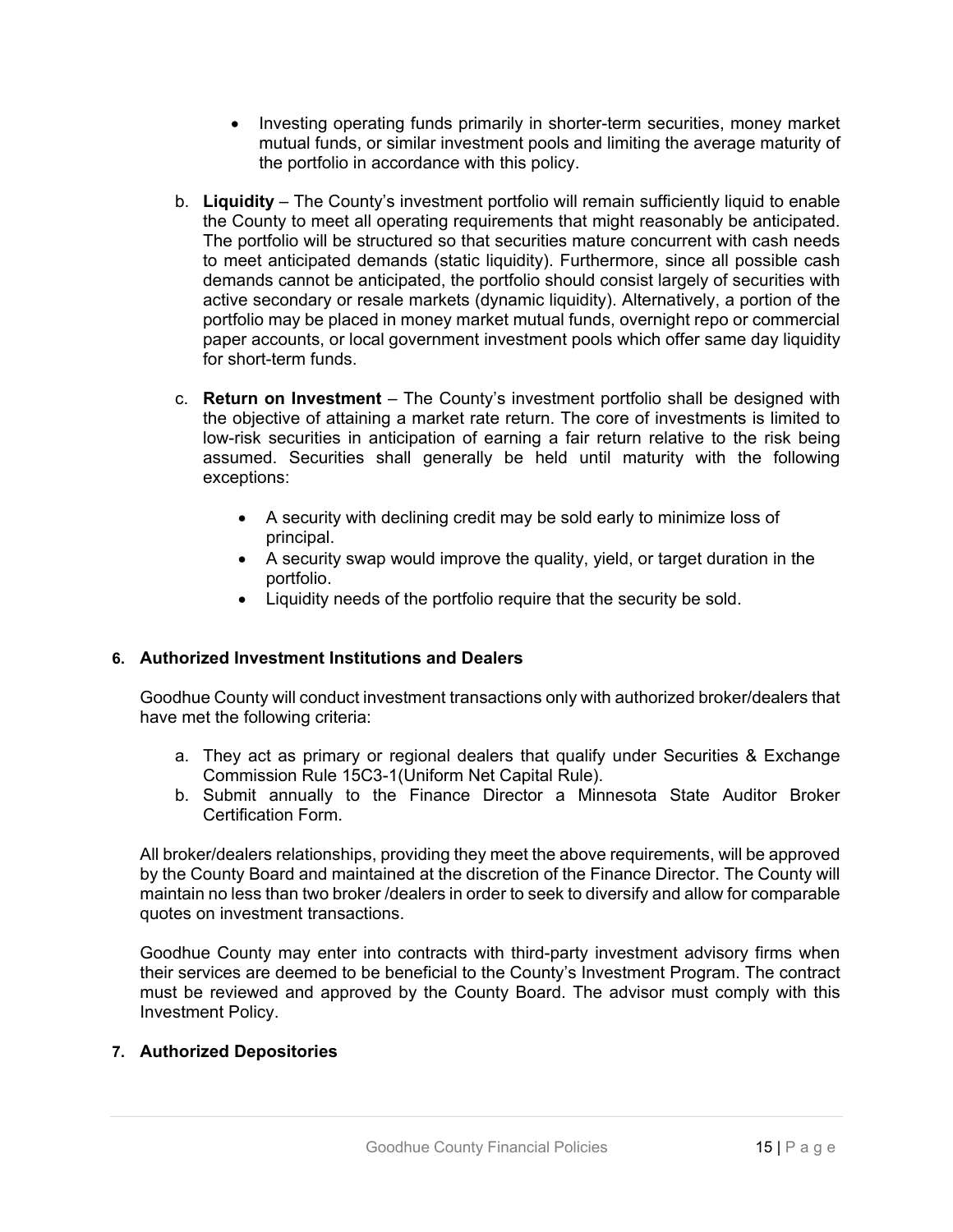Based on the investment objectives as defined in this policy, the County will limit its investments to the following types of securities:

- a. **United States Securities** including bonds, notes, bills, mortgages or other securities which are direct obligations or are guaranteed or insured issues of the United States, its agencies, its instrumentalities, or organizations created by an act of Congress. Mortgage-backed securities that are defined as high risk or in certificates of deposit secured by letters of credit issued by federal home loan banks are not permissible investments.
	- General obligation bonds of state or local governments rated A or better by a national bond rating services.
	- Revenue obligations of state or local governments rated AA or better by a national bond rating agency.
	- General obligation bonds of the Minnesota Housing Finance Agency rated A or better by a national bond rating service.
	- General obligations of the Housing Finance Agency of any state rated AA or better and if it includes the moral obligation of the state.
- b. **Certificates of Deposits (Time Deposits)** that are fully insured by the Federal Deposit Insurance Corporation (FDIC).
- c. **Bankers Acceptances** of United States banks, eligible for purchase by the Federal Reserve System, that mature in 270 days or less. Evaluation of the financial strength of the accepting bank is necessary through purchasing acceptances only from banks with a minimum A (very strong bank) rating by a nationally recognized rating agency.
- d. **Commercial Paper** issued by United States corporations or their Canadian subsidiaries that is rated A-1, P-1, or F-1 or better by at least two nationally recognized rating agencies and matures in 270 days or less.
- e. **Money Market Mutual Funds** which are rated Aa or higher, by at least one nationally recognized statistical rating organization, invests in securities with a final maturity no longer than 13 months, are generally government backed and do not have a floating Net Asset Value (NAV).
- f. **The Minnesota Association of Governments Investing for Counties (MAGIC)** is a local government investment pool that is a joint powers entity for the purpose of allowing Minnesota Counties and instrumentalities of Counties to pool their investment funds to seek the highest possible investment yield, while maintaining liquidity and preserving capital.
- g. **Repurchase Agreements** consisting of collateral allowable in Minnesota Statute, section 118A.04, and reverse repurchase agreements may be entered into with any of the following entities:
	- A financial institution qualified as a "depository" of public funds of the government entity.
	- Any other financial institution which is a member of the Federal Reserve System and whose combined capital and surplus equals or exceeds \$10,000,000.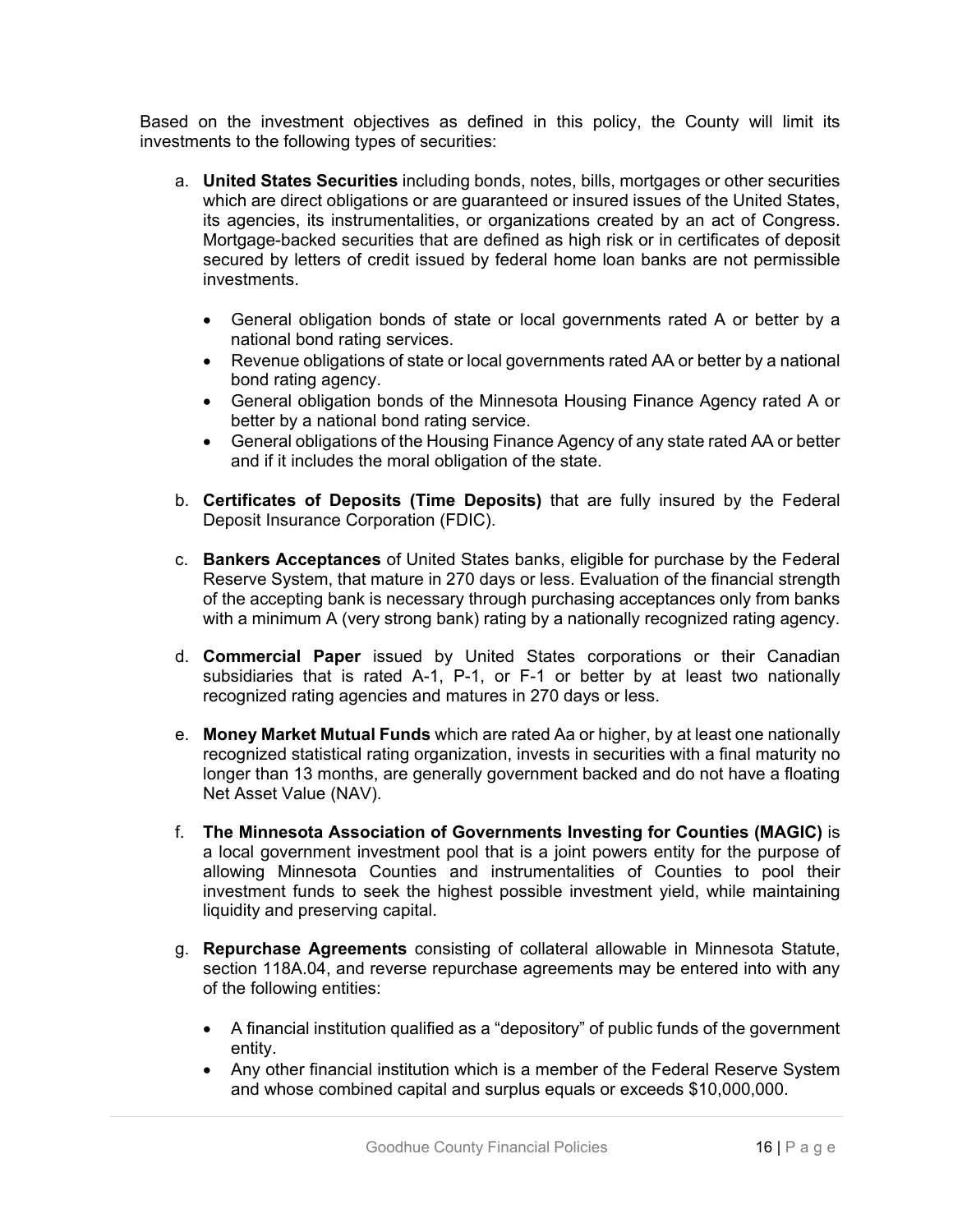- A primary reporting dealer in the United States government securities to the Federal Reserve Bank of New York.
- A securities broker-dealer licensed pursuant to chapter 80A, or an affiliate of it, regulated by the Securities and Exchange Commission and maintaining a combined capital and surplus of \$40 million or more, exclusive of subordinated debt.
- Reverse agreements may only be entered into for a period of 90 days or less and only to meet short-term cash flow needs. In no event may reverse repurchase agreements be entered into for the purpose of generating cash for investments, except as stated in Minnesota Statute, section 118.04, Subd. 3. State and local securities.
- h. **Securities Lending Agreements**. Securities lending agreements, including custody agreements, may be entered into with a financial institution meeting the qualifications of Minnesota Statute, section 118A subdivision 2, clause (1) or (2). Securities lending transactions may be entered into with entities meeting the qualifications of subdivision 2 and the collateral for such transactions shall be restricted to the securities described in section 118A.05 Subd.3 and section 118A.04.
- i. **Guaranteed Investment Contracts**. Agreements or contracts for guaranteed investment contracts may be entered into if they are issued or guaranteed by United States commercial banks, domestic branches of foreign banks, United States insurance companies, or their Canadian subsidiaries, or the domestic affiliates of any of the foregoing. The credit quality of the issuer's or guarantor's short and long-term unsecured debt must be rated in one of the two highest categories by a nationally recognized rating agency. Should the issuer's or guarantor's credit quality be downgraded below "A", the government entity must have withdrawal rights.
- j. **Mortgage-backed Securities**, which include any collateralized mortgage obligations (CMOs) or real estate mortgage investment conduits (REMICs) that pass a three tier Federal Financial Institution Examination Council (FFEIC) stress test which includes the following:
	- No average life > 10years.
	- Security may not be shorter than 6 years in a down 300 basis points parallel shift in interest rates nor lengthen more than 4 years in an up 300 basis point shift in rates.
	- Price cannot change more than  $17\%$  in a  $+/-$  300 basis point shift.

# **8. Diversification**

The County will substantially reduce the risk of loss by diversifying its investments by investment instrument, type, issuer, and maturity scheduling. A majority of the County's reserve funds will be invested in securities maturing in 5 years or less, with no more than 10% of the County's reserve funds being invested in securities maturing 10 years or more. Portfolio maturities shall be staggered to avoid undue concentration of assets within a specific sector and timeframe. Maturities selected shall provide for stability of income and reasonable liquidity. To comply with the principle of proper financial diversification, the following percentage guidelines are set forth with regard to eligible securities to be used at the time of purchase of each security investment: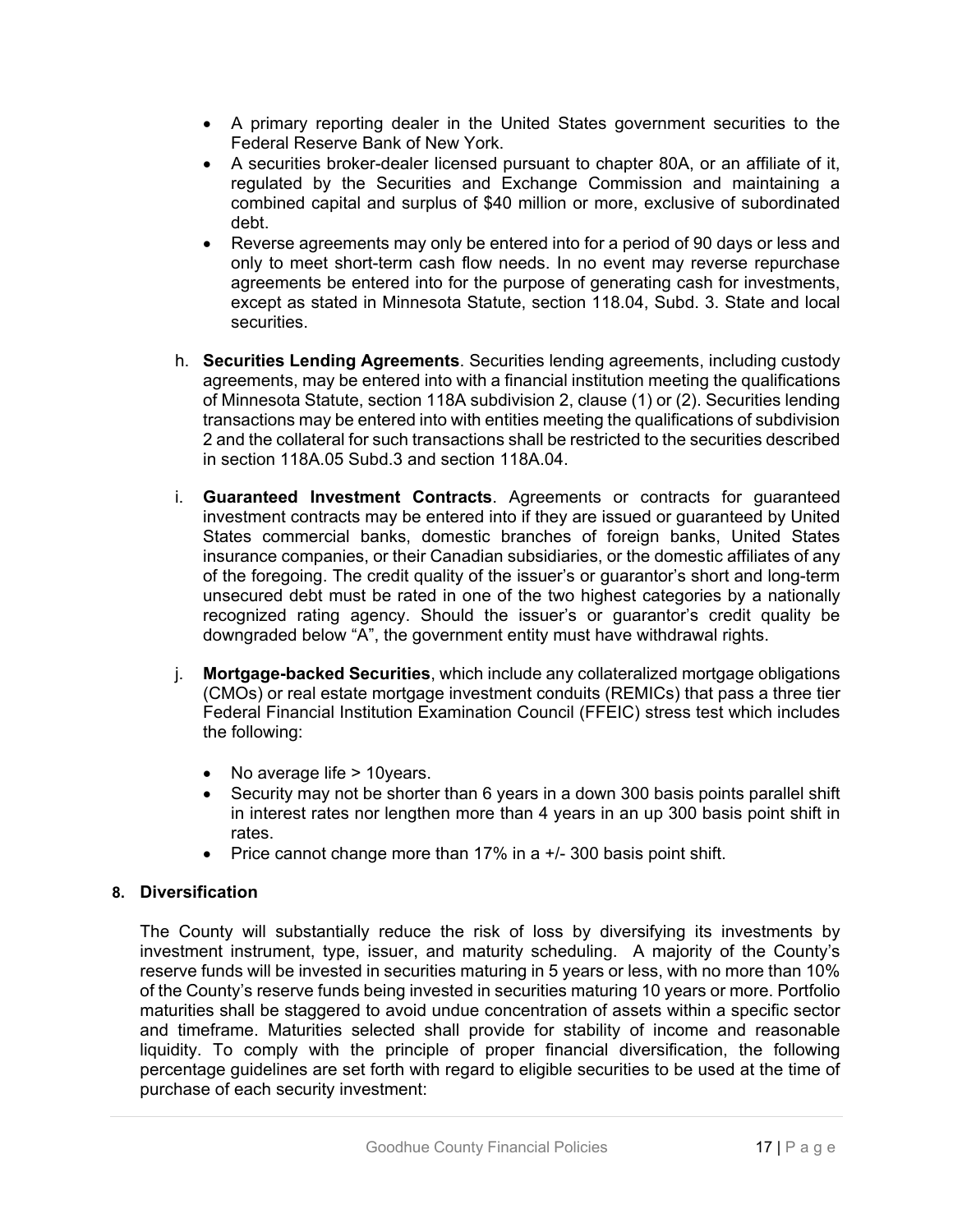| a) US Government Obligations              | 100%      |
|-------------------------------------------|-----------|
| b) US Federal Agency Securities           | 100%      |
| c) FDIC - Insured Certificates of Deposit | 100%      |
| d) MAGIC Funds                            | 50%       |
| e) Municipal Bonds/Other Obligations      | 40%       |
| f) Commercial Paper                       | 10%       |
| g) Repurchase Agreements                  | 10%       |
| h) Overnight excess cash deposit (sweep)  | as needed |

#### **9. Safekeeping and Custody of Securities**

Investments, contracts, and agreements may be held in safekeeping with:

- a. Any Federal Reserve Bank.
- b. Any bank authorized under the laws of the United States or any state to exercise corporate trust powers including, but not limited to, the bank from which the investment is purchased.
- c. Primary reporting dealer in the United States government securities to the Federal Reserve Bank of New York.
- d. A securities broker/dealer licensed under chapter 80A, or an affiliate of it, and regulated by the Securities and Exchange Commission; provided that the government entity's ownership of all securities is evidenced by written acknowledgements identifying the securities by the names of the issuers, maturity dates, interest rates, CUSIP number, or other distinguishing marks.
- e. The County's ownership of all securities in which the fund is invested should be evidenced by written acknowledgements identifying the securities by:
	- The names of the issuers.
	- The maturity dates.
	- The interest rates.
	- Any serial numbers or other distinguishing marks.

The County may NOT invest in securities that are both uninsured and not registered in the name of the County and are held by either the counterparty or the counterparty's trust department or agent, but not in the name of the County.

#### **10. Collateralization**

Collateralization will be required on the following types of investments:

- a. Certificates of Deposits (Time Deposits) / Demand Deposits > \$250,000.
- b. Repurchase agreements (for investments held beyond seven days).
- c. Bank Deposits held over \$250,000 in each institution.

In order to anticipate market changes and provide a level of security for all funds, the collateralization level will be 110% of market value of principal and accrued interest. The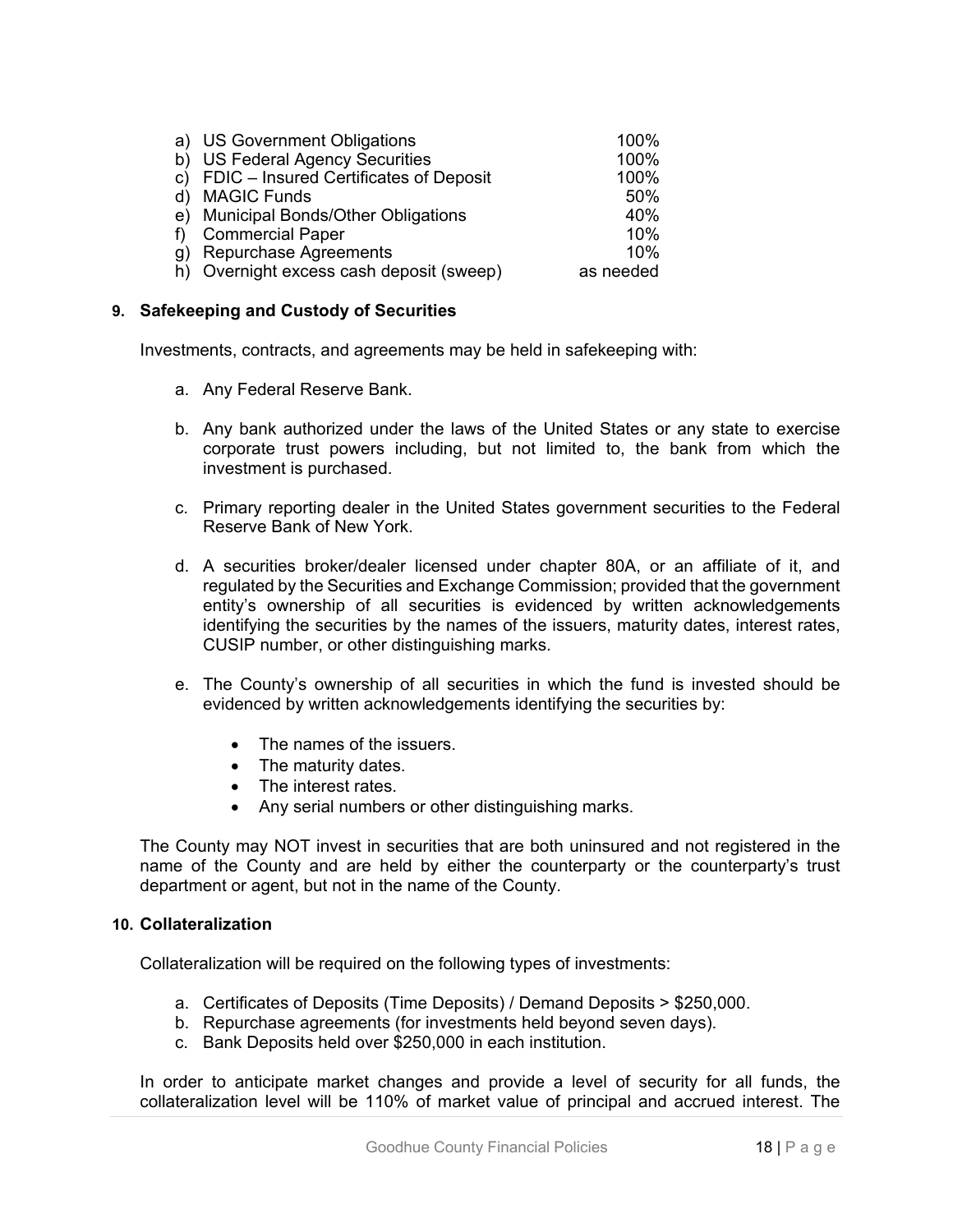underlying securities will be subject to periodic (monthly) market valuations to ensure there is no market exposure.

The County chooses to limit collateral to the authorized forms as follows:

- a. U.S. Government Treasury Bills, Treasury Notes, and Treasury Bonds;
- b. Issues of U.S Government agencies and instrumentalities as quoted by a recognized industry quotation service available to the County;
- c. General obligation securities of any state or local government with taxing powers which is rate "A" or better by a national bond rating agency service, or revenue obligation securities of any state or local government with taxing powers which is rate "AA" or better by a national bond rating service;
- d. Irrevocable standby letters of credit issued by Federal Home Loan Banks to a municipality accompanied by written evidence that the banks public debt is rated "AA" or better by Moody's Investors Service, Inc.; or Standard & Poor's Corporation; and
- e. Time deposits that are fully insured by the Federal Deposit Insurance Corporation.

For cash deposits on hand collateral will always be held by an independent third party with whom the entity has a current custodial agreement. Clearly marked evidence of ownership (safekeeping receipt) must be supplied by the entity and retained. Collateralization shall be in the form of specific securities held for the County. The only exceptions are federal Depository Insurance Corporation (FDIC), Securities Investor Protection Corporation (SIPC) and preapproved insurance coverage. The County may collateralize its repurchase agreements using longer-dated investments not to exceed 5 years to maturity. The right of collateral substitution is granted, subject to approval from the Finance Director or their designee.

# **11. Internal Controls**

The Finance Director is responsible for establishing and maintaining an internal control structure designed to ensure that the assets of the County are protected from loss, theft or misuse. The internal control structure shall be designed to provide reasonable assurance that these objectives are met. The concept of reasonable assurance recognizes that (1) the cost of a control should not exceed the benefits likely to be derived; and (2) the valuation of the costs and benefits requires estimates and judgments by management.

Accordingly, the Finance Director shall have the Investment Policy and Internal Control Procedures reviewed annually by an independent auditor to assure compliance. The internal controls shall address the following points:

- a. Control of collusion. Collusion is a situation where two or more employees are working in conjunction to defraud the employer.
- b. Separation of transaction authority from accounting and recordkeeping. By separating the person who authorizes the recording of the journal transaction from the person who performs the purchase of the transaction, a separation of duties is achieved.
- c. Custodial safekeeping. Securities purchased from any bank or dealer including appropriate collateral (as defined by State law) may be placed with an independent third party for custodial safekeeping.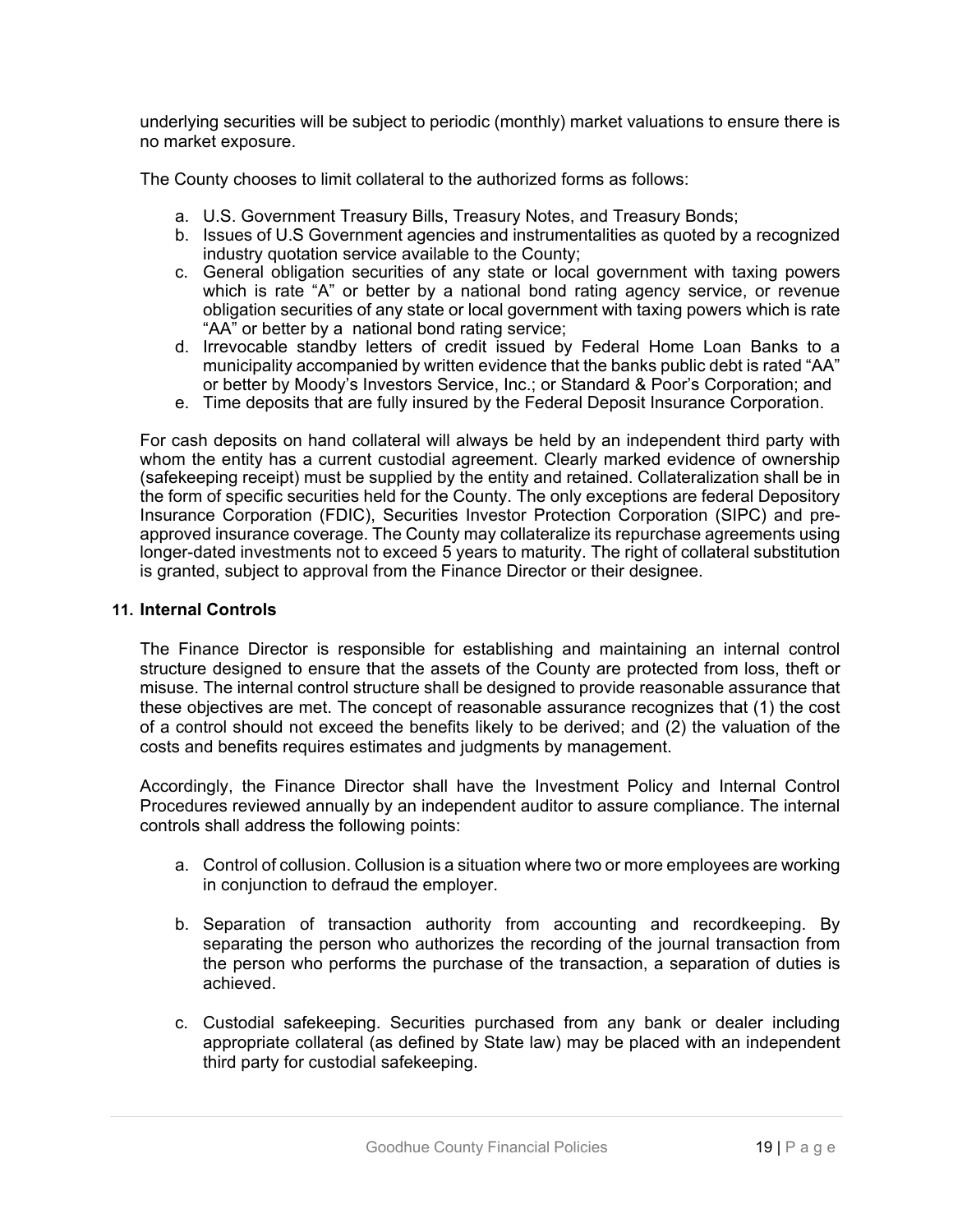- d. Avoidance of physical delivery of securities. Book entry securities are much easier to transfer and account for since actual delivery of a document never takes place. Delivered securities must be properly safeguarded against loss or destruction. The potential for fraud and loss increases with physically delivered securities.
- e. Clear delegation of authority to subordinate staff members. Subordinate staff members must have a clear understanding of their authority and responsibilities to avoid improper actions. Clear delegation of authority also preserves the internal control structure that is contingent on the various staff positions and their respective responsibilities.
- f. The addition of new accounts to the approved wire and electronic transfer list shall require written authorization of the Finance Director and shall be reviewed by the County Board.
- g. Development of a wire or electronic transfer agreement with the lead bank or third party custodian. This agreement should outline the various controls, security provisions, and delineate responsibilities of each party making and receiving wire or electronic transfers.

# **12. Reporting**

The Finance Director is charged with the responsibility of preparing a quarterly investment report that includes a management summary providing an analysis of the current investment portfolio. The County Board shall meet biannually or as needed to review the following:

- a. Review updates and changes to Investment Policy.
- b. Review the overall County investment activities and current portfolio positions.
- c. Evaluate compliance with the investment policy and all investment guidelines
- d. Review selection and authorization of all broker/dealers used for investment transactions.
- e. Review selection and performance of all third-party contracted asset managers.
- f. Evaluate banking services and depositories.
- g. Consider any other matters related the County's investment and banking program.

The County Board shall review, amend if necessary, and approve the Investment Policy every two years at a minimum or as needed.

# **13. Ethics and Conflict of Interest**

Officers and employees involved in the investment process shall refrain from conducting personal business activity that could conflict with proper execution of the investment program, or which could impair their ability to make impartial investment decisions. Investment officials shall annually disclose to the County Auditor any material financial interests as required by state statute on an annual basis. Officer and employees shall subordinate their personal investment transactions to those of the County, particularly with regard to the time of purchases and sales, and shall refrain from undertaking personal investment transactions with the same individual with whom business is conducted on behalf of the County.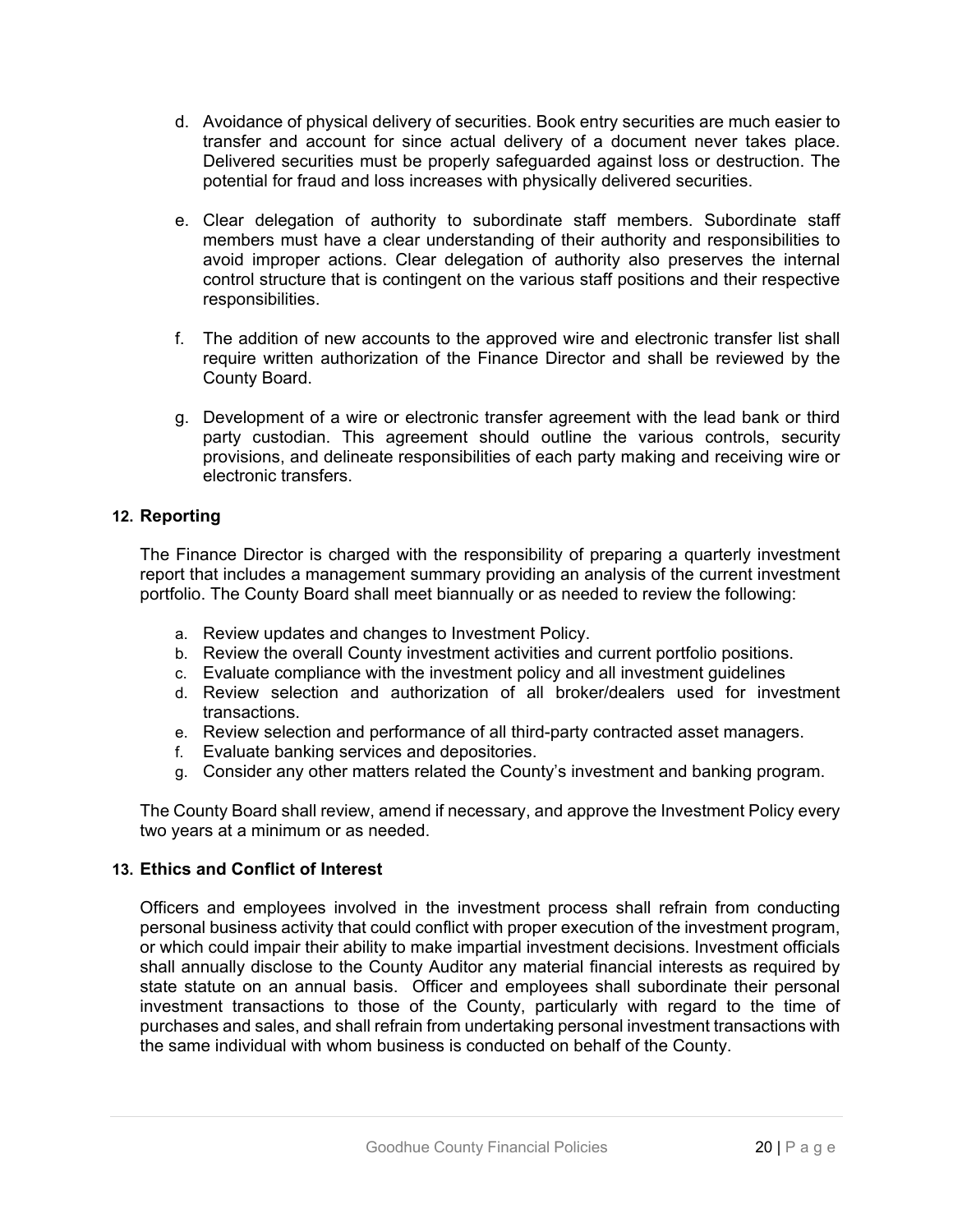# DEBT MANAGEMENT POLICY

# **1. Purpose**

To provide guidelines for the County to adhere to prior to issuing debt. There are no absolute rules or formulas in determining the level of County debt. Each situation requires a thorough review of the County's debt positions, financial health and economic forecast. In addition, the purpose is to:

- a. Define the role of debt in the County's total financial strategy to avoid using debt in a way that weakens other parts of the financial structure of the County.
- b. Provide for limits on debt to avoid potential pitfalls in servicing the debt.
- c. Maintain a credit rating of A1 or higher. The County currently holds an Aa2 Credit Rating from Moody's Investors Service.

#### **2. Policy**

In developing, offering and administering its debt obligations, Goodhue County will adhere to the following guidelines:

- a. The County will not use short-term borrowing to finance operating needs except in the case of an extreme financial emergencies which is beyond the County's control or reasonable ability to forecast.
- b. The County may only use long-term debt financing when all of the following conditions exist:
	- 1. When non-recurring capital improvements are desired, and
	- 2. When it can be determined the future citizens will receive a benefit from the improvement, and
	- 3. When the cost benefit of the expenditure, including interest cost, is positive.
- c. The issuance of long-term debt is generally limited to capital expenditures that cannot be financed from current revenues or resources. Exceptions will usually involve an unforeseen liabilities. For purposes of this policy, current resources are defined as that portion of fund balance in excess of appropriate required reserves and designations.
- d. Every effort will be made to limit the payback period of the bonds or notes for capital related borrowing to the estimate useful life of the capital asset constructed or purchased.
- e. The County will try to keep the average maturity of general obligation bonds at or below ten years.
- f. Total general obligation debt shall not exceed two percent (2%) of the market value of taxable property. According to MN Statutes 475.53, Subd. 1, Limit on debt; debt shall be limited to 3% of the estimated market value.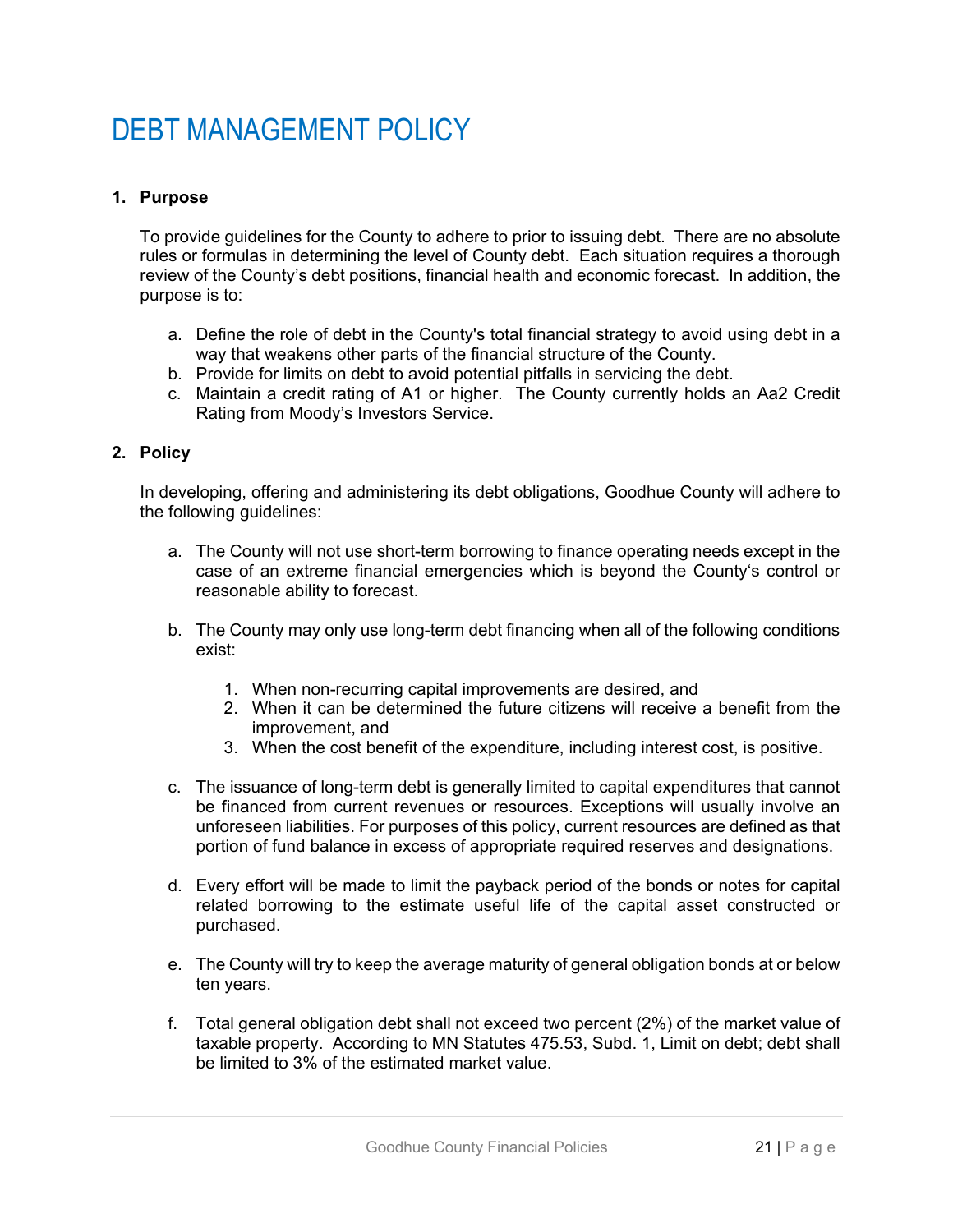- g. The Finance Director will inform the County Board of potential debt refinancing which may become possible due to such things as market changes or legislative decisions.
- h. The maintenance of the best possible credit rating shall be a major factor in all financial decisions.
- i. The County will maintain good communications about its financial condition with credit rating agencies.
- j. The County will conservatively project the revenue sources that will be utilized to repay the debt (i.e. taxes for G.O. debt are levied at 105% of the required debt service).
- k. In considering a total debt load beyond \$20,000,000 the County will have a financial analysis performed prior to approving the debt.
- l. Refunding and advance refunding opportunities will be monitored and action taken when determined financially advantageous.
- m. Debt will be issued based on needs identified in the Capital Plan to minimize fluctuations in the annual levy committed to advance and maintain the infrastructure of the County.
- n. The County will follow a policy of full disclosure in the annual Financial Statements and official statement.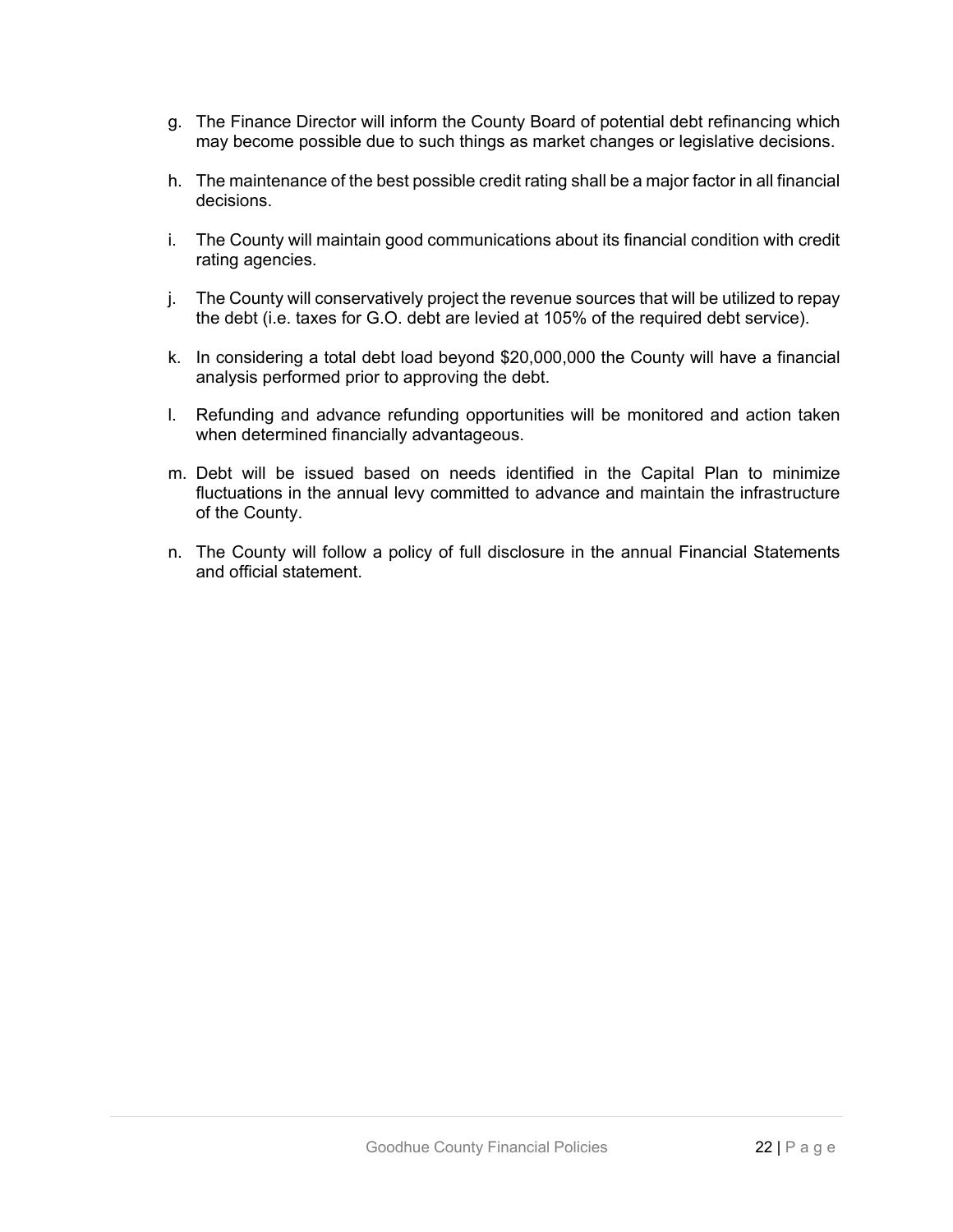# FUND BALANCE POLICY

# **1. Purpose**

This policy is to help ensure that the County maintains adequate fund balances to provide the basis for a stable financial environment and to allow the County to provide quality services to its residents. Fund balances as described in this policy will provide working capital for regular ongoing operations and reserves for emergency situations to avoid service disruptions.

#### **2. Scope**

This policy applies to all of the County's governmental funds and all types of fund balances.

#### **3. Fund Balance Categories**

Non-spendable: Amounts that cannot be spent because the resources the fund balance represents are either not in a spendable form (inventory, prepaid expenses or long-term receivables) or cannot be spent due to legal or contractual requirements (endowment fund principal).

Restricted: Amounts that can only be used for a specific purpose due to restrictions placed on the funds by external parties such as granting agencies, creditors or governmental bodies. Examples include revenues restricted by state statute (e.g. Recorder's Technology Fund), unspent bond proceeds, Sheriff's K-9 donations and treatment court grant funds.

Committed: Funds that can be used only for specific purposes as determined by the County Board of Commissioners. To be classified as committed balances, the purpose restraint must be put in place prior to the end of a fiscal year; the specific amount can be determined at a later date. Rescinding a commitment also requires a formal Board resolution. Examples include amounts set aside for employee vacation balance payouts at termination or debt service, as well as specific general fund balances as set forth in Section 6 of this policy.

Assigned: Amounts that are intended to be used for a specific purpose that are neither restricted nor committed. Fund assignments can be made directly by the Board (formal resolution is not required) or by an official or body to whom the Board has designated the authority to make such assignments. Decisions to assign funds for a particular year can be made at any time, including after the last day of the year (but prior to finalization of audited financial statements).

Unassigned: Remaining fund balance that is spendable, and is not restricted, committed or assigned. Other than target levels of unassigned fund balance as defined in this policy, there are no restrictions on the use of these balances.

# **4. Fund Types and Fund Balance Categories**

The County has four types of funds: general revenue, special revenue, debt service, and capital.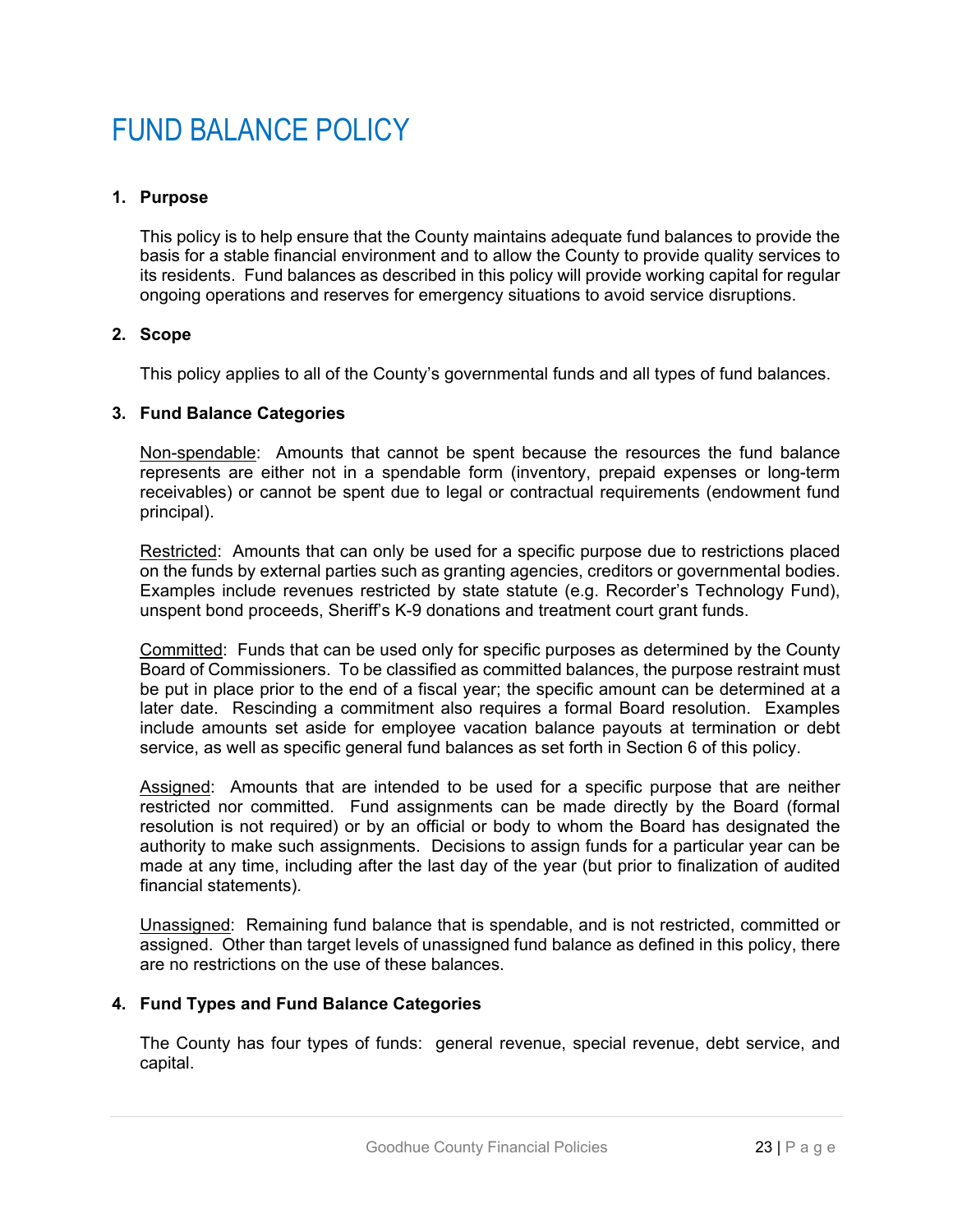The general revenue fund is where the majority of property tax receipts are deposited and is the main operating fund that accounts for all activity not in other funds (e.g. finance and administration, law enforcement). There are no restrictions upon use of these funds other than those imposed by adoption of the County's annual budget or specific limitations on other funding sources (other than property tax revenues) received into this fund.

Special revenue funds account for activities that are funded by resources that are restricted for use for those specific purposes/activities as well as specifically-levied property tax revenues - e.g. Road and Bridge and Health and Human Services funds.

Positive unassigned balances can exist only in the general fund. By definition, balances in special revenue funds that are not otherwise restricted (non-spendable, restricted or committed) are inherently restricted to the purpose of that fund and are considered to be assigned. Commitments and assignments cannot be negative balances in any fund, nor can commitments or assignments cause a negative unassigned fund balance. Any negative fund balance should be recorded in the unassigned category.

# **5. Order of Resource Use**

When an expenditure is incurred for which both restricted and unrestricted (committed, assigned or unassigned) resources are available, restricted resources will be used first, followed by unrestricted. When multiple types of unrestricted resources are available, committed balances will be used first, followed by assigned, then unassigned.

# **6. Reserve Balances – Types, Target Levels & Allowable Uses**

The County will maintain operating reserves for the general fund and all special revenue funds, several other reserves within the general fund and a debt service fund reserve. All uses of reserves require approval from the Board of Commissioners. Requests to use reserve funds should include a replenishment plan that addresses funding sources and timelines.

# General Fund

Operating: At the end of the year, the County will strive to maintain an unassigned fund balance between of 35-50% of the subsequent year's budgeted operating expenditures (including transfers out). In additional to providing working capital prior to receipt of first half tax settlement amounts, allowable uses of these reserves include:

- Avoidance of service disruptions due to short-term unexpected revenue shortfalls or additional expenditures,
- Funding for temporary transitional periods during extended economic downturns as expenditure reductions are implemented, and
- To act as the County's emergency reserve to be used for unforeseen, rare and catastrophic events that result in significant physical damage or major service disruptions – e.g. flooding, tornado/other storms, terrorist attacks, public health epidemics.

 $27<sup>th</sup>$  Payroll: Through regular incremental amounts included in the annual levy, the County will work to build a balance that approximates the cash payout of one payroll cycle - \$1 million. This balance will be used to fund the payout of the rare occurrence of a  $27<sup>th</sup>$  payroll period in a fiscal year.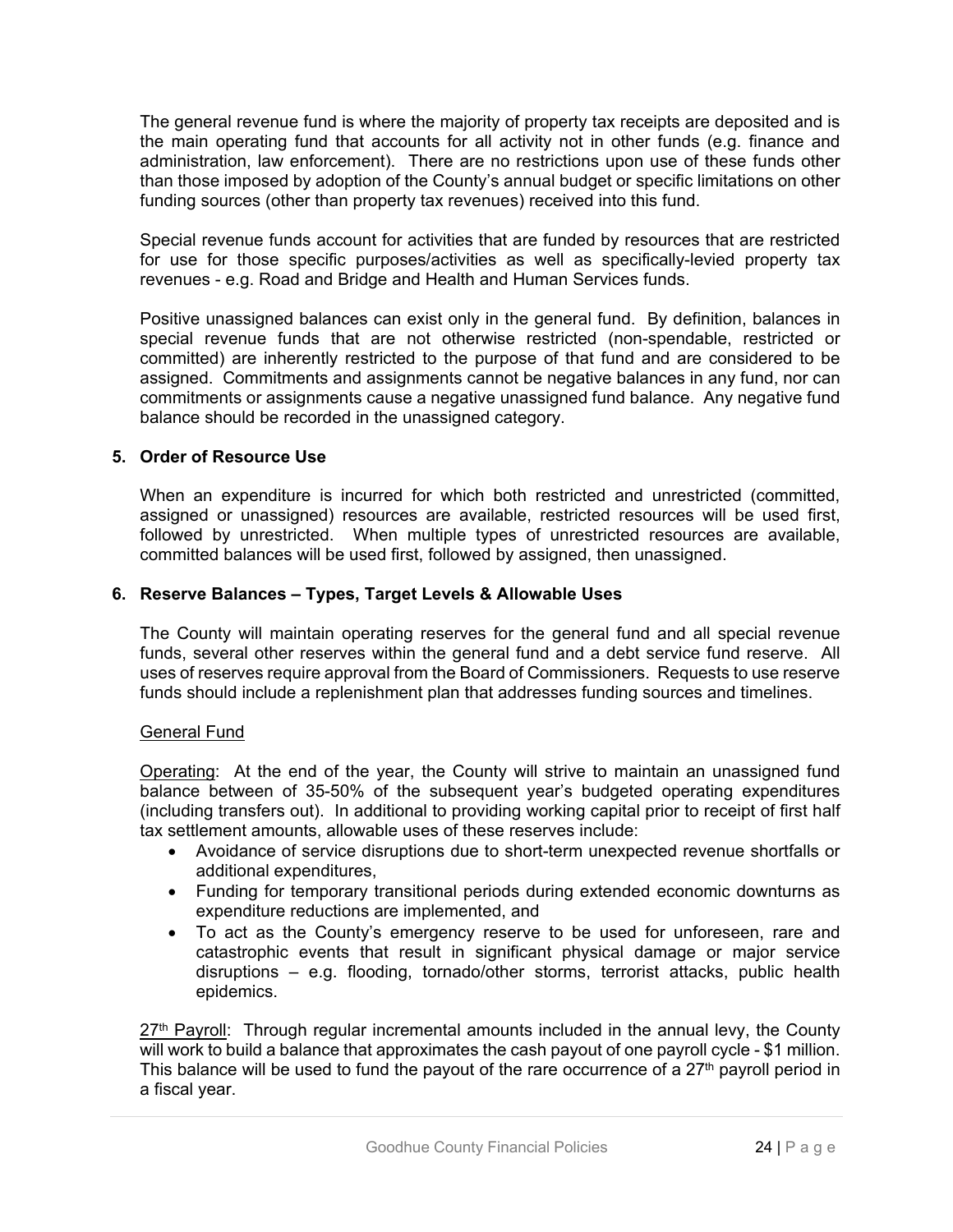Capital: Based on historical capital spending (adjusted for inflation), the County will maintain a capital reserve balance of approximately \$2.5 million. This reserve will be funded through incremental amounts included in the annual levies and will be used to fund annual capital plan purchases as included in each year's approved budget. Pending review of funding availability, this reserve can also be used for purchase of items not included in the current year capital plan that do not meet the criteria for use of contingency funds.

### Special Revenue Funds

For each of its special revenue funds (Road & Bridge, Health & Human Services, Waste Management, Economic Development, and Ditch), the County will strive to maintain an operating reserve balance of 30-40% of the subsequent year's budgeted operating expenditures (including transfers out) as measured at the end of each fiscal year. Balances in the Road & Bridge fund may not be within the target range due to planned projects and will be evaluated as needed to ensure reserves are sufficient. Operating reserves in the special revenue funds have the same allowable uses as the operating reserves in the general fund.

#### Debt Service Fund

The County will maintain sufficient debt service fund reserves to fund the subsequent year's scheduled principle and interest payments, as well as any principle payments that have been funded in prior or current years but are not due and payable until subsequent years. These reserves will also support the State of Minnesota statutory requirement that available funds for debt service requirements be at 105% of the amounts due in a given year.

# **7. Funding of Reserves**

# Initial Funding

- Operating: Operating reserves in all funds are funded through the ongoing surplus of revenues over expenditures or receipt of one-time revenues
- 27<sup>th</sup> Payroll and Capital: Funded through ongoing incremental amounts included in annual tax levies
- Contingency: Funded in the same manner as operating reserves, but from the General Fund only

#### Replenishment

- Funding sources: Operating and contingency reserves can be replenished through reduction of recurring operating expenditures or transfer of excess amounts from other categories of reserve balances. The  $27<sup>th</sup>$  payroll and capital reserves will be replenished through the regular budgeted levy amounts.
- Priority: If multiple reserves are used, Contingency reserves should be replenished first, followed by Capital and  $27<sup>th</sup>$  payroll (if the levy was reduced/eliminated), then Operating.
- Timeline: Operating reserves should be replenished over a period of one to five years, depending on the amount used. For amounts used down to 35%, replenishment should occur within one year, for amounts used down to 25%, replenishment should occur within five years. Contingency reserves should be replenished over a period of no more than five years.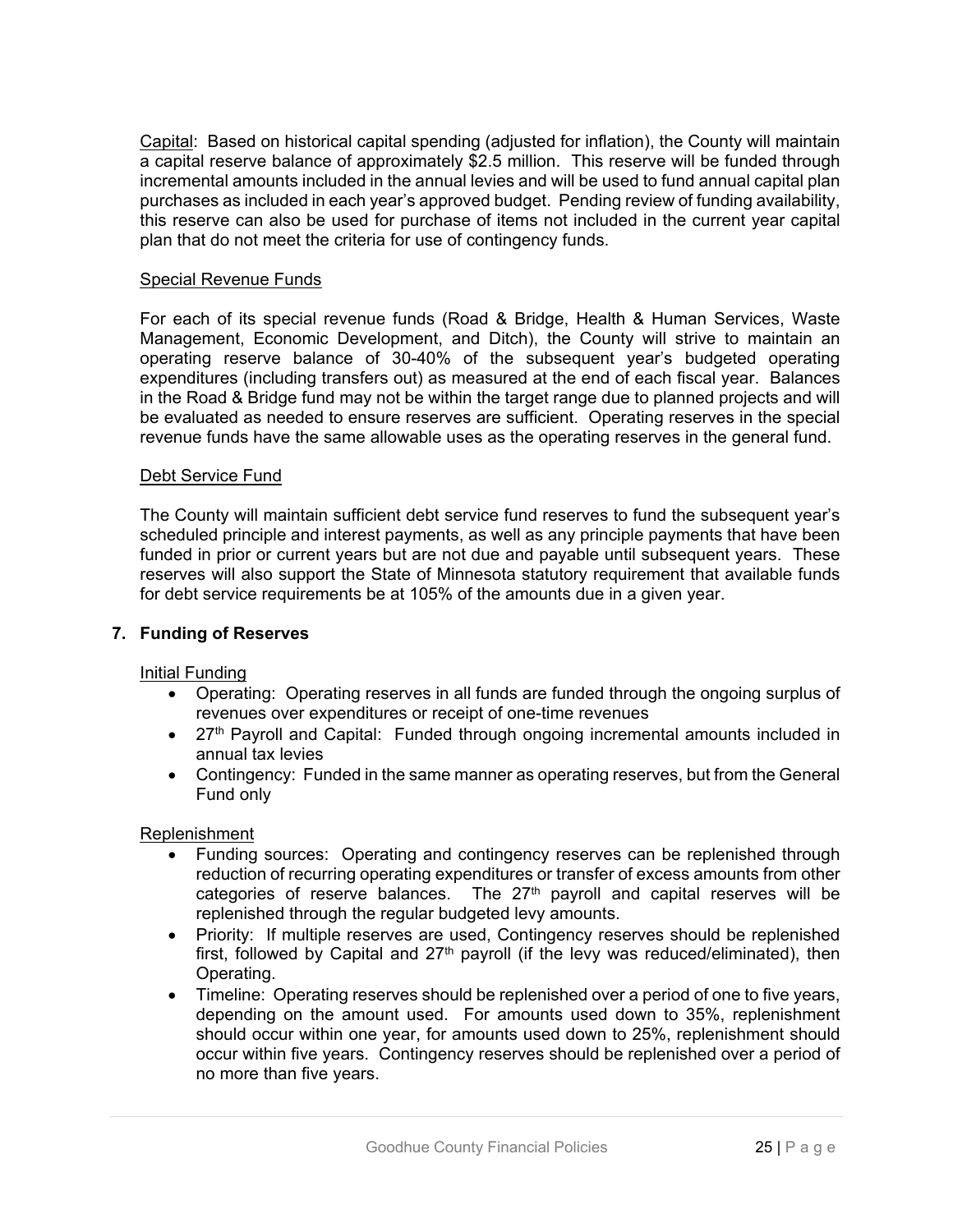#### **8. Excess Reserves**

Any reserve balances in continued and significant excess of stated policy amounts should be addressed in one of the following manners, with assurance given that resolution is in compliance with any funding restrictions on reserve balance resources:

- Transfer to another existing reserve in the same fund, or a different fund
- Use for one-time expenditure that does not require additional future expense outlays
- Use for one-time expenditures that can reduce future operating costs
- Start-up funds for new programs that are consistent with the County's mission and will have other future revenue funding sources
- Transfer to new reserve type due to changes in circumstances (e.g. lawsuit)

#### **9. Reserve Deficiencies**

All reserve balances will be assessed after the close of each fiscal year. Any deficiencies, including a replenishment plan, will be reported to the County Administrator and the Board of Commissioners. The replenishment plan should follow the timelines in the Replenishment section. Deficiencies in the 27<sup>th</sup> payroll or Capital reserves will be addressed during the annual budget process.

#### **10. Authority**

All uses of fund balance reserves must be approved by the County Administrator, with final approval from the Board of Commissioners. Requests to use reserve amounts must include a replenishment plan and be consistent with approved uses as stated in this policy. For regular use of capital reserves (annual capital plan expenditures) and  $27<sup>th</sup>$  payroll reserves, Board approval will be given through their approval of the County's annual budget.

### **11. Review**

All reserve balances will be reviewed at the end of each fiscal year. Actual ending balances and any replenishment plan (if applicable) will be reported to the board for review and approval. Interim balance reviews may also be done as part of the annual budget process.

In addition, the policy target levels will be reviewed periodically for reasonableness and adequacy as compared to historical revenue/expense activity, historical use of reserves and expected future cash flows. Any changes to policy target amounts will be approved by the Board.

# **12. Recording Reserves in the Financial Statements**

Fund Balances are recorded on the Balance Sheet by category: Non-spendable, Restricted, Committed, Assigned and Unassigned. General fund operating reserves are in the Unassigned category while special revenue fund operating reserves are in the Assigned category. Contingency, Capital and 27<sup>th</sup> payroll reserves are classified as Committed.

#### **13. Responsibilities**

Finance

Annual review and report to Board of ending fund balance reserve amounts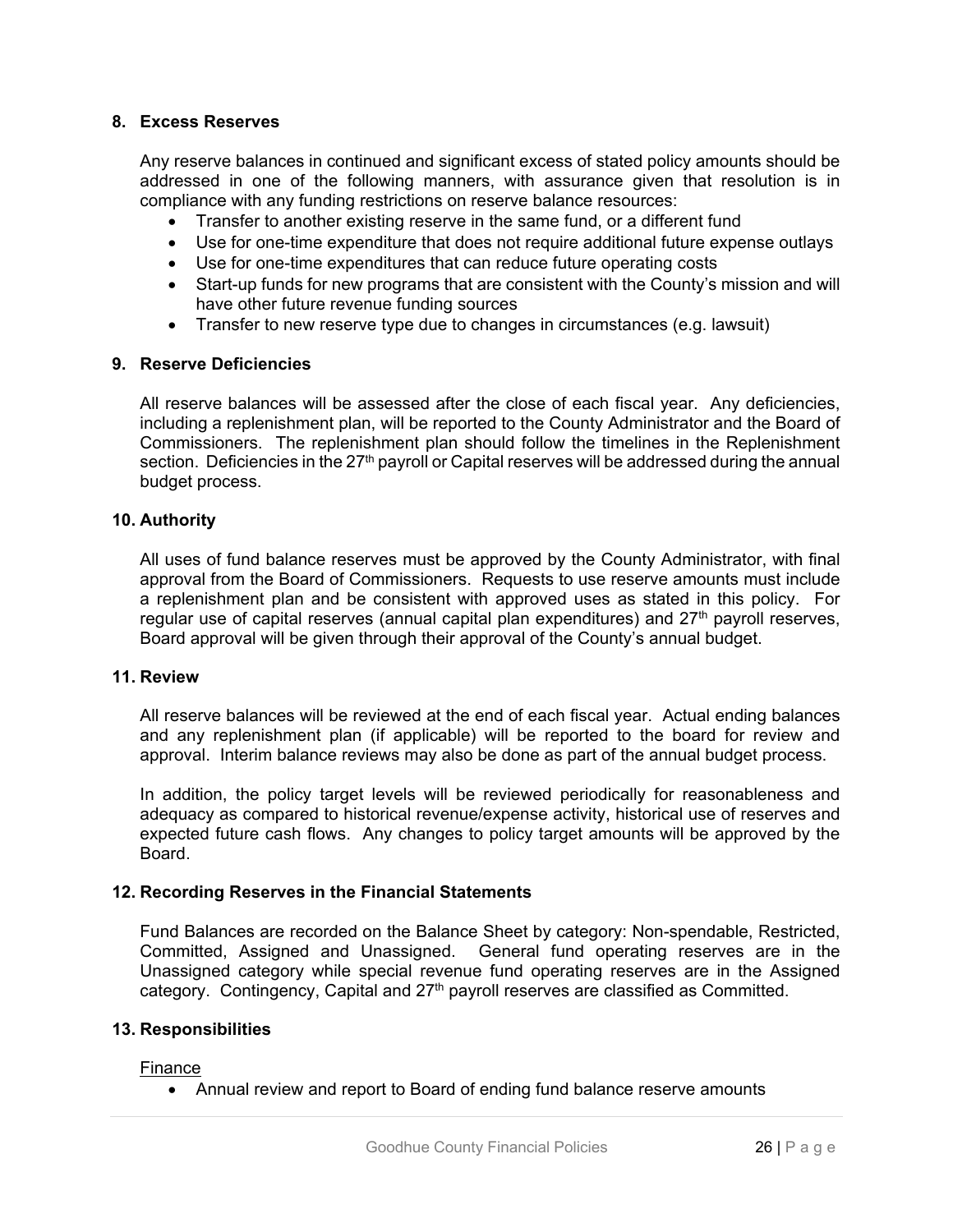- Periodic policy and target level review
- Request annual Board approval of other committed and assigned balances
- Present request to use reserve funds to Board

#### **Departments**

Request fund balance commitments and assignments through Finance

#### County Administrator

Approve use of reserve requests prior to presentation to Board

#### Board of Commissioners

- Final approval of reserve use requests
- Approval of other annual fund balance commitments and assignments
- Approval of policy changes
- Approval for plan to resolve reserve balance excesses and deficiencies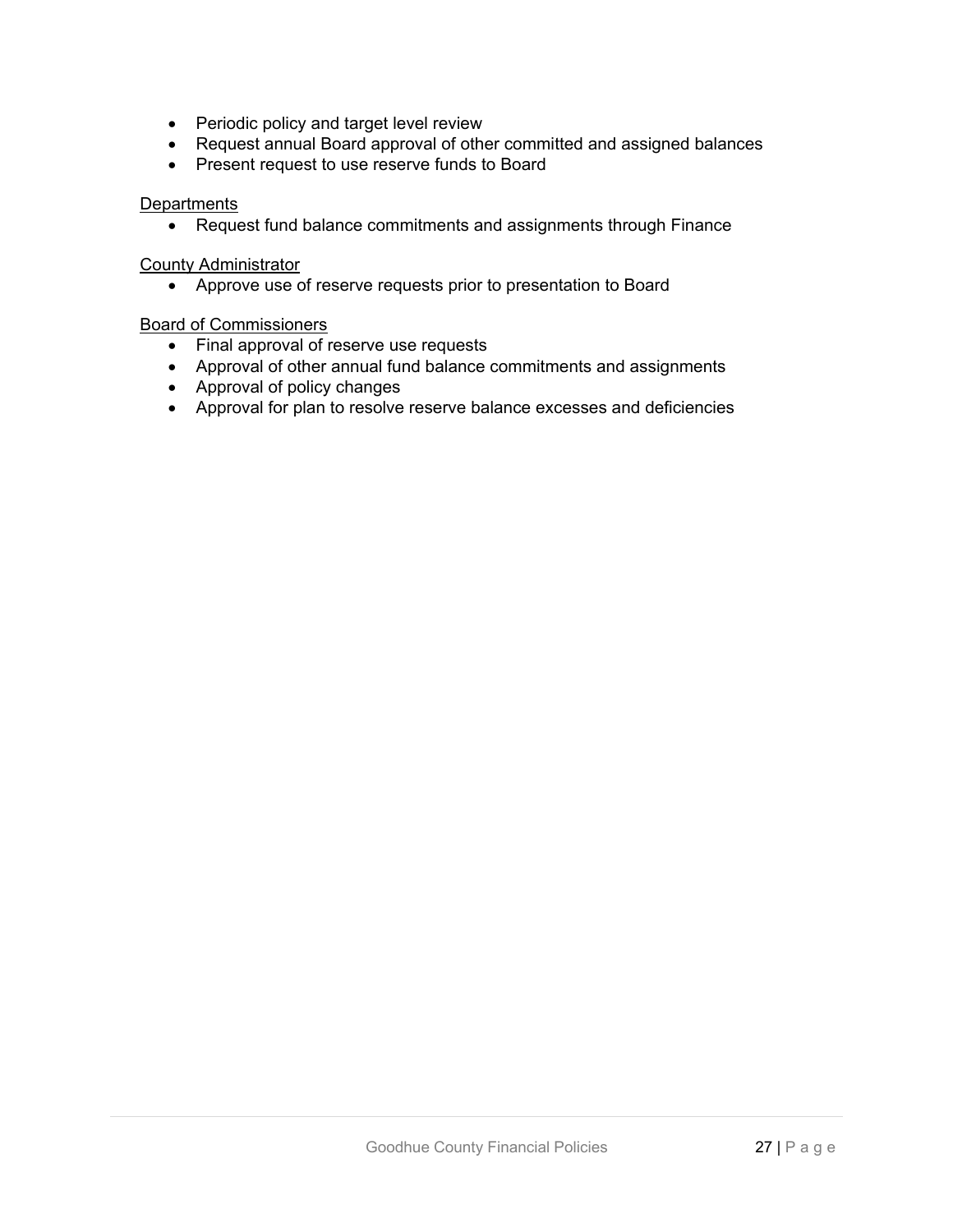# PURCHASING POLICY

# **1. Purpose**

The purpose of this policy is to maximize the purchasing value of public funds by ensuring these funds are used in a fiscally responsible manner and in accordance with all applicable State and Federal laws.

# **2. Scope**

This policy applies to all departments and all procurement actions of the County unless superseded by Federal or State law or regulations of other funding sources.

#### **3. Ethical Purchasing**

To maintain a fair and open procurement process, the County must be free of both actual and apparent of conflicts of interest. All County representatives must adhere to the County's Code of Ethics:https://www.co.goodhue.mn.us/DocumentCenter/View/9376/Code-of-Ethics--- 2015?bidId=

#### Full and Open Competition

All procurement actions will be conducted in a fair and responsible manner, with all responsible sources being permitted to compete in the purchasing process. Information that is known to be false or not public shall not be disclosed to any potential vendor or other entity by any employee or official responsible for a particular procurement transaction.

#### Conflict of Interest

No employee or other official shall knowingly use confidential information for personal gain. Personal purchases from County suppliers must be clearly separated from County purchases, must be paid for from personal funds and cannot be made on a County contract.

No County employee, board member or other agent may participate in the analysis, selection and awarding of contracts in which they have a real or apparent financial or other interest in one or more of the potential vendors. Any employee who identifies an actual or potential conflict of interest must immediately disclose that conflict to the Finance department and must ensure they remove themselves from the purchasing process.

#### Gratuities and Gifts

No County employee, board member or other agent shall ask for or accept gifts, gratuities or favors from any contractor or potential contractor, with the exception of marketing or promotionaltype items (pens, notebooks, cups, etc.) of \$25 or less. (MN statute §471.895)

#### **4. General Guidelines**

- Dollar limits referenced in this policy apply to the total purchase price of all items in a transaction, before discounts or trade-ins
- Under no condition should orders be split into separate transactions in order to circumvent the approval and processing requirements of this policy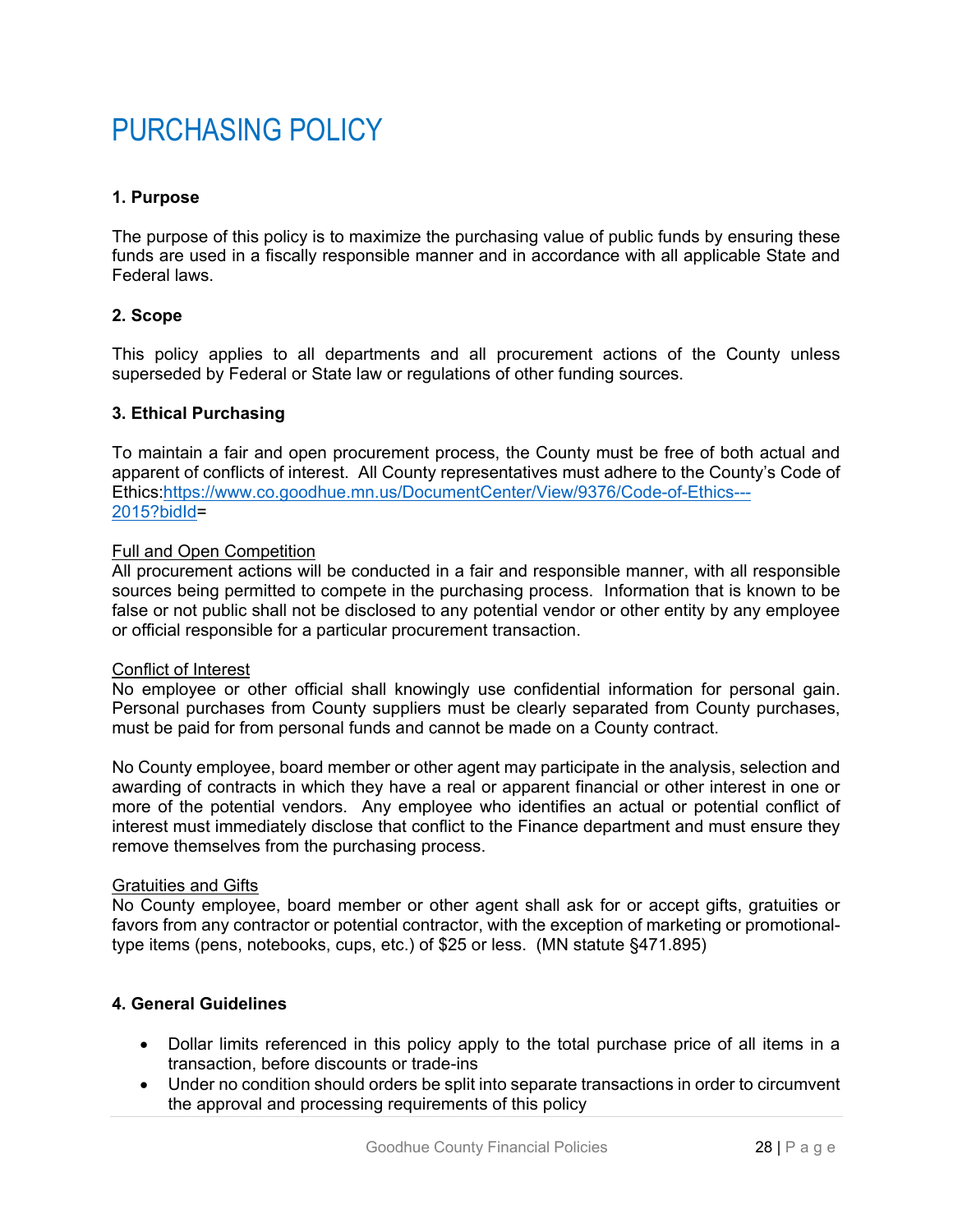- Availability of funding must be ensured prior to making all purchases
- For any contracts over \$25,000, entities must review and consider the availability of state cooperative contracts prior to pursuing other sources (MN statute §471.345, sub. 15)

# **5. Quick Reference**

This is a *general* guide for determining required approvals and acceptable purchasing methods. Depending on the specific good/service being purchased, the types of funding being used and the existence of other contracts, different requirements may apply (see section 6).

| <b>Threshold</b>     | <b>Method</b>                                                                                                      | Approval                                                                                                                                      |
|----------------------|--------------------------------------------------------------------------------------------------------------------|-----------------------------------------------------------------------------------------------------------------------------------------------|
| $<$ \$10,000         | Direct purchase; formal quotes not<br>required<br>--if practicable, get 2 (informal)<br>quotes (verbal or written) | --Department Head                                                                                                                             |
| $$10,000 - $25,000$  | Informal quotes (at least $2$ if<br>practicable)                                                                   | --Department Head                                                                                                                             |
| $$25,001 - $50,000$  | Formal quotes/direct<br>negotiation<br><or> sealed bids</or>                                                       | --Department Head<br>--Finance Director                                                                                                       |
| \$50,000 - \$175,000 | Formal quotes/direct negotiation<br><or> sealed bids</or>                                                          | --Department Head<br>--Finance Director<br>--County Administrator<br>--County Board (if deemed<br>appropriate by the County<br>Administrator) |
| $$175,001 +$         | Sealed bids                                                                                                        | --Department Head<br>--Finance Director<br>--County Administrator<br>--County Board                                                           |

Note: if there are significant variations from budgeted revenues (under) or expenditures (over) in a given fiscal year, management reserves the right to require approvals at lower thresholds for a specified time period.

# **6. Separate/Specific Requirements**

#### Capital Plan Items

Items included in the current year capital plan do not require Board approval at the time of purchase if:

- The item is included in the current year capital plan budget, as approved by the Board
- The purchase amount is within 5% (over) the budgeted amount
- The purchase is for an item and not a project (e.g. construction contract); contracts over \$175,000 will still require Board approval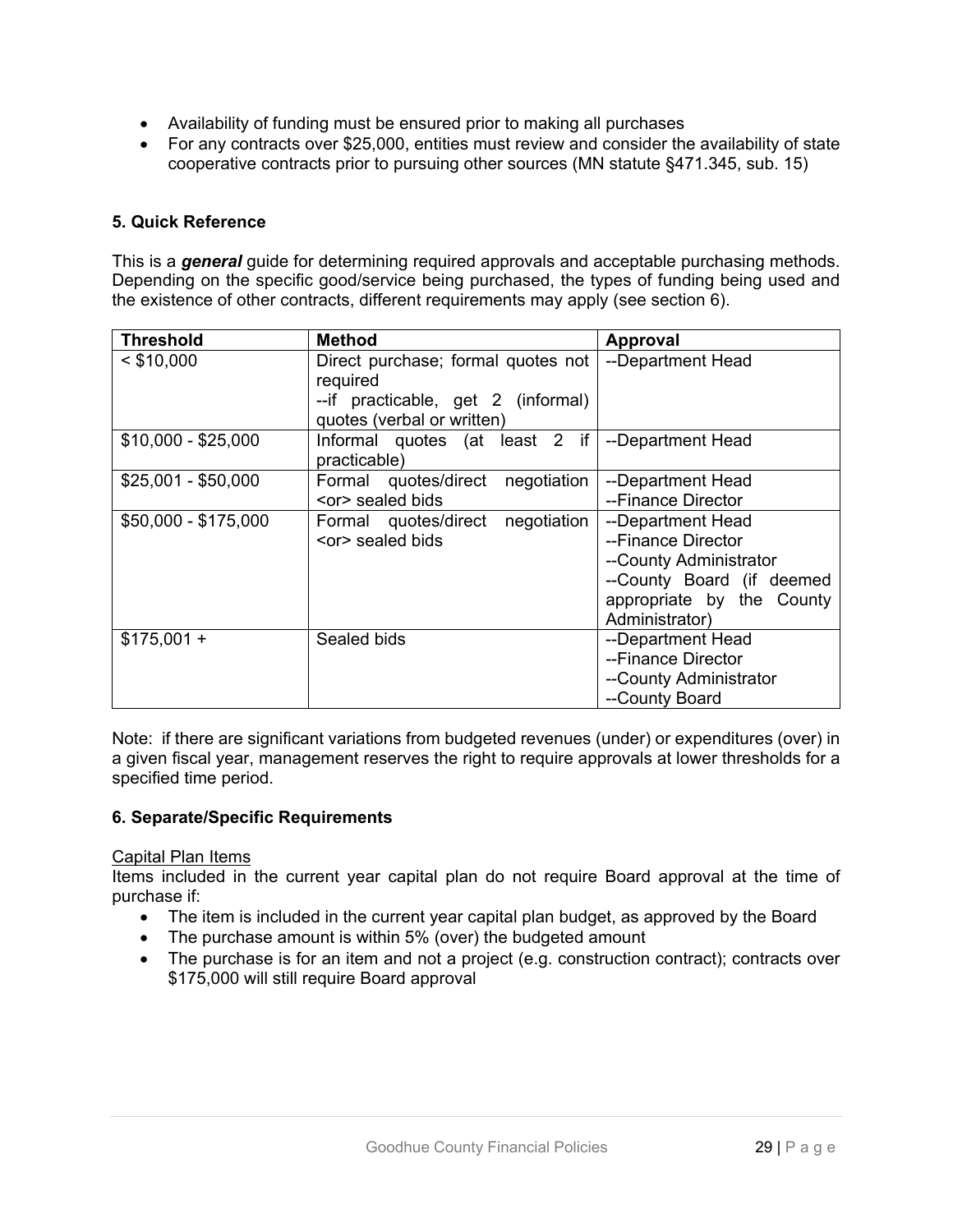# Emergency Purchases

An emergency purchasing situation exists when an unforeseen event occurs that presents a threat to the health, welfare or safety of the County's employees, citizens or other constituents that must be remedied immediately. Note: failure of a department to adequately plan or budget for its operations does *not* meet these requirements.

Emergency purchases must be referred to the County Administrator or other responsible official prior to making a purchase. Any emergency purchases over \$50,000 must be submitted to the County Board for action/resolution at their next scheduled meeting.

#### Federal or Other Grant Funding

If any purchasing requirements of grant funding documents conflict with this policy, the requirements in the grant documents supersede this policy. Purchases involving federal funds must comply with the County's Federal Procurement policy (included in this policy manual) as well as any other requirements in the Code of Federal Regulations, Title 2, Part 200, subparts 318-326: https://ecfr.io/Title-02/pt2.1.200#sg2.1.200\_1316.sg3.

#### Health & Human Services

Health and Human Services (HHS) is governed by a separate Board, the majority of which is made up of the regular County Board of Commissioners. Therefore, while HHS is subject to this policy, any Board-level approvals will be made by the separate HHS Board. HHS should notify Finance of any large purchases or contracts for reporting and cash flow management purposes.

#### Information Technology

For purposes of this policy, the information technology category includes computer hardware and software (including maintenance and programming agreements), information technology consulting and cell phones. All information technology items must be reviewed and approved by the Information Technology Department prior to purchase to ensure the purchases are in compliance with the County's Technology User and Cellular Device policies and to ensure new items are compatible with existing devices, software and network.

# Joint/Cooperative Contracts

Purchases made in the following situations are excluded from the competitive bidding/quote process:

- State of Minnesota Cooperative Purchasing Venture (CPV) http://www.mmd.admin.state.mn.us/process/contract/CPVContractsList.asp
- Contracts entered into by other government agencies that were subject to a competitive bid process and that allow (as stipulated by the contract or by separate request/agreement in writing) other government agencies to make purchases under the same terms and conditions.

#### Leases

All potential leases of a term longer than one year must be evaluated to determine if leasing is the best value for the County's funds (lease vs. buy decision). Per Minnesota Statute §465.71, any lease agreement with a purchase option must contain a statement saying the County "must have the right to terminate a lease-purchase agreement at the end of any fiscal year during its term."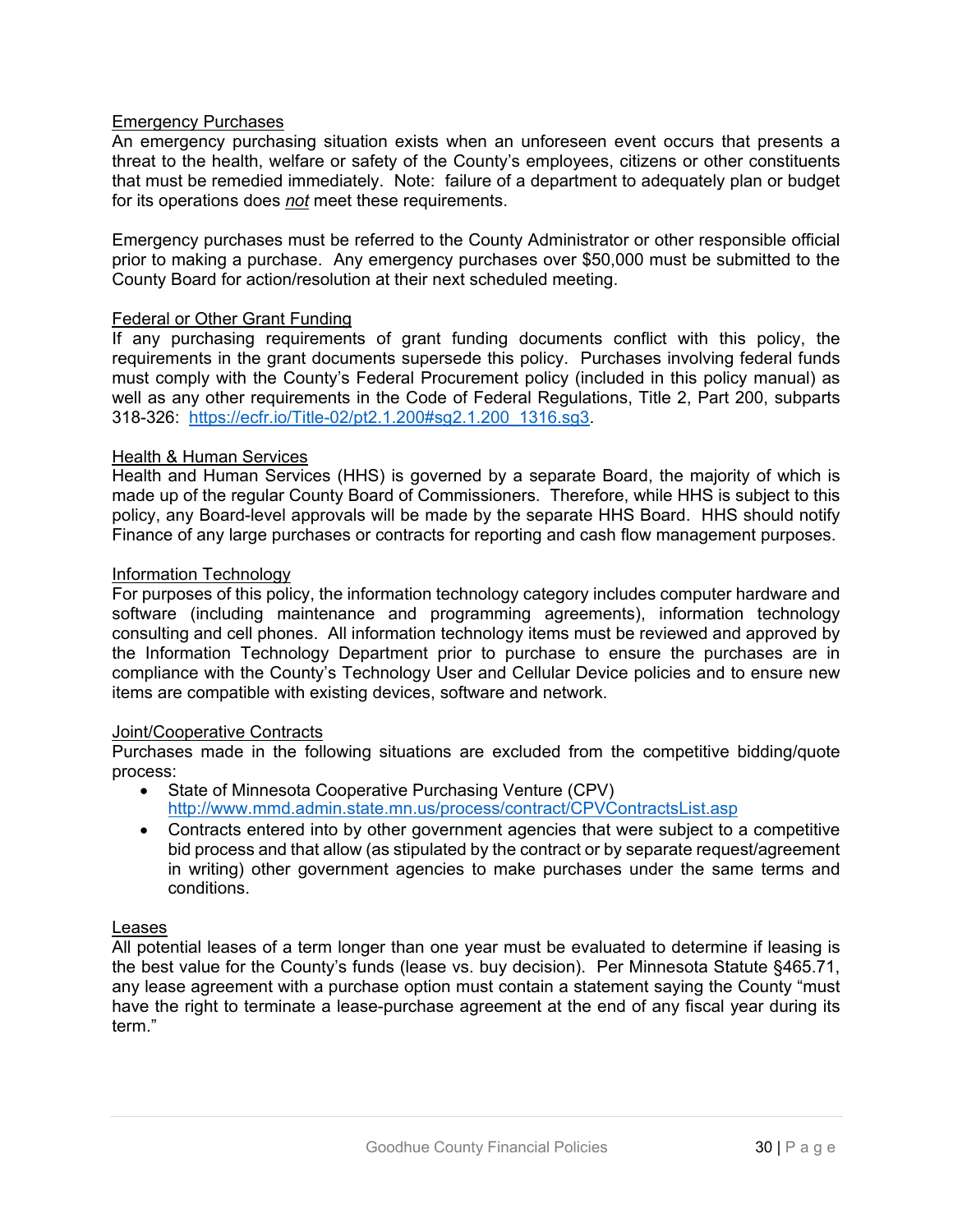# Professional Services

Professional services are specialized services that are typically intellectual in nature. Examples include architectural/engineering, accounting/auditing, legal, financial and other consulting arrangements. These services are often used when specialty services are needed and can be more efficiently and effectively be provided by an outside party or when services are required to be performed by an outside/independent provider (e.g. audit).

Professional services are exempt from formal competitive bid requirements, but departments are encouraged to obtain multiple quotes and/or use request for proposals when practicable. Contracts should be awarded based on best vendor qualifications with the existence of reasonable price. All agreements are subject to the internal approvals as specified in this policy and must be fully approved *before* the start of services.

# Sole Source

Contracts may be negotiated and awarded without a full competitive bid or negotiation process if:

- Only a single company can provide the good or service due to the uniqueness or proprietary nature (copyright, patent, etc.) of the good or service <or>
- The full competitive bidding process will provide no advantage (price, etc.) because of the noncompetitive nature of the goods or services being purchased

Because sole source purchasing reduces or eliminates competition, this method should be used infrequently, in specific situations, and only after all other procurement or purchasing methods have been fully evaluated and exhausted.

Departments making sole source purchases must provide written documentation justifying their sole source decision. All sole source purchases are still subject to the internal approvals as defined in this policy.

#### State-Defined Bid Exceptions

Per Minnesota Statute §471.425 subd. 4a, goods and services procured from the following vendor types are exempt from bidding requirements: economically disadvantaged persons, rehabilitation facilities, small or veteran-owned small business or energy efficiency projects. Any contracts awarded under this category are still subject to the internal approvals as stated in this policy.

#### Unbudgeted Items

Purchases of items (both capital and operating) not included in the approved and adopted County budget require approvals at lower amount thresholds than budgeted items. Approval of all unbudgeted purchases is subject to availability of budgeted funds and all purchases must follow the purchasing methods as prescribed in this policy.

| <b>Threshold</b>    | Approval               |
|---------------------|------------------------|
| $<$ \$10,000        | --Department Head      |
| \$10,000 - \$24,999 | --Department Head      |
|                     | --Finance Director     |
| $$25,000 - $75,000$ | --Department Head      |
|                     | --County Administrator |
| $$75,001 +$         | --Department Head      |
|                     | --County Administrator |
|                     | --County Board         |

Note: The County Board designates their specific authority for approval of unbudgeted items in the Recorders Compliance Fund up to \$50,000 to the County Administrator.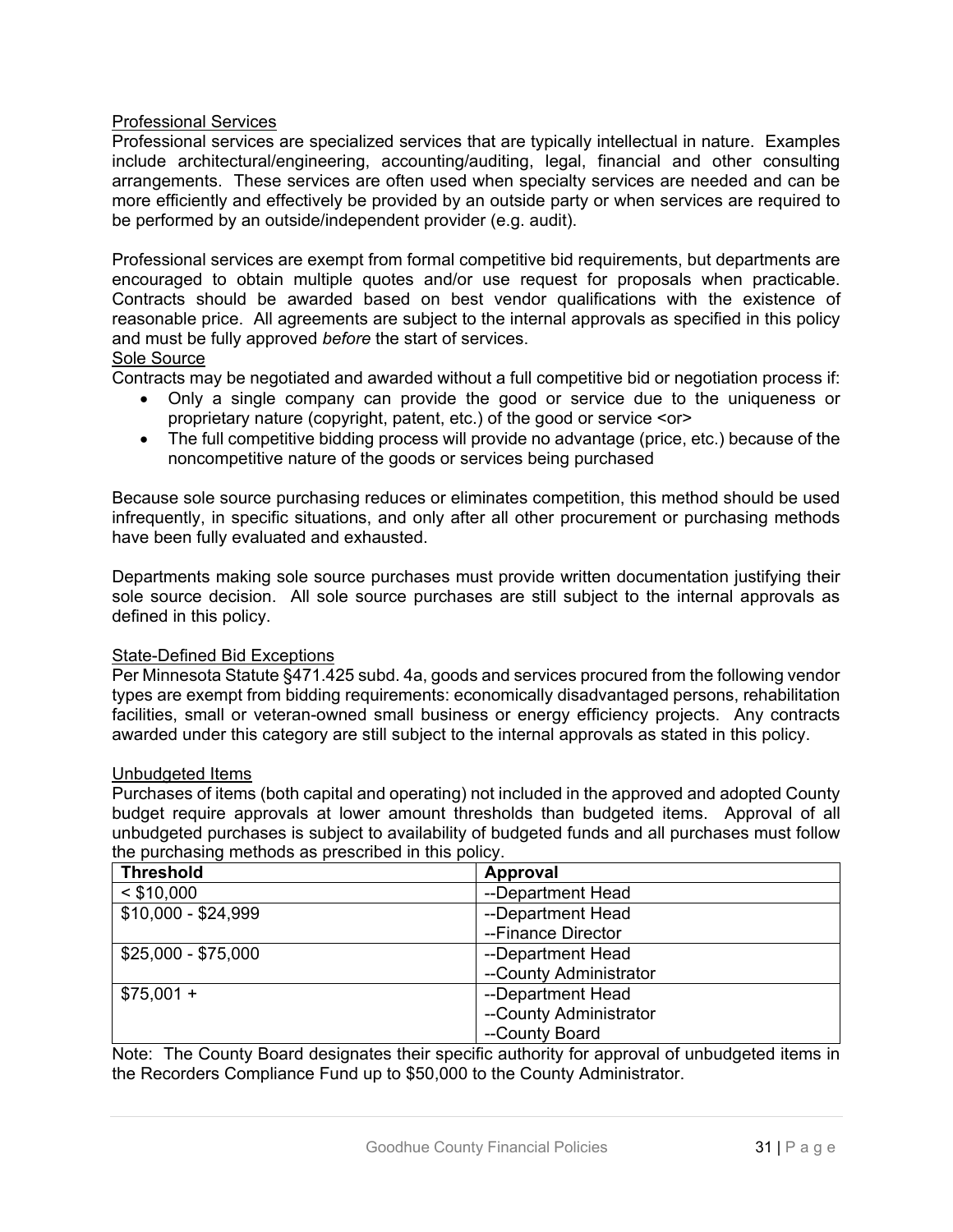# **Utilities**

Because there is no reasonable basis for competitive procurement of these services, utilities are exempt from this purchasing policy.

# **7. Bidding**

Bidding and contract requirements are governed primarily by Minnesota Statute §471.345 – *Uniform Municipal Contracting Law*. Additional information can be found in the following statutes:

- §16C.28 *Contracts; Award*
- §16C.285 *Responsible Contractor Requirement Defined*
- §375.21 *Contracts of County Boards*
- §331A *Qualified Newspapers*
- §429.041 *Council Procedure*

Requests for bids must be advertised in a qualified legal newspaper of the County and/or via an approved alternative method for a period of two weeks (three weeks for construction/repair of roads, bridges and buildings) prior to the bid opening date.

For all construction contracts of \$50,000 or more, contractors must meet certain minimum requirements, including, but not limited to: compliance with state workman's compensation and unemployment insurance laws, authority to conduct business in Minnesota and compliance with federal wage and hour requirements.

Opening of bids must be performed publicly, at a publicly stated time and place. Bid results should be tabulated and the contract awarded to the lowest responsive and responsible bidder (see section 8 below).

# **8. Awarding a contract**

Contracts should be awarded to the lowest responsive and responsible bidder.

- Responsiveness: the degree to which the vendor met the specifications set in the bid request. Some examples that could indicate non-responsiveness include offering a product or service different than requested, not following specified bid procedures or submitting information after the bid deadline.
- Responsibility: the extent to which the vendor can reasonably be expected to fulfill the terms of an awarded contracts. Considerations include integrity, compliance with public policy, record of past performance and financial and technical resources. (See also MN Statute §16C.285).

Minnesota Statute 16C.28 allows for awards to be made based on a "best value" basis for construction, alteration, improvement or repair work. "Best value" considers price, along with other vendor criteria such as quality and timeliness of performance on previous projects, ability to minimize change orders and stay within budget, and technical skills/abilities of personnel, when making the decision to award.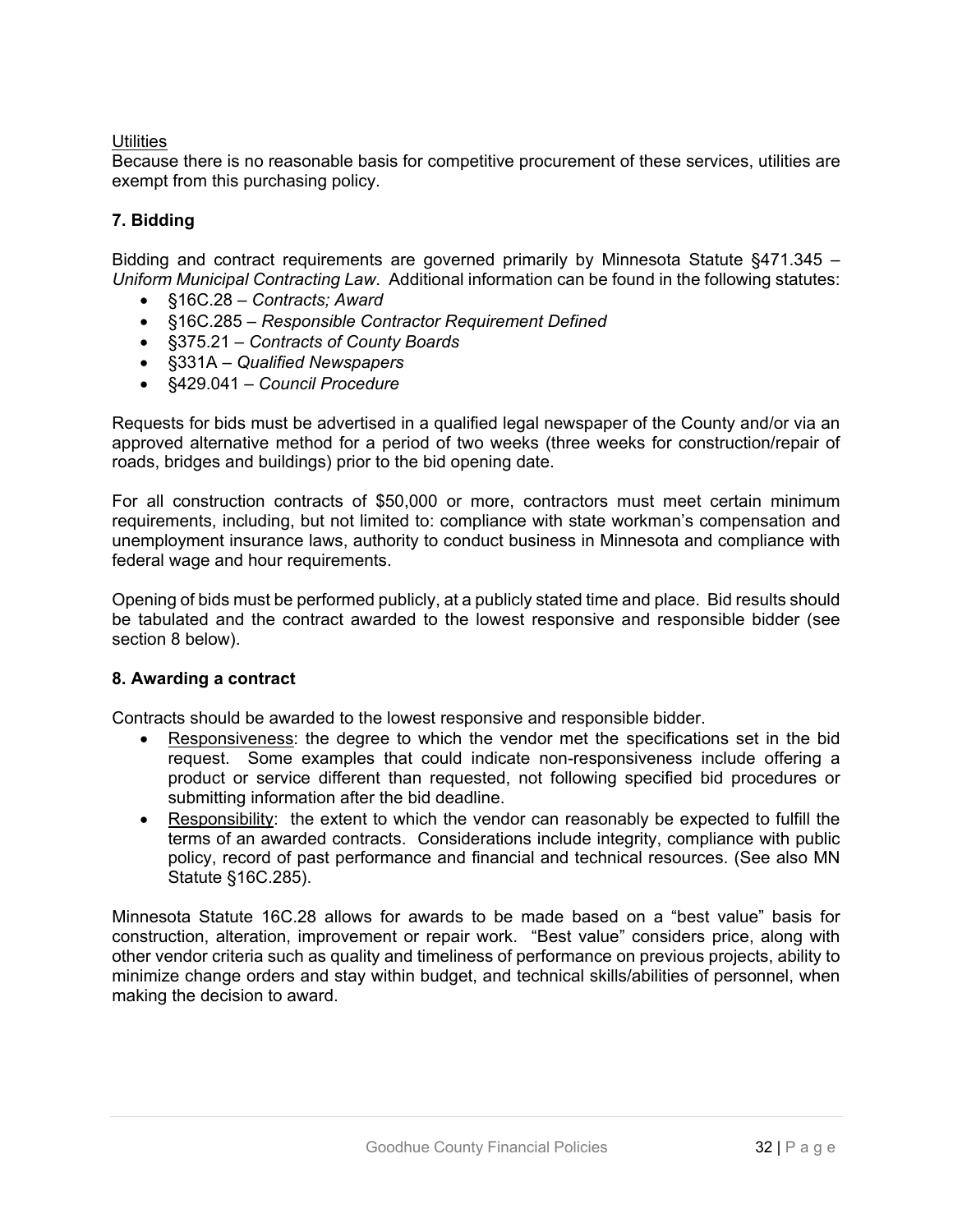# **9. Policy Violations**

The County will not be responsible for any purchase or agreement to purchase made by a County employee or official who did not comply with the terms of this purchasing policy. Any such purchase or agreement to purchase will be considered null and void and will be considered a personal liability of the employee or official.

#### **10. Responsibilities**

**Departments** 

- Management of procurement actions within policy and operating budget
- Maintain oversight of department contracts to ensure contractors perform within accepted terms and specifications of agreements
- Accurate coding of invoices and timely submission of invoices to Finance to ensure prompt payment/acceptance of discounts/avoidance of late fees

#### Finance

- Director approve purchases as defined in this policy
- Assist departments as needed
- Process invoice payments in timely manner
- Maintain policy
- Enforce policy

#### County Administrator

- Approve purchases as defined in this policy
- Recommend purchases to Board of Commissioners as deemed appropriate

#### Board of Commissioners

- Approve purchases as defined in this policy
- Approve policy revisions
- Final approval of annual operating budget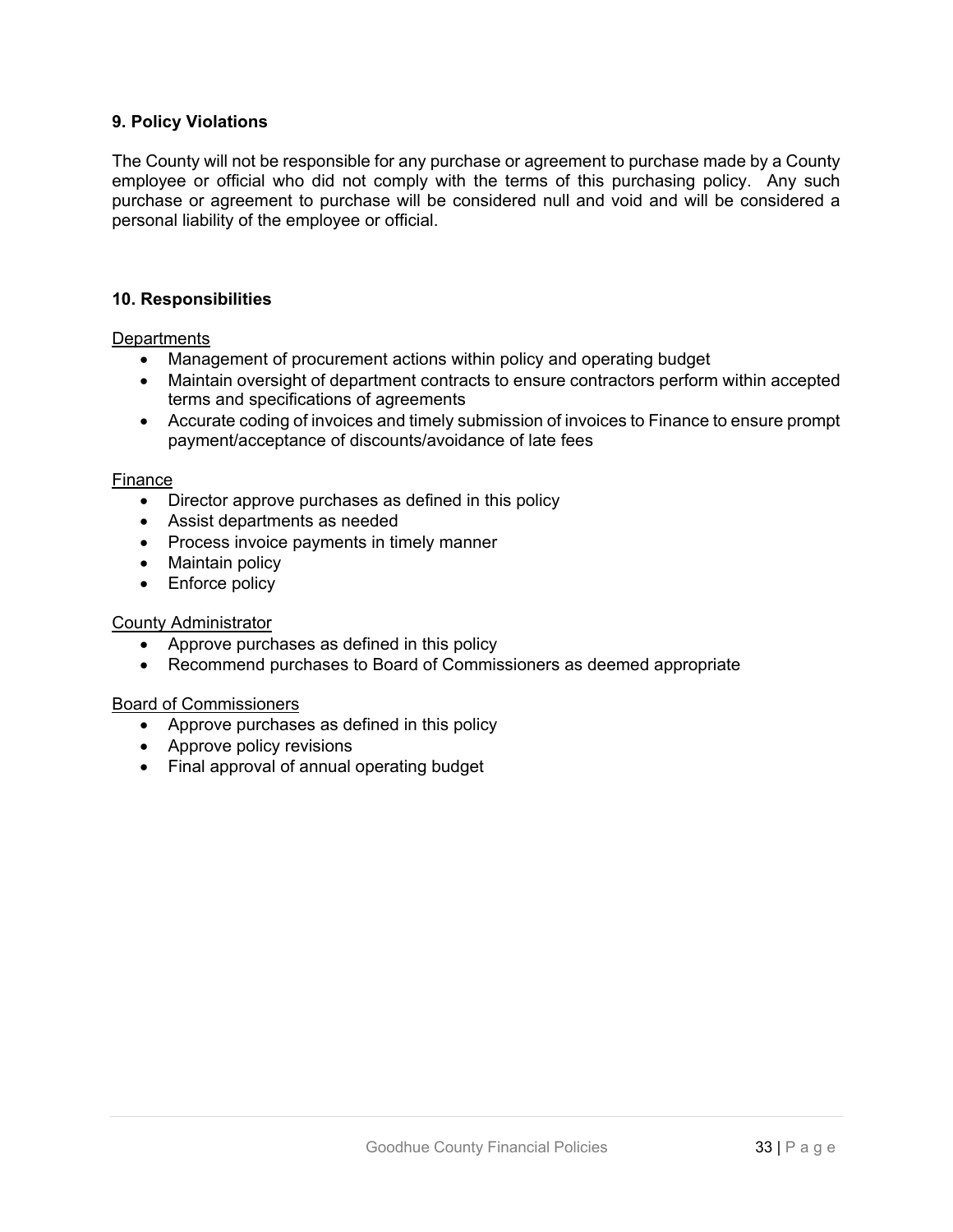# FEDERAL PROCUREMENT POLICY

# **1. Purpose**

The purpose of this policy is to ensure that goods and services purchased for the performance of a federal grant or award are obtained in a cost-effective manner and in compliance with federal regulations.

#### **2. Scope**

This policy applies to anyone ("Buyer") authorized to procure, initiate, and/or approve purchases paid with federal funds (grant/award) at Goodhue County. This policy is also subject to the Goodhue County Purchasing policy (included in this policy manual). If there are any conflicts between this policy and the Purchasing policy, this policy supersedes.

#### **3. Responsibilities**

The Buyer is responsible for determining whether a purchase is allowable under the terms of the federal grant or award and will ensure purchases are in accordance with this policy as well as the County's Purchasing Policy. The Buyer will also serve as the final repository for purchase transaction records specific to federal funds for a minimum of three (3) years. Any exceptions to this policy must be approved in writing by the County Administrator.

# **4. Rules of Conduct / Code of Ethics**

As representatives of Goodhue County, all officers, employees or agents are expected to adhere to the County's Rules of Conduct/Code of Ethics: https://www.co.goodhue.mn.us/DocumentCenter/View/9376/Code-of-Ethics---2015?bidId=

# **5. Process Overview**

To promote compliance with Federal regulations, the County requires buyers to perform a cost/price analysis when making purchases under federal grants when over the Simplified Acquisition Threshold (SAT) of \$150,000. For purchases under the SAT, the buyer should make a determination as to reasonableness of the cost; these purchases are still subject to the remainder of this policy, process and its procedures.

Before beginning vendor selection, buyers should be sure that they have a clear and accurate description of the requirements for the material, product or service being acquired so that a fair and equitable comparison of price and/or cost can be made.

Buyers shall avoid purchasing unnecessary items. All vendor bids, proposals and quotations must be evaluated on the basis of product quality, technical compliance with specifications, total cost and the vendor's acceptance of the County's terms and conditions.

#### **6. Detailed Process and Procedures**

This is a brief summary of the guidelines that need to be followed when procuring goods and services with Federal funds. The governing document for these guidelines is the Code of Federal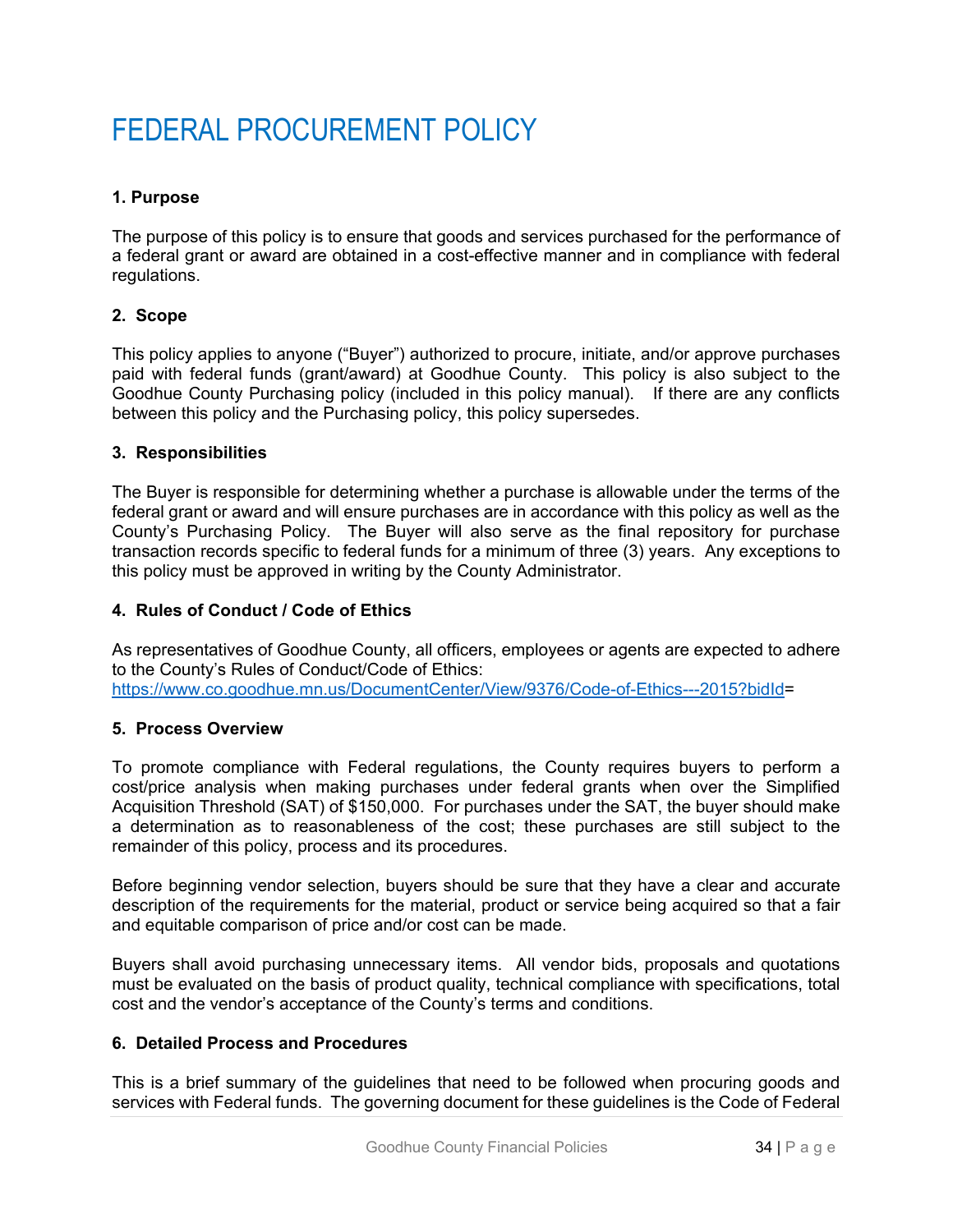Regulations (CFR), Section 200. It is the responsibility of the Buyer to adhere to this policy and all of the requirements included in CFR §200.

Additional responsibilities occur when a sub-recipient is involved in carrying out part of a federal award program, as compared to a contractor. The Buyer must determine if a vendor is a contractor or sub-recipient of Goodhue County before accepting any proposal. To document this determination, the buyer should complete the checklist in the appendix. If the Buyer determines that the vendor is a sub-recipient, then the sub-recipient Risk Assessment Tool in the appendix must be completed.

#### A. Methods of Procurement Under a Federal Award (CFR §200.320)

- Micro-Purchases (\$1 \$25,000)
	- o No quotations needed if price is reasonable
	- o Equitable distributions among qualified suppliers
	- o Department head (or designee) signs invoices for payment
- Small Purchases (\$25,001 \$100,000)
	- o Price or rate quotations must be solicited from at least two (2) qualified sources
	- o No cost or price analysis needed
	- o Follow County Purchasing policy for required approvals
- Sealed Bids  $(\$100,001 +)$ 
	- o Lowest reasonable price is determined by looking at all factors in combination (time, quality, price, stability, reputation, etc.) This is the preferred method for procuring construction
	- o Request for bids must be publicly solicited from at least two (2) qualified sources
	- $\circ$  In order for sealed bidding to be feasible, refer to conditions in §200.320(c)(1)
	- o Follow County Purchasing policy for required approvals
- Competitive Proposals (\$100,001 +, used when conditions are not appropriate for the use of sealed bids)
	- o Request for proposals must be solicited from at least two (2) qualified sources
	- $\circ$  If this method is used, the conditions in §200.320(d) apply
- Non-Competitive Proposals
	- o Procurement through solicitation of proposal from only one source. May be used when one or more of the circumstances in §200.320(f) apply
- B. General Standards for Federal Procurement (CFR §200.318)
	- It is the County's responsibility to ensure contractors are performing in accordance with the terms, conditions and specifications of their contracts. Contracts should only be awarded to responsible contractors who have the ability to perform successfully under the terms and conditions of the procurement.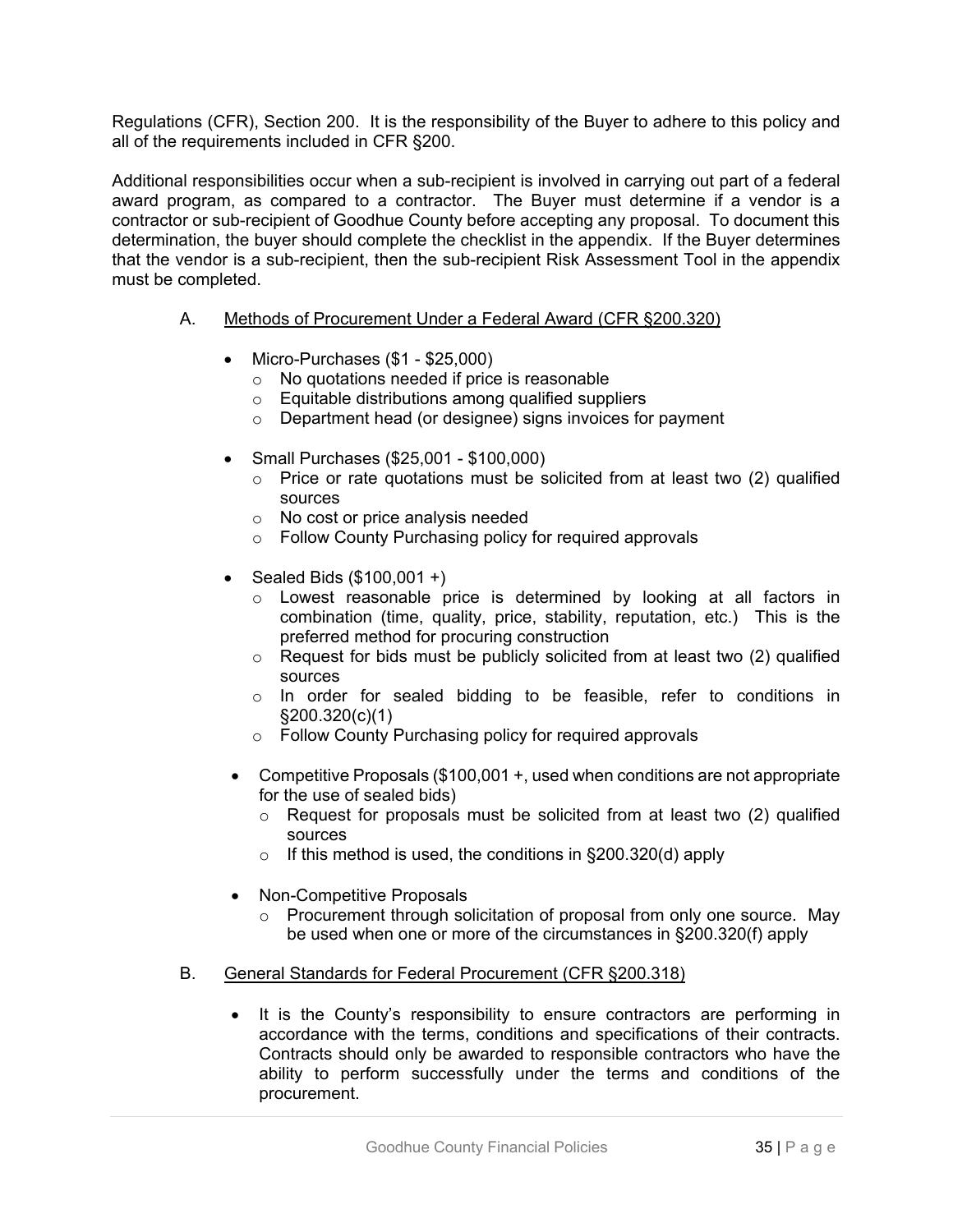- To reduce costs, the use of value engineering clauses is encouraged for large projects, such as construction.
- Consideration should be given to make the most economical procurements possible. Avoid acquisition of unnecessary or duplicative items and analyze the value of a lease versus a purchase when applicable.
- The County is encouraged to enter into cooperative agreements, agreements with other entities when appropriate or use common or shared goods and services to promote a cost-effective use of shared services. Also, the use of Federal excess and surplus property in lieu of purchasing new is encouraged when feasible.
- The following records must be maintained to detail the history of the procurement: reason for the method of procurement, selection of contract type, contractor selection or rejection, along with bids or quotes and basis for contract price.
- Time and materials type contract may be used only after it is determined there is no other suitable contract and if the contract includes a ceiling price that the contractor exceeds at its own risk. If this contract is used a high degree of oversight is required to ensure the contractor is using efficient methods and effective cost controls.
- The County is responsible for the settlement of all contractual and administrative issues arising out of the procurements, which include, but are not limited to: source evaluation, protests, disputes and claims.

# C. Competition (CFR §200.319 and §200.321)

Per federal regulations, Goodhue County must engage in full and open competition for all procurement transactions. Records that sufficiently detail the history of all procurements, including small purchases, must be kept on file by the Buyer.

Contractors that draft specifications, requirements, statements of work or invitations for bids or requests for proposals must be excluded from competing for procurements.

Some examples of situations considered to be restrictive of competition include:

- Placing unreasonable requirements on firms for them to qualify to do business with the County
- Requiring unnecessary experience and excessive bonds
- Noncompetitive pricing practices and contracts
- Organizational conflicts of interest
- Specifying only a "brand name" instead of allowing "an equal" product to be offered
- Any arbitrary action in the procurement process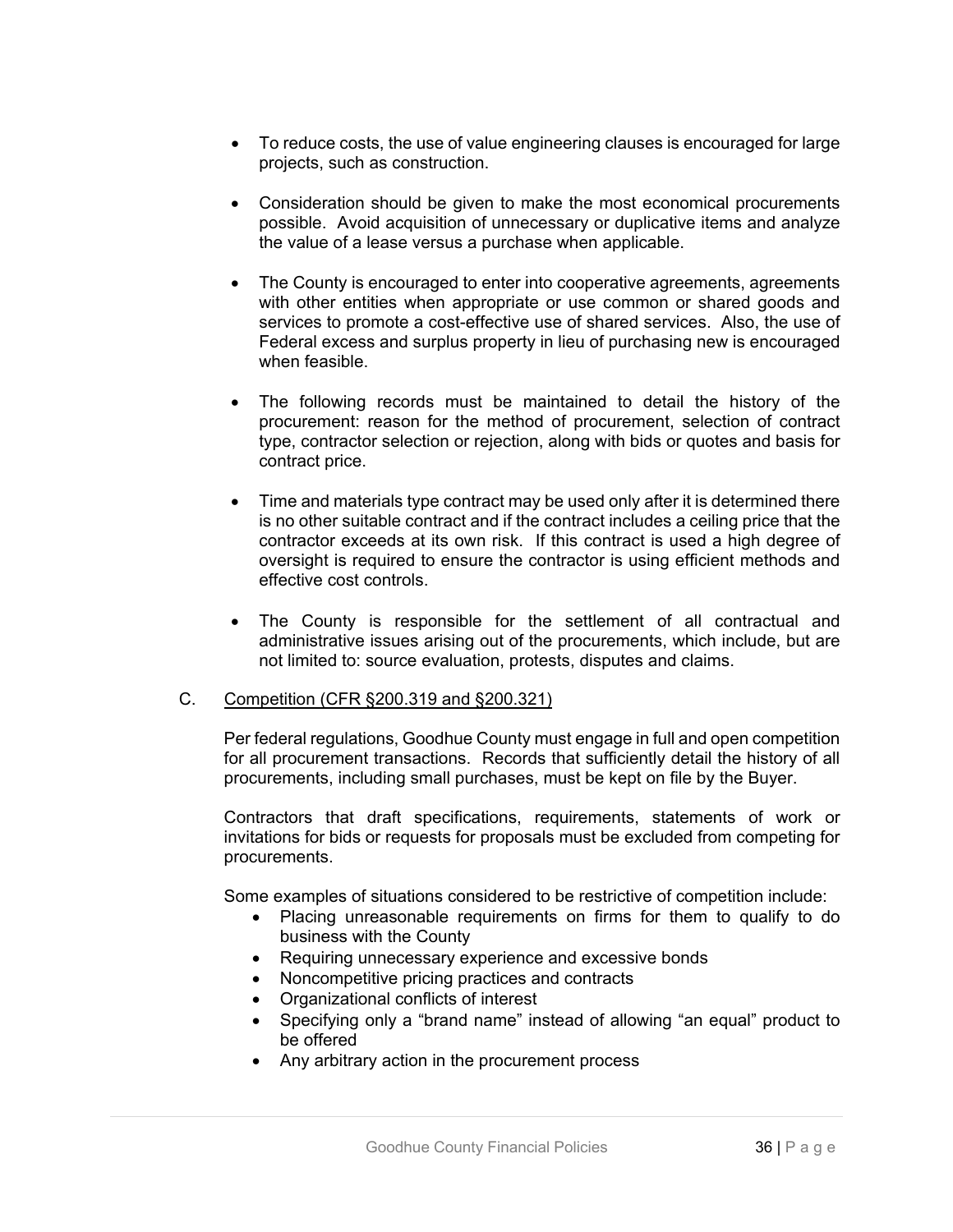In addition, the County must conduct procurements in a manner that prohibits the use of statutorily or administratively imposed state, local or tribal geographical preferences in the evaluation of bids or proposals, except in those cases where applicable federal statutes expressly mandate or encourage geographic preferences, or for state licensing law (§200.319).

The Buyer must take all necessary affirmative steps to assure that minority businesses, women's business enterprises and labor surplus firms are used when possible (§200.321). A directory of those targeted groups is available on the State of Minnesota – Office of State Procurement website: http://www.mmd.admin.state.mn.us/process/search/. A list of persons, firms or products which are used in acquiring goods and services must be kept current and include enough sources to ensure free and open competition.

All procurements under a federal award must ensure that all solicitations have the following:

- Clear and accurate description of the technical requirements for the material, product or service to be procured
- Identification of all requirements which the potential vendors must fulfill and all other factors to be used in evaluating bids or proposals.

# D. Procurement of Recovered Materials (CFR §200.322)

When a purchase of a single item or a quantity of functionally equivalent items purchased in a preceding fiscal year exceeds \$10,000, the County must comply with §6002 of the Solid Waste Disposal Act. The requirements of §6002 include procuring only items designated in the guidelines of the Environmental Protection Agency (EPA) CFR §40.247 that contain the highest percentage of recovered materials practicable, procuring solid waste management services in a manner that maximized energy and resource recovery, and establishing an affirmative procurement program for procurement of recovered materials identified in the EPA guidelines.

- E. Cost and Price Analysis (CFR §CFR 200.323)
	- Every procurement action in excess of the Simplified Acquisition Threshold (SAT) of \$150,000, including contract modifications, must have a cost or price analysis. The County must make independent estimates before receiving bids or proposals.
	- Profit must be negotiated as a separate element of price for each contract in which there is no price competition and in all cases where cost analysis is performed.
	- For information on costs or prices based on estimated costs for contracts, refer to CFR §200.400.
	- The cost plus a percentage of cost and percentage of construction costs methods of contracting are not allowed.

See Appendix for further details.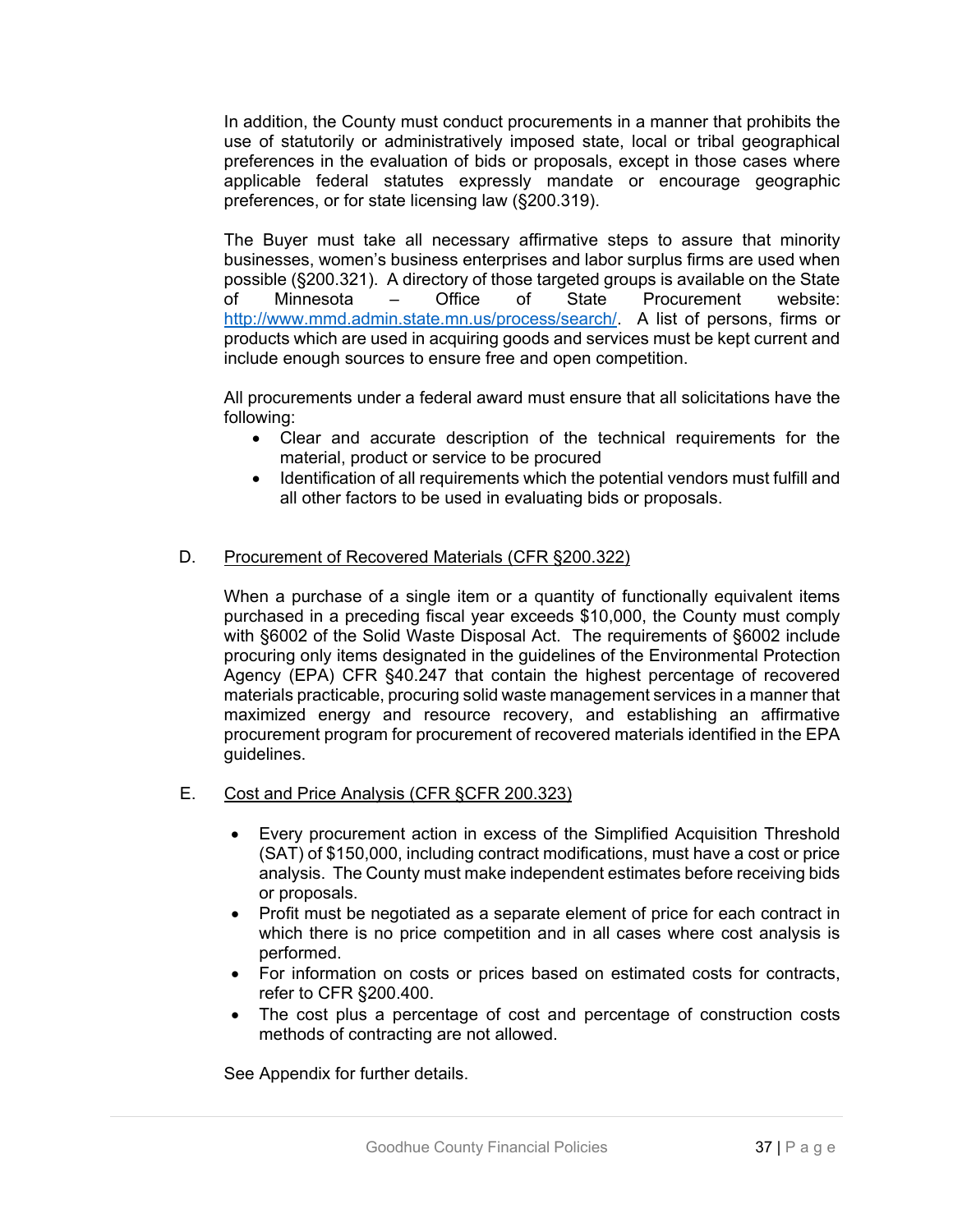# F. Suspension and Debarment (CFR §200.212 and §180.300)

The Buyer will review all federal grant transactions and potential contractors to verify that purchases will not be made nor contracts awarded to contractors that are on the Debarment or Suspension list supplied by the federal government. This list is available here: https://www.sam.gov/SAM/. All results of searches should be attached to the procurement documentation as verification the search was performed. All purchases also require the contractor to certify in writing that they have not been suspended or disbarred from doing business with any federal agency.

# G. Federal Awarding Agency or Pass-Through Entity Review (CFR §200.324)

The County must make available, upon request from the federal awarding agency or pass-through entity, technical specifications, pre-procurement review and all other documents related to the proposed procurements.

#### H. Bonding Requirements (CFR §200.325)

The Buyer must ensure that the both the Federal and the County interests are protected.

For construction or facility improvement contracts or subcontracts exceeding the SAT of \$150,000, the minimum requirements are as follows:

- A bid guarantee from each bidder equivalent to five (5) percent of the bid price. The bid guarantee must consist of a firm commitment such as a bid bond, certified check or other negotiable instrument accompanying a bid as assurance that a bidder will, upon acceptance of the bid, execute such contractual documents as may be required within the time specified.
- A performance bond on the part of the contractor for 100 percent of the contract price. A performance bond is one executed in connection with a contract to secure fulfillment of all the contractor's obligations under such contract.
- A payment bond on the part of the contractor for 100 percent of the contract price. A payment bond is one executed in connection with a contract to ensure payment as required by law to all persons supplying labor and material in execution of the work provided by the contract.

# I. Contract Provisions (CFR §200.326)

The County will include the following provisions, as applicable, in all contracts (including those for small purchases) with contractors and for sub-awards:

- Remedies: All contracts in excess of the small purchase threshold fixed at 41 U.S.C. §403.11 (currently at \$150,000) shall contain contractual provisions or conditions that allow for administrative, contractual or legal remedies in instances in which a contractor violates or breaches the contract terms.
- Termination: All contracts in excess of \$10,000 shall contain suitable provisions for termination by the County, including the manner by which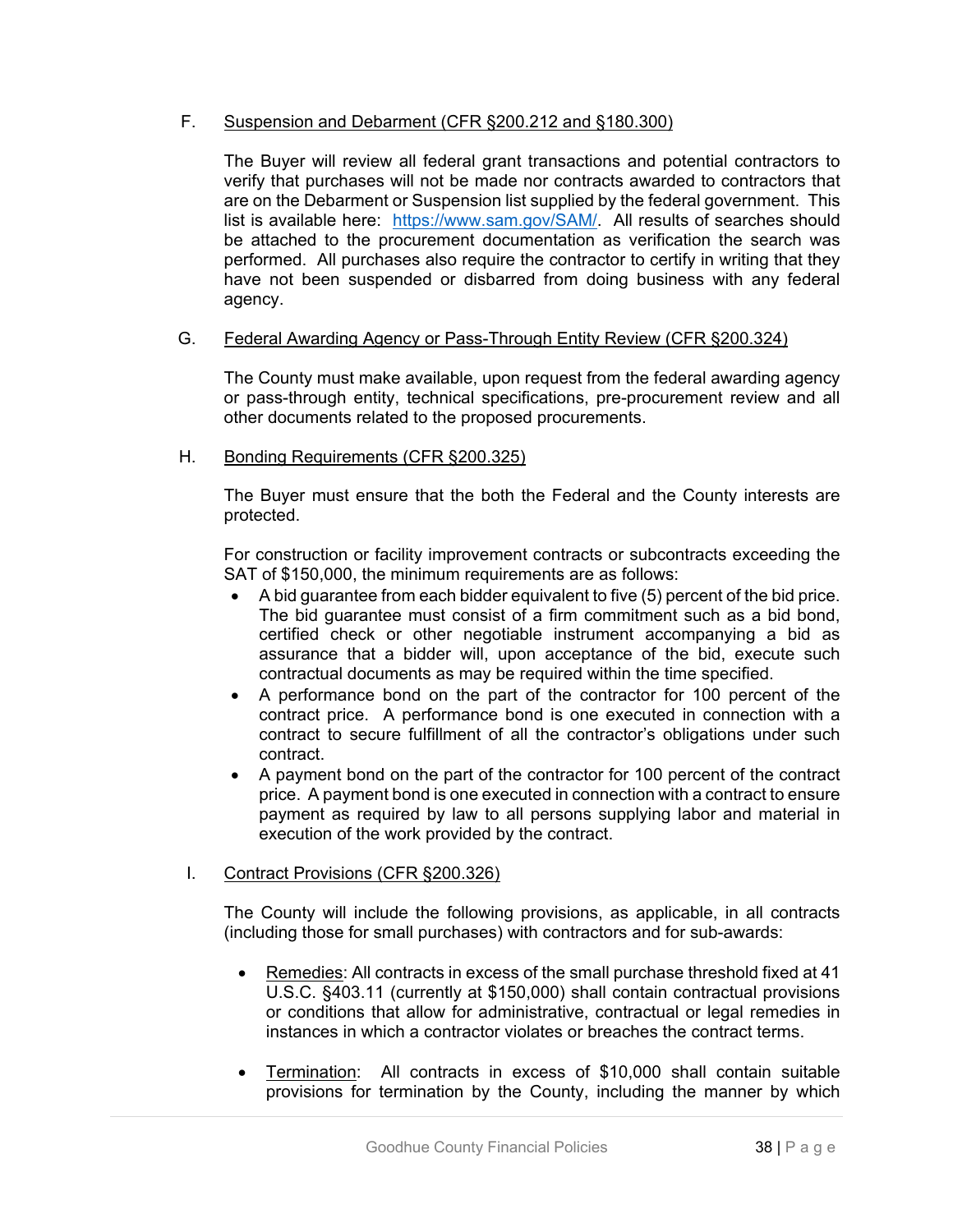terminations shall be effective and the basis for settlement. In addition, such contracts shall describe the conditions under which the contract may be terminated for default as well as conditions where the contract may be terminated due to circumstances beyond the control of the contractor.

- Equal Employment Opportunity: All contracts shall contain a provision requiring compliance with E.O. 11246, "Equal Employment Opportunity," as amended by E.O. 11375, "Amending Executive Order 11246 Related to Equal Employment Opportunity," and as supplemented by regulations at 41 CFR §60, "Office of Federal Contract Compliance Programs, Equal Employment Opportunity, and Department of Labor."
- Davis-Bacon Act, as amended (40 U.S.C. §3141-3148): When required by federal program legislation, all construction contracts of more than \$2,000 awarded by the County and its sub-recipients shall include a provision for compliance with the Davis-Bacon Act (40 U.S.C. §276a to a-7) as supplemented by Department of Labor regulations (29 CFR §5, "Labor Standards Provisions Applicable to Contracts Governing Federally Financed and Assisted Construction.") Under this Act, contractors are required to pay wages to laborers and mechanics at a rate not less than the minimum wages specified in a wage determination made by the Secretary of Labor. In addition, contractors shall be required to pay wages not less than once a week. It is the policy of the County to place a copy of the current prevailing wage determination issued by the Department of Labor in each solicitation and the award of a contract shall be conditioned upon the acceptance of the wage determination. The County shall report all suspected or reported violations to the federal awarding agency.
- Contract Work Hours and Safety Standards (40 U.S.C. §327-333): Where applicable, all contracts awarded by the County in excess of \$100,000 that involve the employment of mechanics or laborers shall include a provision for compliance with 40 U.S.C. §3702 and 3704, as supplemented by Department of Labor regulations (29 CFR §5). Under 40 U.S.C. §3702 of the Act, each contractor is required to compute the wages of every mechanic and laborer on the basis of a standard work week of 40 hours. Work in excess of the standard work week is permissible provided that the worker is compensated at a rate of not less than one and a half times the basic rate of pay for all hours worked in excess of 40 hours in the work week. The requirements of U.S.C. §3704 are applicable to construction work and provide that no laborer or mechanic can be required to work in surroundings or under working conditions which are unsanitary, hazardous or dangerous. These requirements do not apply to the purchases of supplies or materials or articles ordinarily available in the open market, or contracts for transportation or transmission of intelligence.
- Rights to Inventions Made Under a Contract or Agreement: Contracts or agreements for the performance of experimental, developmental or research work shall provide for the rights of the Federal Government and the County in any resulting invention in accordance with 37 CFR §401, "Rights to Inventions Made by Nonprofit Organizations and Small Business Firms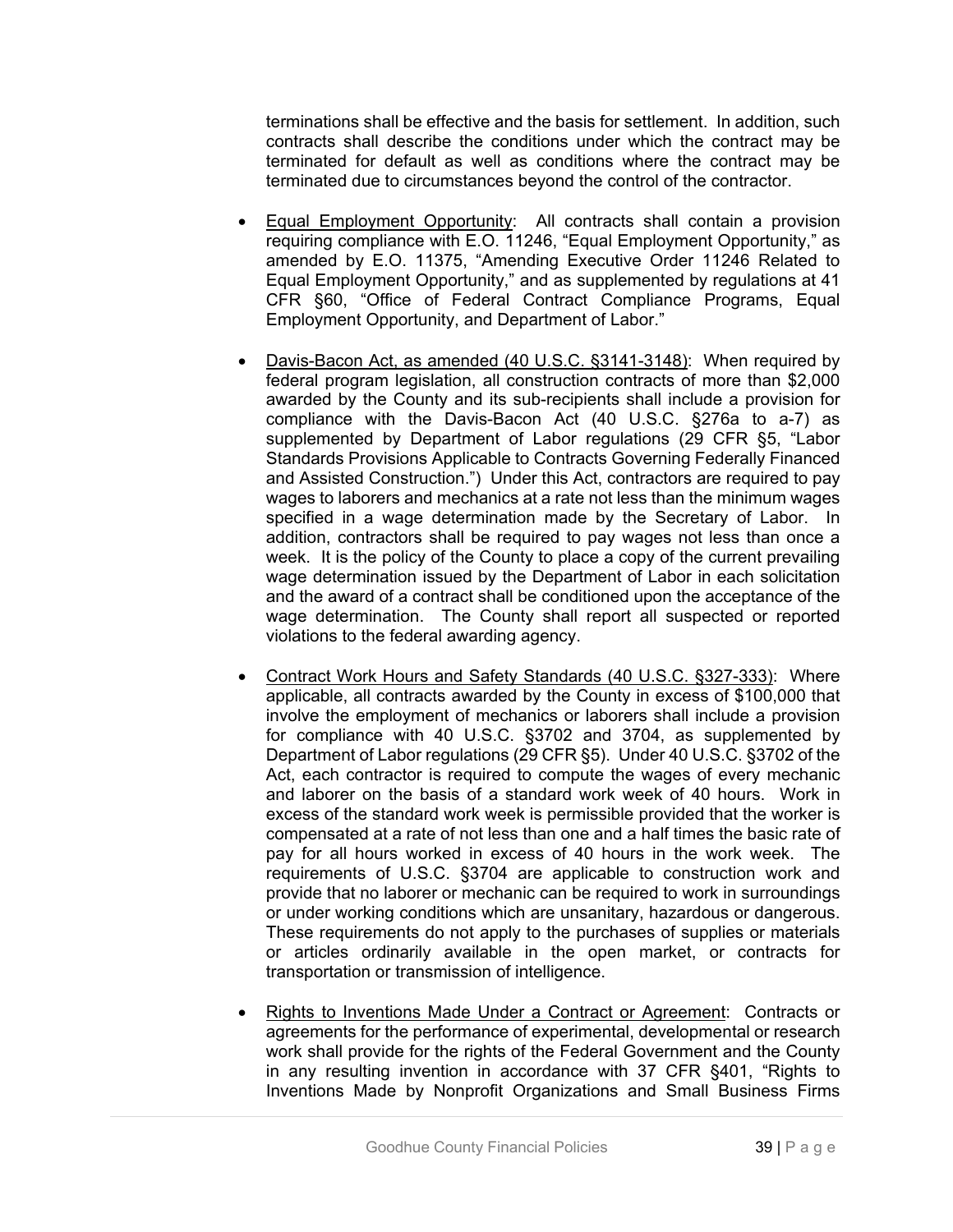Under Government Grants, Contracts and Cooperative Agreements," and any implanting regulations issued by the awarding agency.

- Clean Air Act (42 U.S.C. §7401-7671q and the Federal Water Pollution Control Act (33 U.S.C. §1251-1387), as amended: Contracts and subawards of amounts in excess of \$150,000 shall contain a provision that requires the recipient to agree to comply with all applicable standards, orders or regulations issued pursuant to the Clean Air Act and Federal Water Pollution Control Act, as amended by 33 U.S.C. §1251 et seq). Violations shall be reported to the Federal awarding agency and the Regional Office of the Environmental Protection Agency (EPA).
- Debarment and Suspension (E.O's 12549 and 12689): For all contracts, the County shall obtain from the contractor a certification that neither the contractor nor any of its principal employees or subcontractors is listed on the Excluded Parties list in SAM.
- Byrd Anti-Lobbying Amendment (31 U.S.C. §1352): For all contracts or subgrants of \$100,000 or more, the County shall obtain from the contractor or sub-grantee a certification that it will not and has not used federal appropriated funds to pay any person or organization for influencing or attempting to influence an officer or employee of any agency, a member of Congress, or an officer or employee of Congress, in connection with obtaining any federal contract, grant or any other award covered by 31 U.S.C. §1352. Likewise, since each tier provides such certifications to the tier above, the County shall provide such certifications in all situations in which the County is a sub-recipient of a grant of \$100,000 or more.

# **7. Appendix**

Determination of Sub-recipient or Contractor (Vendor)

These links are for two examples of checklists to help determine whether a potential contractor is a sub-recipient or a vendor:

- https://ojp.gov/training/pdfs/Subrecipient-Procure-cklist-B.pdf
- https://research.jhu.edu/jhura/wp-content/uploads/sites/2/2017/11/Sub-Determination-Form\_11012017.pdf

# Sub-recipient Risk Assessment

These links are for examples of risk assessment forms/questionnaires:

- https://www.wisconsin.edu/financial-administration/grant-accounting/subrecipient-riskassessment/
- https://financialservices.wustl.edu/wpcontent/uploads/2016/03/SPA\_WP\_SubrecipientMonitoringRiskAssessmentPolicy\_v2.0- 1.pdf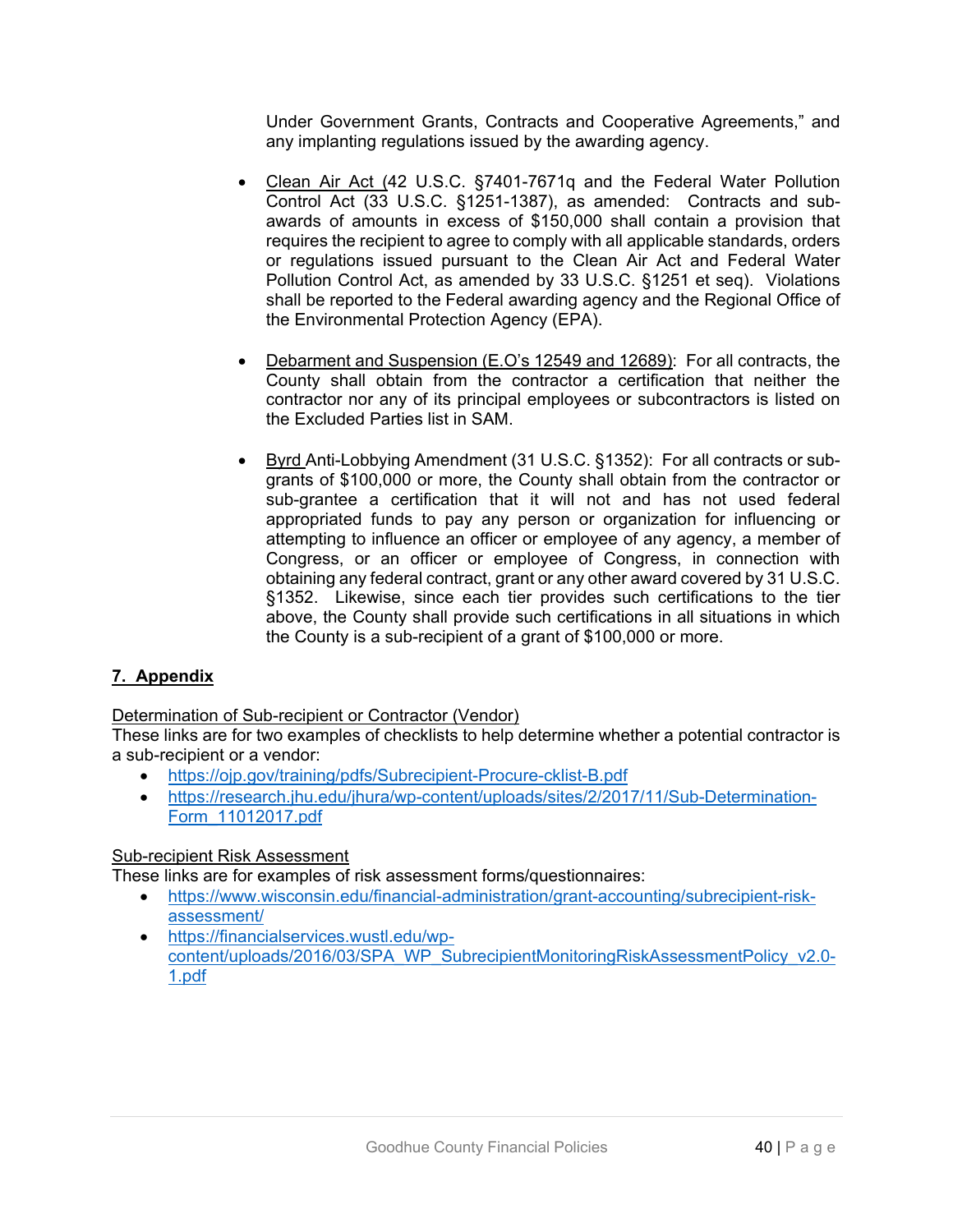### Cost and Price Analysis

Some form of price or cost analysis should be performed in connection with every procurement action, regardless of whether the organization is a vendor or sub-recipient. The forma and degree of analysis, however, are dependent on the particular subcontract or purchase and the pricing situation. Determination price reasonableness through price or cost analysis is required even though the procurement is source directed by the contracting officer of the sponsoring agency.

In some purchases, price analysis alone will be sufficient; in others, price analysis will be used to corroborate the conclusions arrived at through cost analysis. The form and degree of analysis are dependent on facts surrounding a particular subcontracting or purchasing situation. The scope of price analysis performed and the particular techniques used will depend on whether or not cost analysis is done, as well as on such factors as type of product or service, dollar value, purchase method, and extent of competition. The words "vendor" and "subcontractor" used herein are interchangeable.

- Price Analysis: This is the process of deciding if the asking price for a product or service is fair and reasonable, without examining the specific cost and profit calculations the vendor used in arriving at the price. It is basically a process of comparing the price with known indicators of reasonableness. When adequate price competition does not exist, some other form of analysis is required. Some reasons that could affect adequate price competition are: specifications not definitive, tolerances are restrictive or production capacity limits those eligible to bid. Examples of other forms or price analysis information include:
	- o Analysis of previous prices paid
	- $\circ$  Comparison of a vendor's price with the in-house estimate
	- o Comparison of quotations or published price lists from multiple vendors
	- o Comparisons with GSA prices
- Cost Analysis: This is the element-by-element examination of the estimated or actual cost of contract performance to determine the probable cost to the vendor. The goal is to form an opinion on whether the proposed costs are in line with what reasonable economical and efficient performance should cost. Cost or pricing data, which should be provided by the subcontractor, are the means for conduction cost analysis. Such data provide factual information about the costs that the subcontractor says may be incurred in performing the contract. Cost analysis should be performed in those situations where price analysis does not yield a fair and reasonable price and where cost data are required in accordance with prime contract clauses.

Cost analysis techniques are used to break down a contractor's cost or pricing data so as to verify and evaluate each component. Some of the cost elements examined for necessity and reasonableness are material costs, labor costs, equipment and overhead. These costs can be compared with actual costs previously incurred for similar work, the cost or pricing data received from other vendors and dependent cost estimate breakdowns.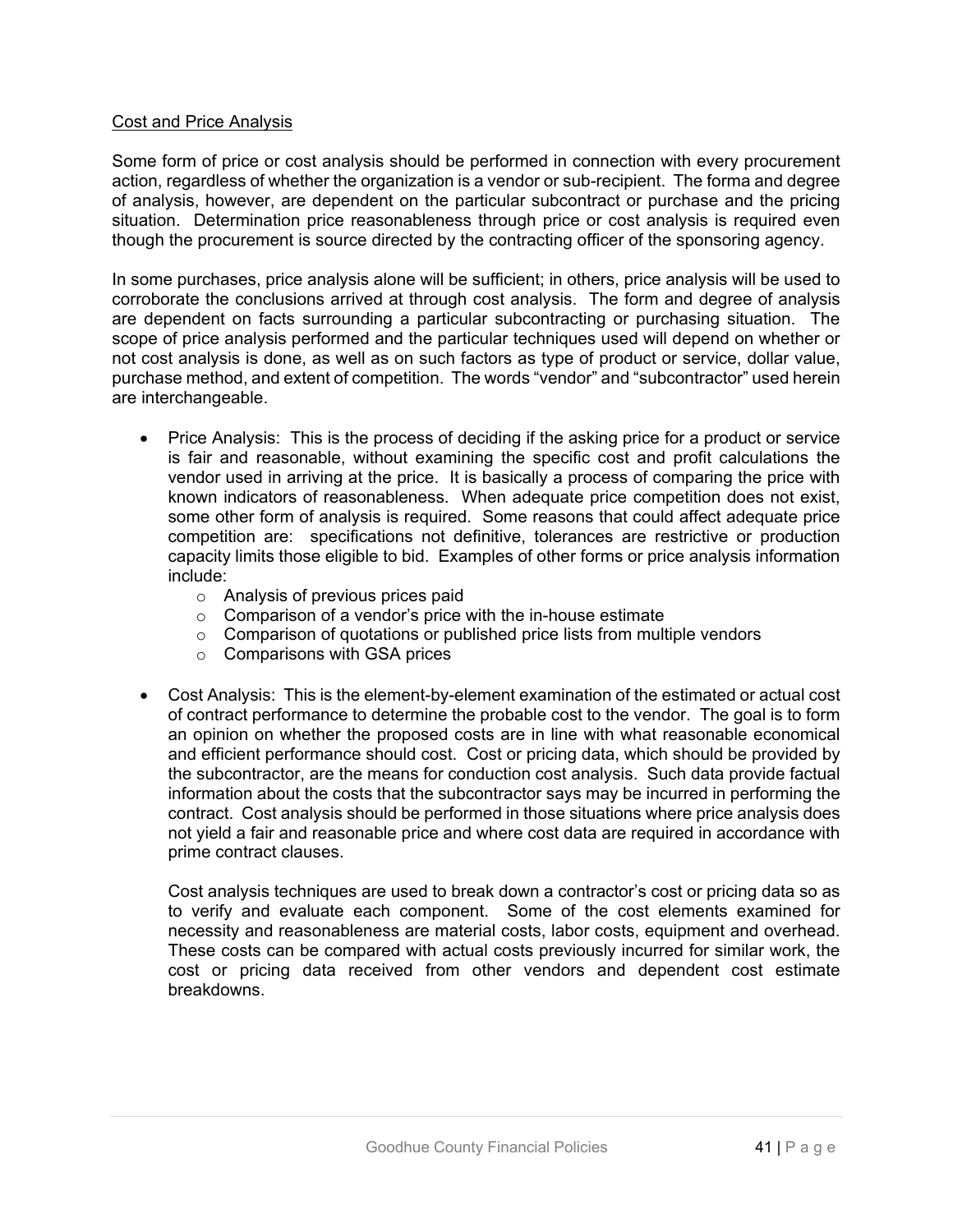# CASH HANDLING AND BANKING POLICY

# **1. Purpose**

The purpose of this policy is to establish minimum standards to ensure clear and consistent practices within the County for the handling of cash and the receipt of revenue. This policy also standardizes cash controls as well as provides guidance to departments on improving cash handling skills and accountability.

# **2. Scope**

This policy applies to all offices, departments, and agencies in which Goodhue County is the fiscal agent.

#### **3. General Policies**

#### **a. Bank Account Approvals**

Departments are required to receive approval from the Finance Director prior to opening any bank account. The Finance Director must be made aware of all bank accounts and will also be designated a "decision maker" or equivalent for all accounts. All Employee Activity, Employee Committee, or Sunshine Committee accounts are exempt from this policy.

The Finance Department will work to address risks related to banking activity, cash handling and payment settlement. Where possible, preventative measures shall be taken to identify and limit the occurrence of and implement the best defenses to deter these risks. Proper controls should be established to account for cash and receipting activity and reconciled cash and banking records shall be maintained to support these receipting transactions.

Departments must ensure that adequate control procedures are in place to secure the collection and proper receipt of funds, and to maintain internal controls and accountability of cash receipts. Specific departmental actions should include:

- i. Take proper measures to safeguard County funds.
- ii. Provide clearly written procedures for their department's cash handling activities.
- iii. Ensure that procedures comply with County Policy.
- iv. Maintain a cash handling system that will prevent, detect or deter fraud.
- v. Maintain proper internal controls and accounting of receipts.

# **4. Control Standards**

# **a. Cash Handling and Receipting Controls**

Adequate cash handling and receipting procedures should be in place to ensure that all payments received are processed and may be traced from initial receipt to final disposition. This procedure for handling cash receipts shall be designed to provide accountability for all money received by the County, in accordance with accepted standards of control and accounting practices. These procedures will be followed when accepting and receipting funds:

- i. Provide/utilize receipts for all acceptance of money or payment.
- ii. Receipt information will include the date issued, name of payer, net amount received, and sufficient information to identify the purpose of the payment. Also included should be any identifying number, form of payment, identification of person accepting payment and account to which payment is to be credited.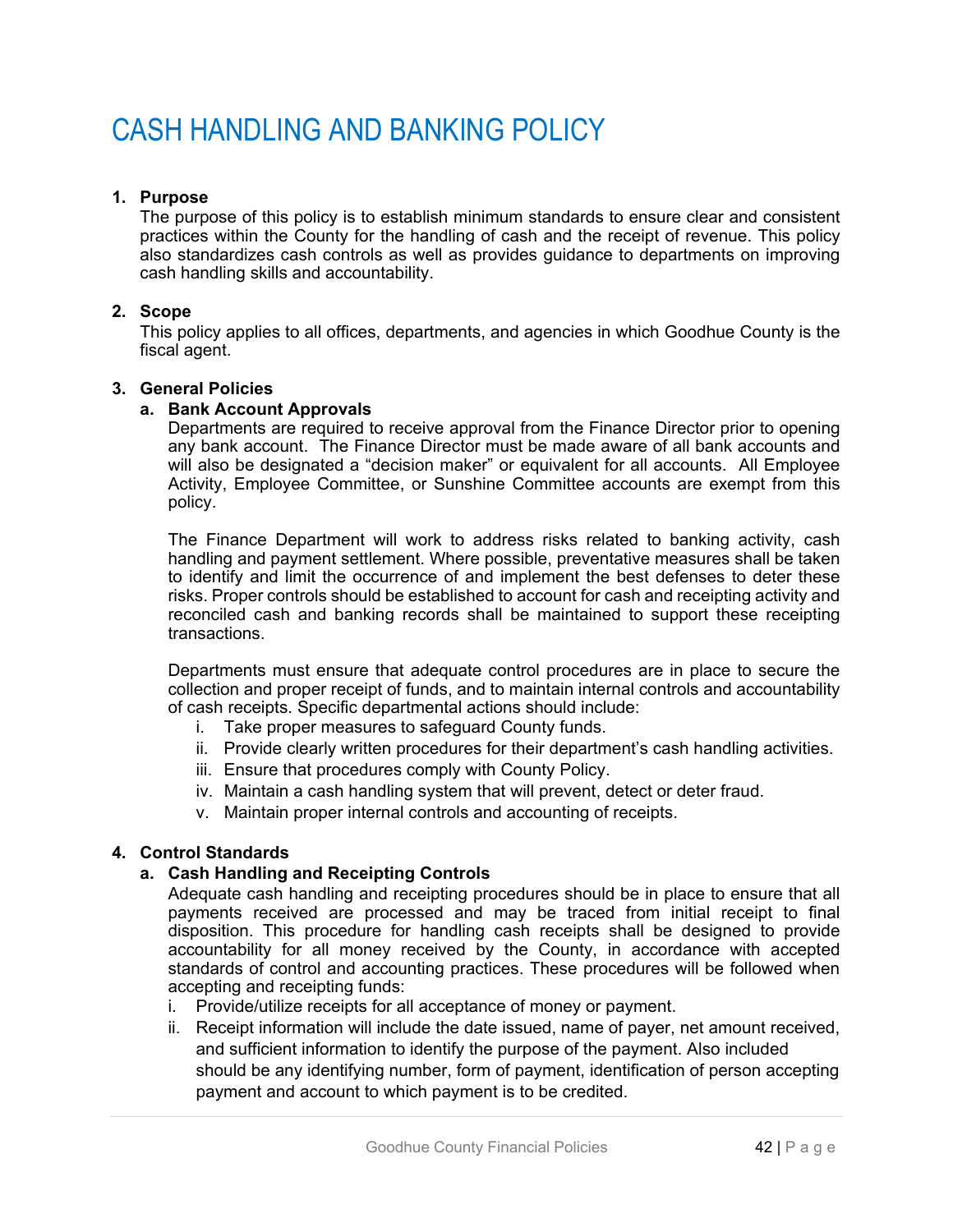- iii. Coins and currency should generally be accepted only when an official County receipt can be provided at the time of payment.
- iv. Upon receipt, checks should be restrictively endorsed promptly. Any supplementary information required to ensure subsequent collection should be requested, entered on the face of the check and proper acknowledgement obtained from the payer.
- v. Checks accepted must be signed and have the payer's name, address and telephone number indicated on the check. When appropriate, identification data should be provided by the payer.
- vi. Postdated checks will not be accepted. Third party checks may be accepted if properly endorsed on a non-repetitive basis.
- vii. Checks may not be substituted for cash. Personal transactions with County funds are strictly prohibited. Money will not be loaned from County funds, and no department is authorized to cash checks from County funds.
- viii. Credit cards may be accepted for payment at authorized/approved locations if the payer presents the actual card or provides the account number, card holder name, expiration date and proper identification. An authorization code will be obtained through the credit card terminal prior to acceptance and receipting of the payment.

# **b. Access Controls**

Adequate control over the access to funds must be maintained at all times. Proper control of processing and storage of cash funds should be in place for all authorized points of collection. Access to vaults and safes should be limited. General security guidelines for handling and receipting County funds should include:

- i. Secure work areas should be available for individuals handling cash.
- ii. No funds are to be left unattended or unsecured.
- iii. The number of persons in each department required to actually handle County funds should be kept to a minimum. Individual accountability should always exist in handling County funds and all exchanges of funds must be documented.
- iv. Each cash fund will be maintained separately. County funds should not be commingled with non-County funds.
- v. All County funds received should be secured in a locked cash register, drawer or cash box and when not physically guarded kept in a secure safe, room, or cabinet not commonly accessible.
- vi. Vault combinations should be limited to the smallest number of individuals. Vault or safe combinations should never be written down in the cash-handling area.
- vii. Employees having County funds in their custody should be constantly aware of the possibility of the loss of funds due to theft, robbery, or error. Reasonable precautions to prevent losses should be taken. Safekeeping arrangements should be maintained for County funds and the amount of money retained on-hand and subject to loss should be the absolute minimum necessary for that activity

# **c. Transferring and Depositing Controls**

The County's policy is to require a witnessed cash count and reconciliation whenever funds change hands. Accountability must be maintained through a proper chain of custody, whether transferring between departments or locations.

- i. Departments shall deliver cash collected to the Finance Department at least once a week.
- ii. A cash count shall occur whenever County funds change hands.
- iii. The relinquishing and receiving custodian will sign off on the cash count and reconciliation to complete the transfer of funds.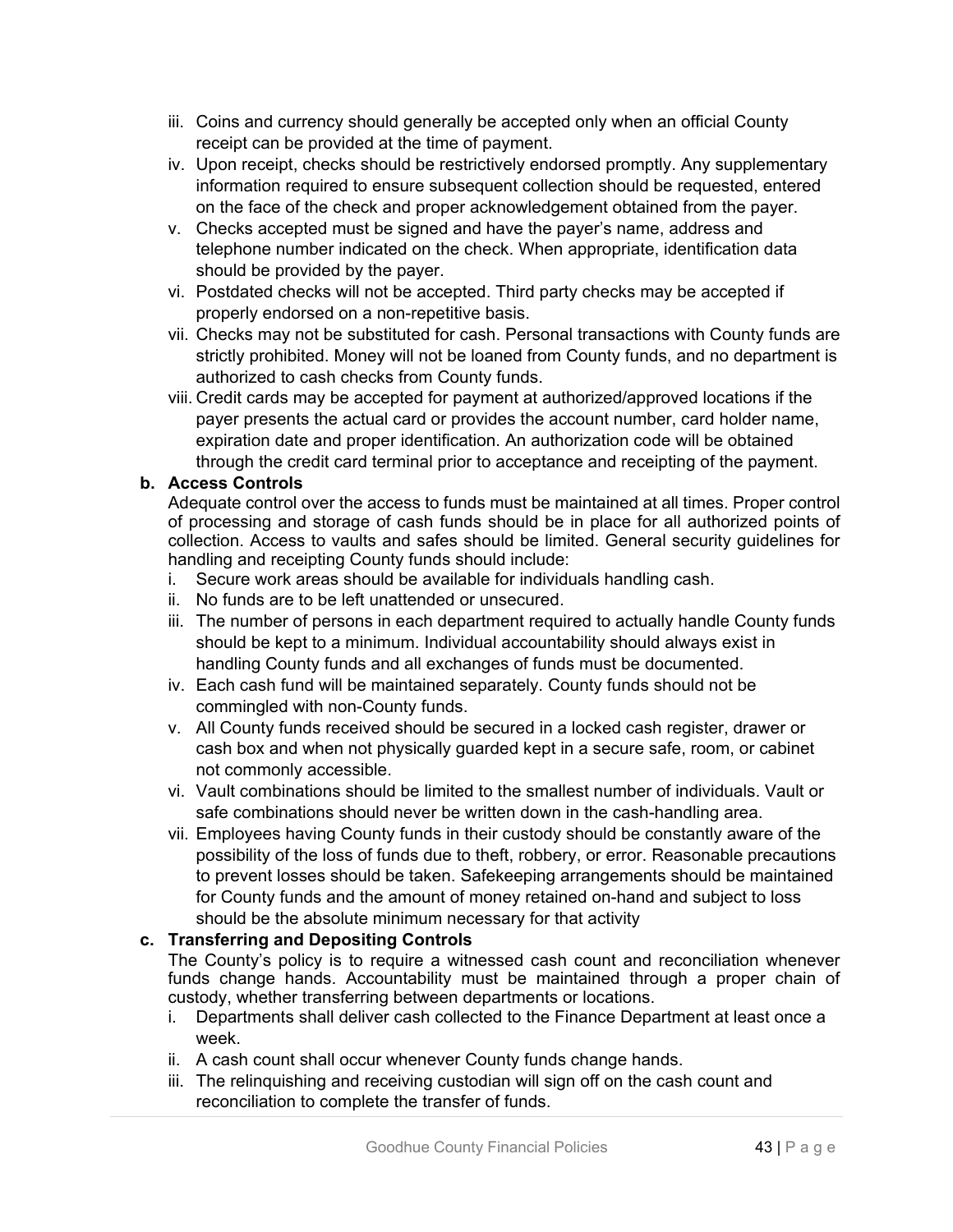- iv. All receipts must be deposited in the bank on a daily basis by the Finance Department.
- v. All cash payments are to be deposited in total, and may not be used for any other purpose.
- vi. Cash receipts documents should be prepared promptly and should be dated the same day as the funds are received. Deposits should be made that day or no later than the following morning.

# **d. Staffing and Training for Cash Handling Responsibilities**

- i. All new employees hired for positions responsible for handling cash are required to have a criminal background check prior to being assigned.
- ii. Each department within the County that is responsible for handling cash will perform a review of this policy annually at a minimum. The purpose is to ensure procedures are up to date, understood, and followed. The following departments are subject to review of this policy:
	- 1. Court Services
	- 2. Finance & Taxpayer Services
	- 3. Health & Human Services
	- 4. Land Use Management
	- 5. Public Works
	- 6. Recorder
	- 7. Sheriff
	- 8. Veterans Service
- iii. Each employee that handles money must review and acknowledge their compliance with the policy annually. The Finance Department will track employee acknowledgment of this policy.
- iv. All County personnel handling County funds should be advised of the proper actions to take in the event of a robbery or actual loss of funds. Employees should not endanger themselves or others by attempting to resist. Generally, the instruction issued by persons attempting an armed robbery should be followed as precisely as possible. No more or less action than specified should be followed.

# **e. Record Retention**

Cash collection sites are required to maintain supporting documentation. Documents should be retained according to the County's record retention schedule. The record retention requirements identified in MN Statutes 384.14 and 138.17 will be followed where any specific requirements are not made.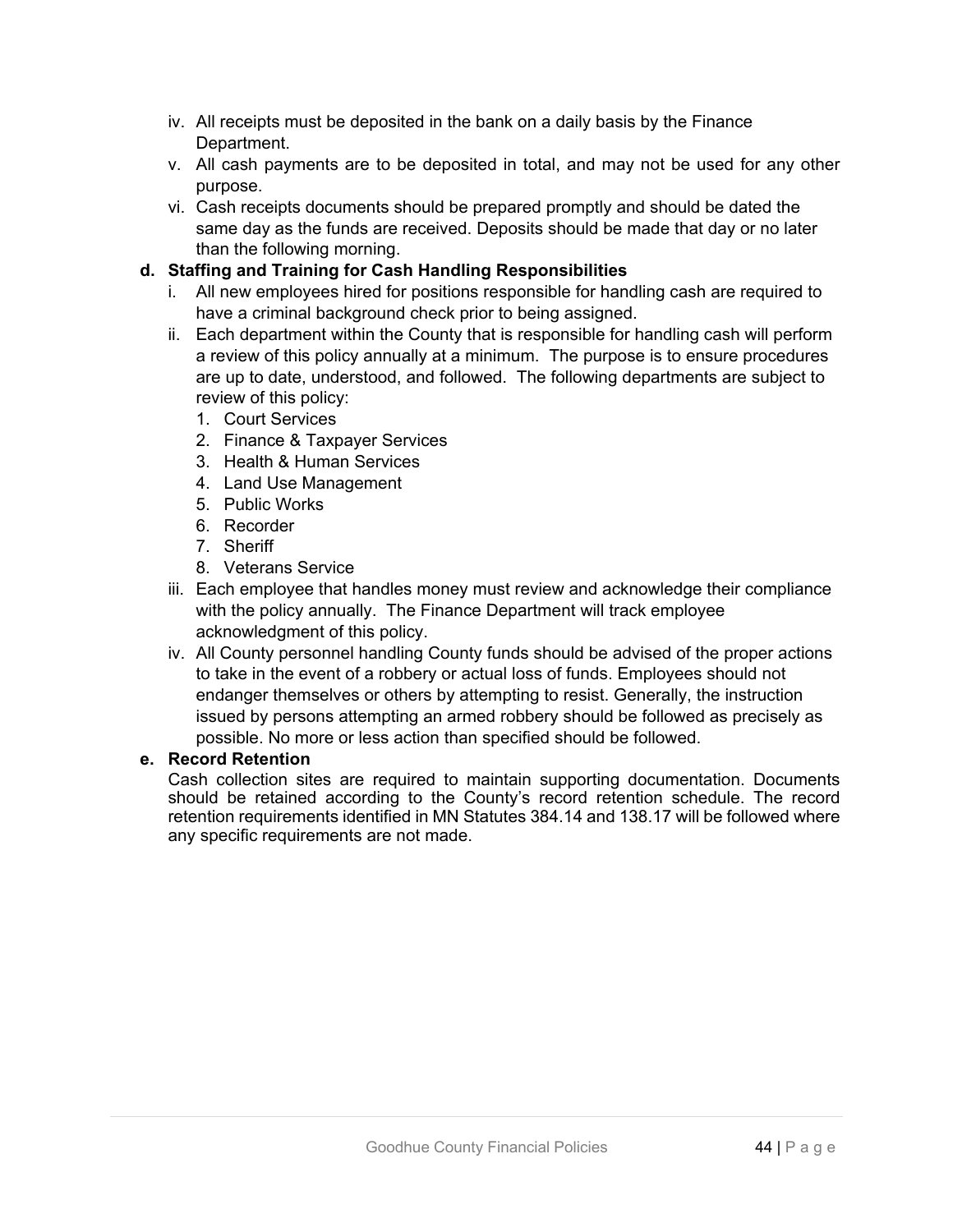# PAYMENT CARD ACCEPTANCE POLICY

# **1. Purpose**

The purpose of this policy is to enhance customer convenience, certainty of collection, timeliness of payment, and minimize processing fees. The policy is also to ensure sensitive payment card information is handled safely by complying with the Payment Card Industry's Data Security Standards (PCI-DSS).

### **2. Scope**

This policy applies to all offices, departments, and agencies in which Goodhue County is the fiscal agent.

#### **3. General Policy**

Goodhue County will accept electronic payments including credit and debit cards. Payments will be processed utilizing an authorized third-party provider. The Finance Department has overall authority and responsibility for accepting credit and debit card payments. This responsibility includes system administration and managing user access, reconciling and recording activity in the bank and the general ledger, and processing refunds. Departments are responsible for processing over-the-counter (OTC) transactions in a responsible manner, completing required processes (e.g. permits) after payment is made, and complying with all sections of this policy.

PCI-DSS is a worldwide security standard designed to ensure that all organizations that process, store, or transmit credit card information maintain a secure environment. The standard was created to protect cardholders against misuse of their personal information. Departments that accept payments cards must protect cardholder information. This information cannot be stored electronically and the County must remain PCI-DSS compliant. The PCI-DSS complete requirements as well as a quick reference guide can be found on the following website: https://www.pcisecuritystandards.org/document\_library.

# **4. Credit and Debit Card Acceptance Considerations**

The Finance Director will review for approval all departmental requests for credit and debit card payment acceptance. Requests should include volume of transactions, expected revenue, costs incurred and avoided by accepting cards, treatment of fees, convenience of customer, and proposed departmental procedures including separation of duties and security of card information.

# **5. Responsibilities**

# Finance Department

- Ensure the County is compliance with PCI-DSS requirements
- Review requests for credit and debit card acceptance from Departments
- Daily balancing of activity and recording in the accounting system
- Processing refund transactions
- Monitoring system activity and compliance with policy
- Reviewing fees for reasonableness and accuracy
- Maintaining system user access and rights
- Managing system configuration
- Managing report distribution

Information Technology Department